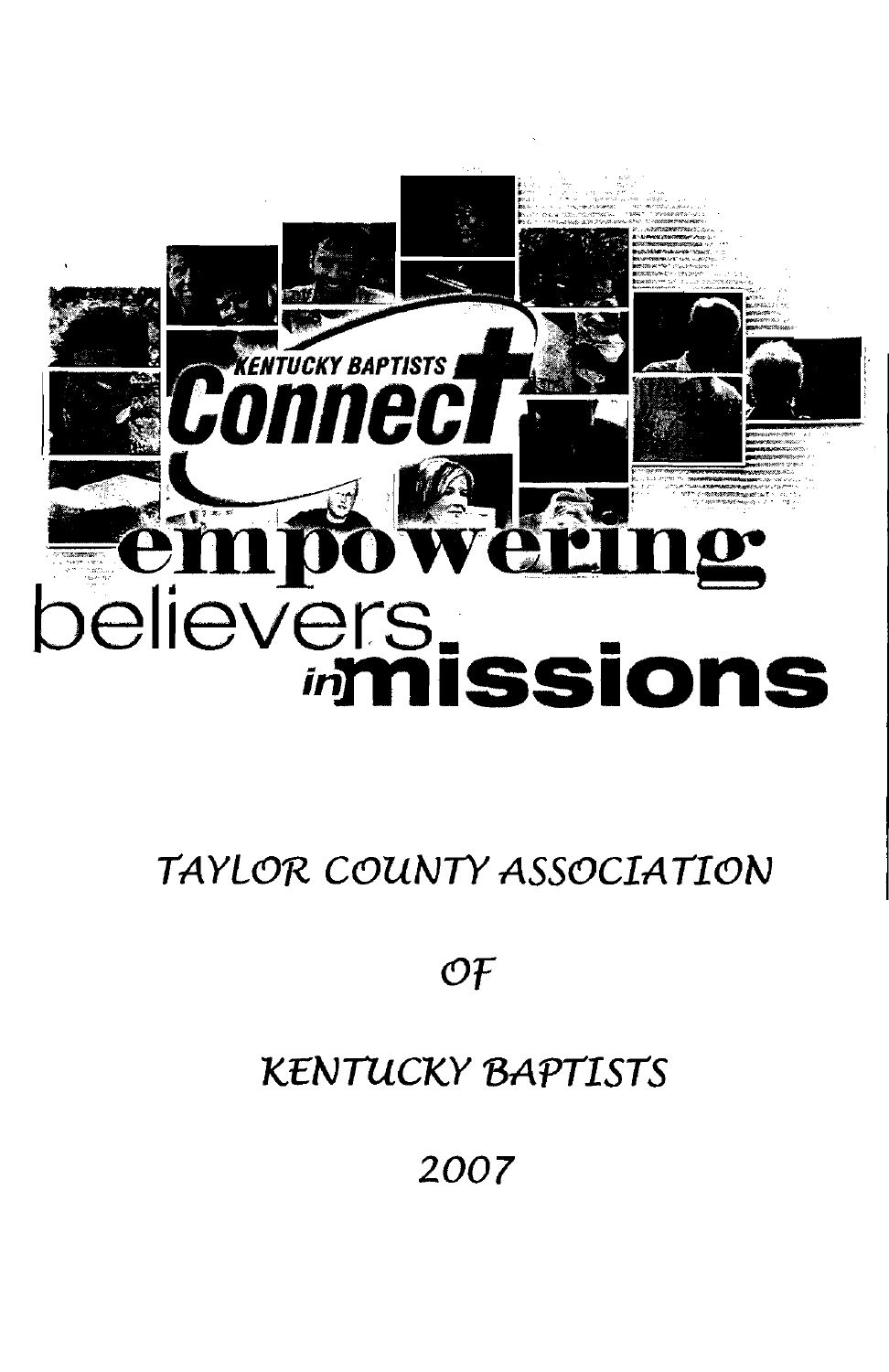## TAYLOR COUNTY ASSOCIATION OF **KENTUCKY BAPTISTS**

**Twenty-Second Annual Spring Meeting** held with South Campbellsville Baptist Church Monday, May 14, 2007, 7:00 P.M.

> **Fiftieth Annual Meeting Liberty Baptist Church** Monday, September 10, 2007

> > And

**Campbellsville Baptist Church** Tuesday, September 11, 2007 4: 00 P.M. and 7:00 P.M.

**Moderator Rev. Bill Henderson** Clerk, Mrs. Helen Henderson

The Taylor County Baptist Association will meet with **Eastside Baptist Church** Monday, May 12, 2008, at 7:00 P.M.

And

**Meadowview Baptist Church** Monday, September 8, 2008, at 7:00 P.M.

And

**Lowell Avenue Baptist Church** Tuesday, September 9, 2008. At 4:00 P.M. and 7:00 P.M.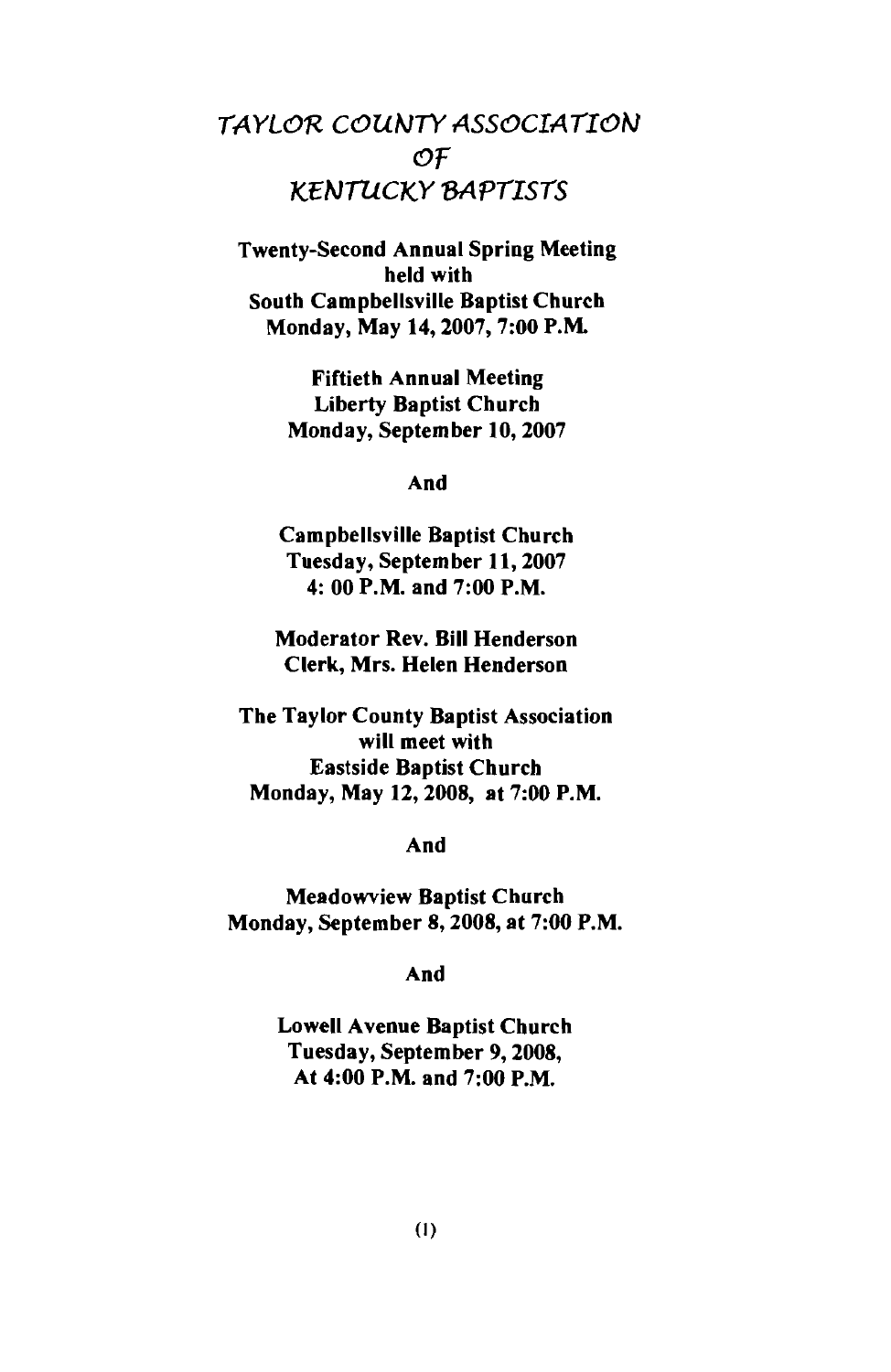## *TABLE OF CONTENTS*

| <b>Association Directory</b>                                                       | $1 - 12$                |
|------------------------------------------------------------------------------------|-------------------------|
| Taylor County Association of Kentucky Baptists                                     | 1                       |
| <b>Table of Contents</b>                                                           | $\overline{c}$          |
| <b>Association Directory</b>                                                       | $\overline{3}$          |
| <b>Mission Projects of Taylor County</b>                                           | $\overline{\mathbf{4}}$ |
| <b>Associational Teams</b>                                                         | 5                       |
| <b>Ordained Ministers</b>                                                          | 6                       |
| Kentucky Baptists Convention Elected Representatives on Board and                  | 7                       |
| <b>Institutions from Taylor County Baptist Association</b>                         |                         |
| <b>Associational Pastors</b>                                                       | 8-9                     |
| <b>Executive Board Members</b>                                                     | 10                      |
| <b>Other Church Staff</b>                                                          | $11 - 12$               |
| <b>Messengers</b>                                                                  | $13 - 14$               |
| <b>Constitution and By-Laws</b>                                                    | $15 - 17$               |
| Executive Board & Annual Meetings                                                  | 18                      |
| <b>Order of Business for Spring Meeting</b>                                        | 19                      |
| <b>Order of Business for Fall Meeting</b>                                          | $19 - 20$               |
| Proceedings of Spring Meeting                                                      | $21 - 22$               |
| <b>Proceedings of Fall Meeting</b>                                                 | $22 - 26$               |
| <b>Historical Events of Churches 2007</b>                                          | $27 - 28$               |
| In Memoriam                                                                        | 29                      |
| <b>Taylor County Baptist Associational Proposed Budget</b>                         | $30 - 31$               |
| <b>Church Contributions</b>                                                        | 32                      |
| <b>Funds Designated for Russia</b>                                                 | 33                      |
| <b>Map Insert</b>                                                                  | $34 - 35$               |
| Letter from Nickolai Syrovatko                                                     | $36 - 37$               |
| <b>Reports</b>                                                                     |                         |
| <b>Executive Board Report</b>                                                      | 38-40                   |
| <b>Auditor's Report</b>                                                            | 40                      |
| <b>WMU Report</b>                                                                  | 41                      |
| Time, Place, Preacher Report                                                       | 41                      |
| <b>Christian Women's Job Corps</b>                                                 | $42 - 43$               |
|                                                                                    | 43                      |
| <b>Director of Missions Report</b>                                                 | 44                      |
| <b>Taylor County Baptist Association Resolutions Committee</b>                     | 44                      |
| <b>Associational Hispanic Report</b>                                               | 45                      |
| <b>Kingdom Growth Report</b>                                                       | 46                      |
| <b>Lighthouse Counseling Report</b>                                                |                         |
| <b>Baptist Campus Ministries</b>                                                   | 47                      |
| Kentucky Baptist Convention Agencies and Institutions Campbellsville<br>University | 48-49                   |
| <b>Directors</b>                                                                   | 50-57                   |
| <b>Women Missionary Union</b>                                                      | 50                      |
| <b>Brotherhood Directors</b>                                                       | 51                      |
| <b>Sunday School Directors</b>                                                     | 52                      |
| <b>Chairmen of Deacons</b>                                                         | 53                      |
| <b>Music Directors</b>                                                             | 54                      |
| <b>Treasurers</b>                                                                  | 55                      |
| <b>Clerks of the Association</b>                                                   | 56                      |
| <b>Discipleship Training Directors</b>                                             | 57                      |
| <b>Statistical Tables</b>                                                          | 58-62                   |
| <b>Historical Tables</b>                                                           | 63-67                   |
| <b>Index</b>                                                                       | 68                      |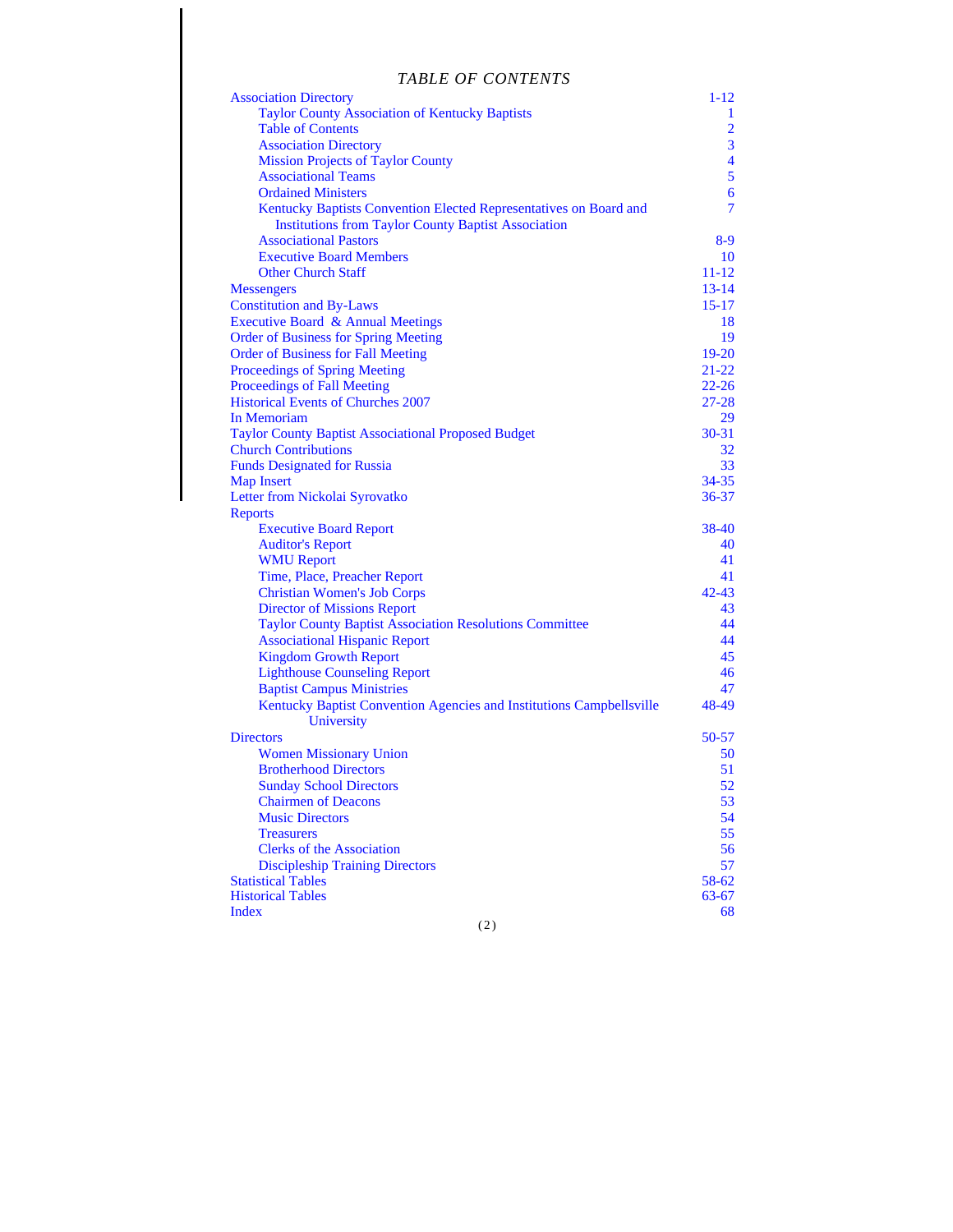## ASSOCIATION DIRECTORY TAYLOR COUNTY ASSOCIATION OF KENTUCKY BAPTIST OFFICE PO BOX 298 CAMPBELLSVILLE, KENTUCKY 42719-0298 PHONE 270-465-5600

| Moderator<br>Rev. Bill Henderson, 31 Friendship Road                        | 270-469-9809 |
|-----------------------------------------------------------------------------|--------------|
| <b>First Assistant Moderator</b><br>Rev. Skip Alexander, 75 Trace Fork Road | 270-789-0038 |
| <b>Clerk</b><br>Mrs. Helen Henderson, 279 Shiloh Road                       | 270-465-8998 |
| <b>Assistant Clerk</b><br>Rev. Michael Goodwin, 65 Linda Lane               | 270-465-4169 |
| Treasurer<br>Bro. David Gaddie, 305 Summit Drive                            | 270-789-2913 |
| <b>Assistant Treasurer</b><br>Rev. Dave Walters, 965 Hidden Meadow Drive    | 270-789-2449 |
| <b>Auditor</b><br>Rev. Robert Langlois, 5716 Knifley Road ElkHorn KY. 42733 | 270-789-6646 |
| <b>Assistant Auditor</b><br>Bro. Allen Young, 112 Pearl Avenue              | 270-465-8249 |
| <b>Director of Missions</b><br>Dr. Robert Clark, 115 Wakefield Dr.          | 270-465-6261 |

### Kentucky Baptist Convention Mission Board Taylor County

| Dr. James E. Jones, 101 Wellington Park (2008) | 270-789-2055 |
|------------------------------------------------|--------------|
| Mr. George Phillips, PO Box 303 (2009—2010)    | 270-465-2078 |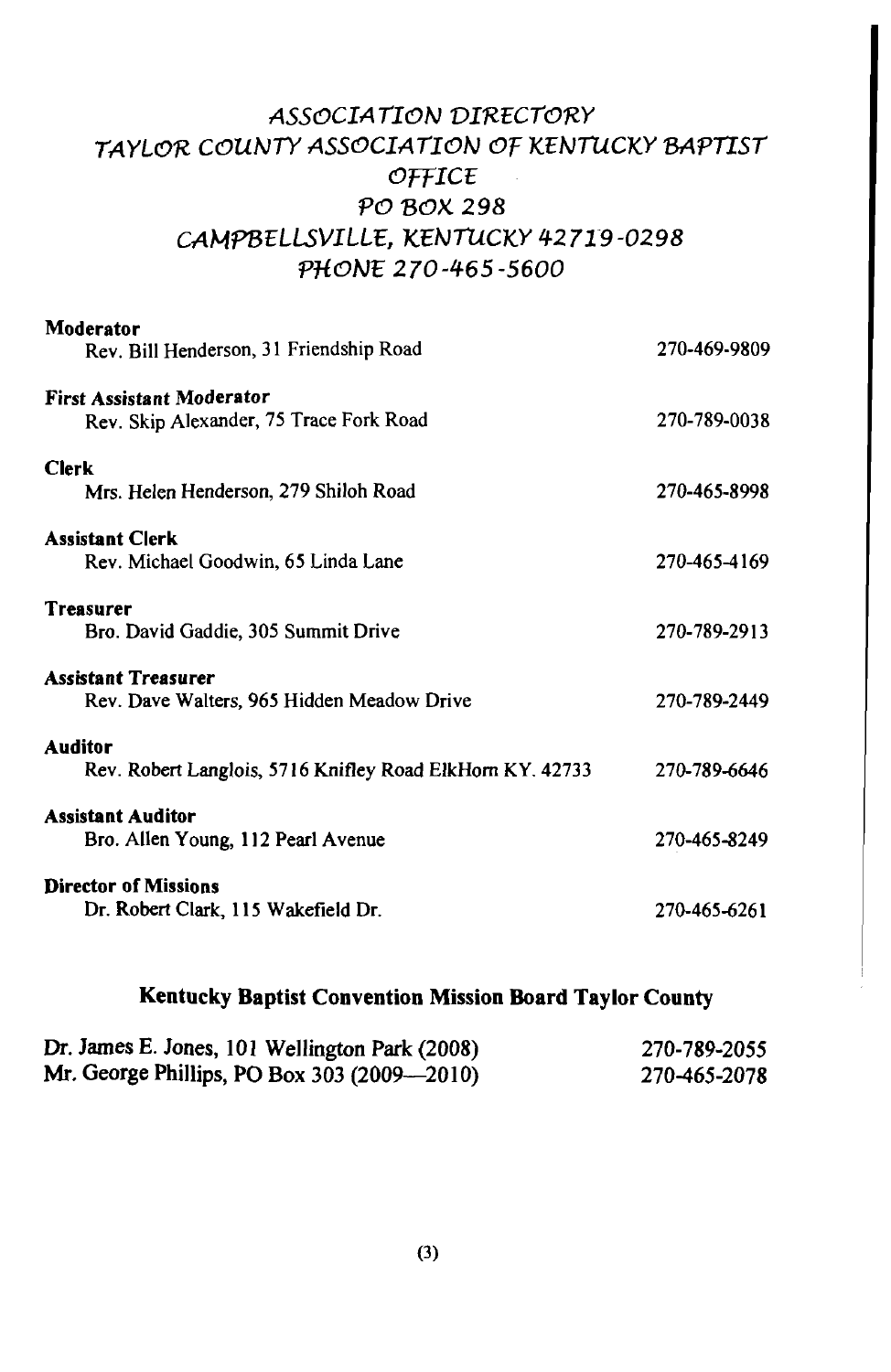## MISSION PROTECTS OF THE TAYLOR COUNTY BAPTIST **ASSOCIATION** 2007~2008

**Hispanic Ministries** 

**Assist People on Mission Trips** 

Kentucky Heartland Outreach

**Cornerstone Counseling** 

Christian Women's Job Corps

**Baptist Campus Ministries** 

Lighthouse Counseling

July 4<sup>th</sup>, Witnessing Outreach

Vacation Bible School Clinic

Men on Mission

Women's Missionary Union

Partnership with Baptist Churches **Hispanic Ministry** And with Dr. Nickolai Syrovatko in Saint Petersburg, Russia

Central Kentucky Crisis Pregnancy Center

Ransdall Chapel Fund, Campbellsville University

Spiritual Growth Team

Leadership Growth Team

Kingdom Growth Team

**Disaster Relief** 

Food Pantry

Taylor County Baptist Association Churches cooperating to connect and disciple people to Jesus Christ.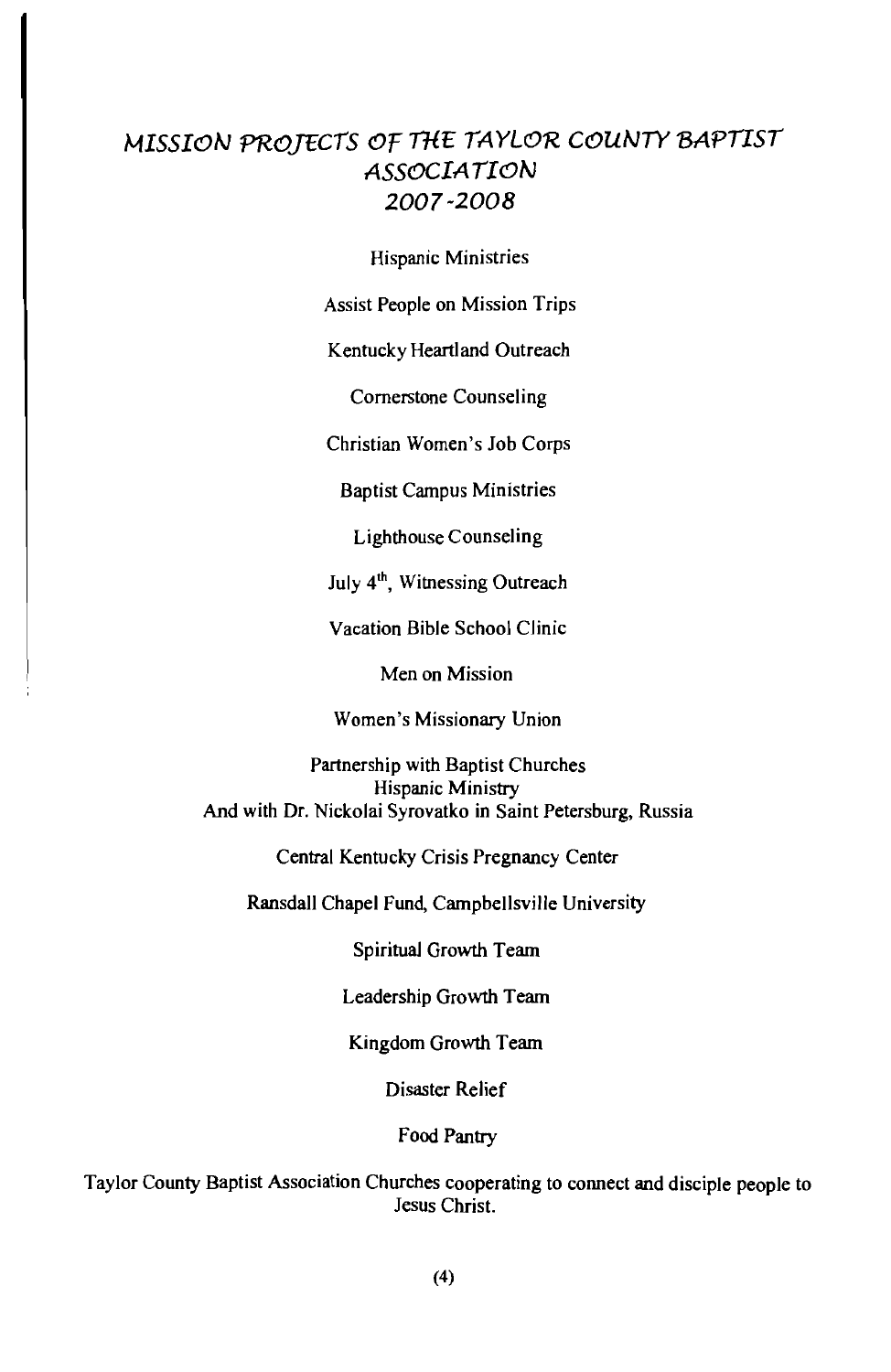## **TEAMS**

| <b>Administrative Team</b>                                                  |              |
|-----------------------------------------------------------------------------|--------------|
| Moderator, Rev. Bill Henderson, 31 Friendship Road                          | 270-469-9809 |
| Assistant Moderator, Dr. Skip Alexander,                                    | 270-789-0038 |
| 75 Trace Fork Road                                                          |              |
| Clerk, Helen Henderson, 279 Shiloh Road                                     | 270-465-8998 |
| Treasurer, Bro. David Gaddie, 305 Summit Drive                              | 270-789-2913 |
| Spiritual Growth, Rev. Shawn Caudill, 601 South Central                     | 270-465-4261 |
| Kingdom Growth, Rev. Bill Henderson, 31 Friendship Road                     | 270-469-9809 |
| Leadership Growth, Rev. Jimmy York, 311 Sharon Drive                        | 270-465-7186 |
| Director of Missions, Dr. Robert Clark, 115 Wakefield Drive 270-465-6261    |              |
| <b>Spiritual Growth</b>                                                     |              |
| Chair, Rev. Shaun Caudill, 601 South Central                                | 270-465-4261 |
| Sunday School, Don Gowin, 500 E. Meadow Creek Road                          | 270-465-0122 |
| Discipleship Training, Jeff Newton, 407 Hastings Way<br><b>Church Music</b> | 270-789-1139 |
| Creative Ministries, Rev. Ed Pavy, 102 Wellington Park                      | 270-789-0604 |
| Leadership Growth Team                                                      |              |
| Chair, Jimmy York, 311 Sharon Drive                                         | 270-465-7186 |
| Equipping Pastors and Staff, Bob Langlois,                                  | 270-789-6646 |
| 5716 Knifley Road, ElkHorn, Kentucky 42733                                  |              |
| Care of Pastor and Staff                                                    |              |
| Fellowship of Pastors and Staff, Eugene Smith, 407 Ingram Avenue            | 270-465-2820 |
| <b>Kingdom Growth Team</b>                                                  |              |
| Chair, Bill Henderson, 31 Friendship Road                                   | 270-469-9809 |
| Evangelism, Don Green, 213 Crawford Street                                  | 270-789-0532 |
| Missions, Bill Henderson, 31 Friendship Road                                | 270-469-9809 |
| Men on Missions, Wendell Bowen, 714 Lebanon Road                            | 270-465-8011 |
| WMU, Sharon Wayne, 146 Wayne Road                                           | 270-789-1088 |
| <b>Mission Scholarship Committee</b>                                        |              |
| George Phillips, PO Box 303                                                 | 270-465-2078 |
| Sharon Wayne, 146 Wayne Road                                                | 270-789-1088 |
| Michael Goodwin, 65 Linda Lane                                              | 270-465-4169 |
| Danny Pace, 525 Timothy Trail                                               | 270-789-0330 |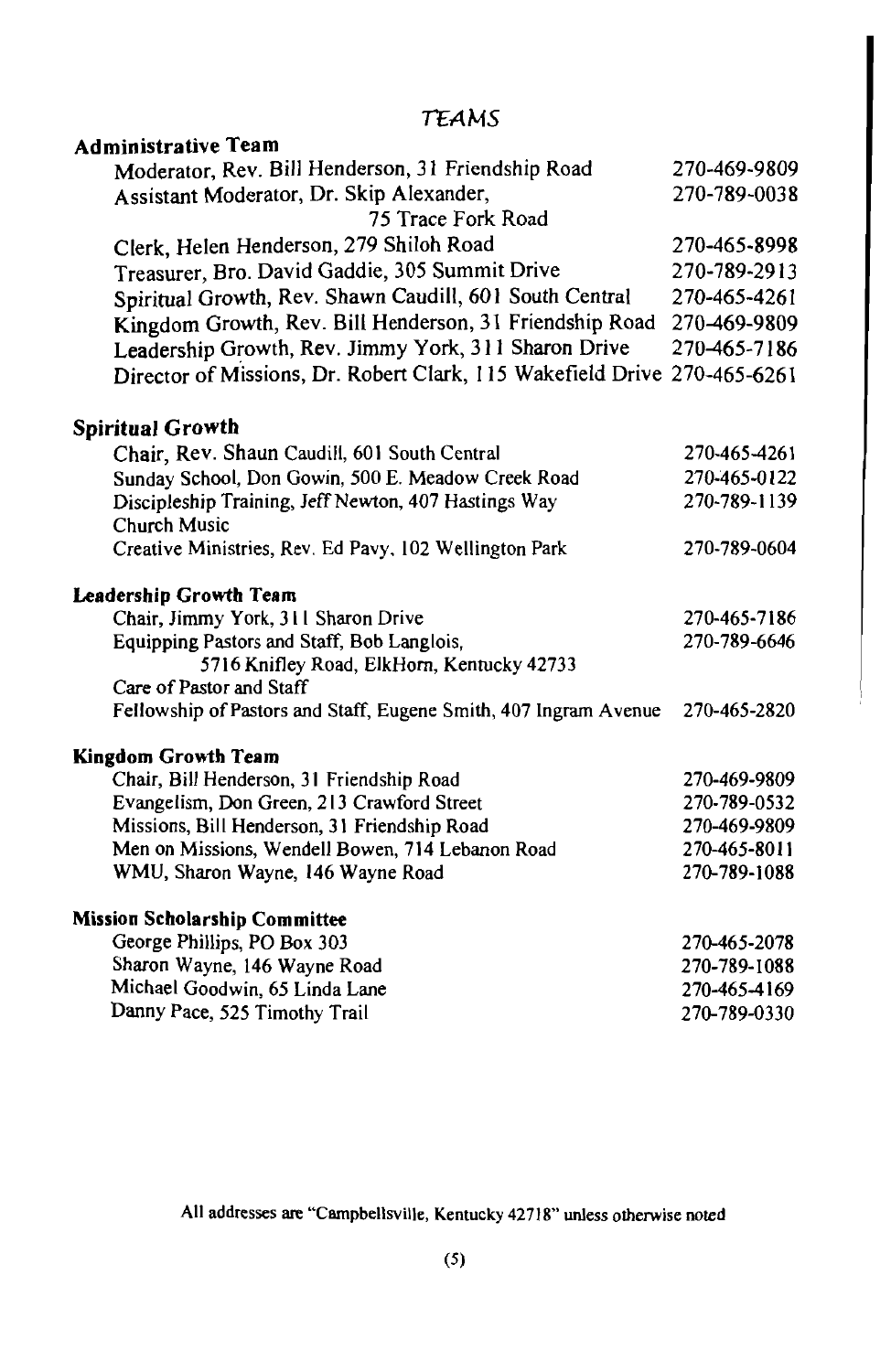## ORDAINED MINISTERS

The following are members of Associational churches and are presently not employed as pastors.

| Badgett, J. Chester, 112 Columbia Court       | 270-465-5023 |
|-----------------------------------------------|--------------|
| Clark, Robert S, 115 Wakefield Drive          | 270-465-6261 |
| Cox, Keith, PO Box 8, ElkHorn, Kentucky 42733 | 270-465-8209 |
| Davenport, Howard, 102 Eggers Street          | 270-465-5114 |
| Dix, Delbert, 822 West Main Street            | 270-465-4777 |
| Doty, Robert, Risen Avenue, Apt. # 5          | 270-465-2008 |
| Gaddie, George, 636 Lebanon Avenue            | 270-465-6002 |
| Hayes, Buell, 106 Southside Drive             | 270-465-8594 |
| Howell, Dewayne, 1108 Hampton Court           | 270-465-6634 |
| Kibbons, Jerry, 112 Sunset Drive              | 270-465-8089 |
| Lyons, David, 111 Pearl Avenue                | 270-465-9477 |
| Meece, Drewry, 309 Grant Street               | 270-465-5927 |
| Oldham, Robert, PO Box 5                      | 270-465-6759 |
| Pavy, Ed. 102 Wellington Park                 | 270-789-1580 |
| Pope, Ken, 102 Wakefield Drive                | 270-789-3354 |
| Smith, Eugene, 407 Ingram Avenue              | 270-465-2820 |
| Smith, Harold, 1449 Palestine Road            | 270-465-7715 |
| Steele, Richard and Alice, 133 Noe Road       | 270-465-6009 |
| Street, Robert, 30 Debra Kay Street           | 270-789-1620 |
| Tucker, Bob, 2293 Old Summersville Road       | 270-465-5007 |
| Vale, Terry, 383 Cainwood Road                | 270-465-7112 |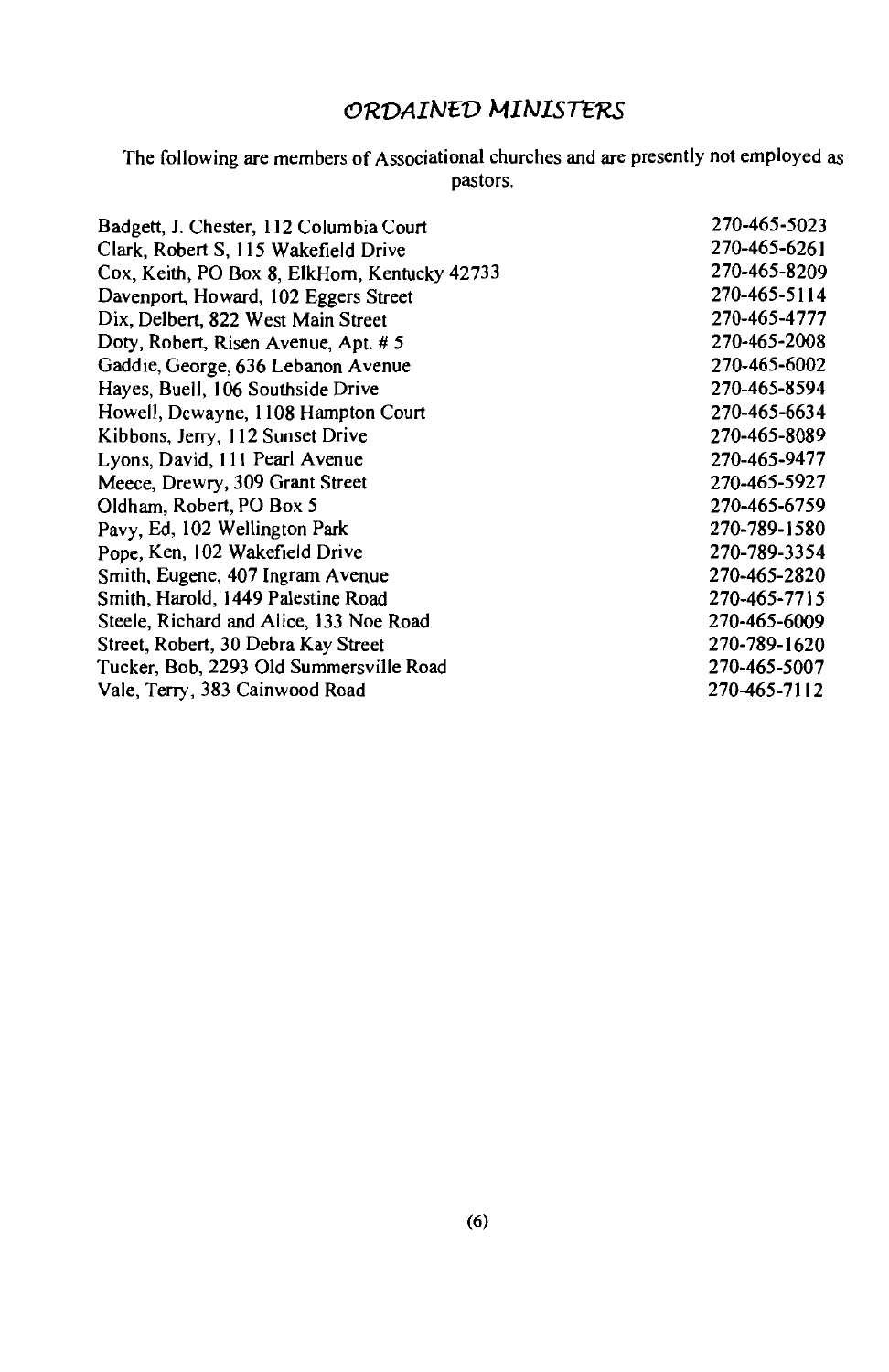### KENTUCKY BAPTIST CONVENTION ELECTED REPRESENTATIVES ON BOARDS AND INSTITUTIONS FROM TAYLOR COUNTY BAPTIST ASSOCIATION

#### **Mission Board**

Dr. James E. Jones, (2008) Mr. George Phillips. (2010)

### **Sunrise Children's Services**

Dr. James E. Jones, (2008) Chairman

### Kentucky League on Alcohol and Gambling Problems

Rev. John Chowning, (2009)

#### **Western Recorder**

Dr. Skip Alexander, (2008)

#### **Committee on Order of Business**

Dr. Skip Alexander, (2010)

### **Campbellsville University Trustees**

Mr. Barry Bertram, (2008) Mr. Ron Rafferty, (2008) Dr. Ralph Tesseneer, (2008) Mrs. Teresa Cassell, (2008) Mr. Fuller Harding, (2008) Dr. J. Chester Badgett, (2009) Mr. Henry Lee, (2009) Mr. Barry Blevins, (2010) Dr. W.D. Feltner, (2010) Mr. Alex Montgomery, (2010) Dr. Larry Noe, (2010) Mr. Kenny Bennett, (2011) Mr. Paul Osborne, (2011)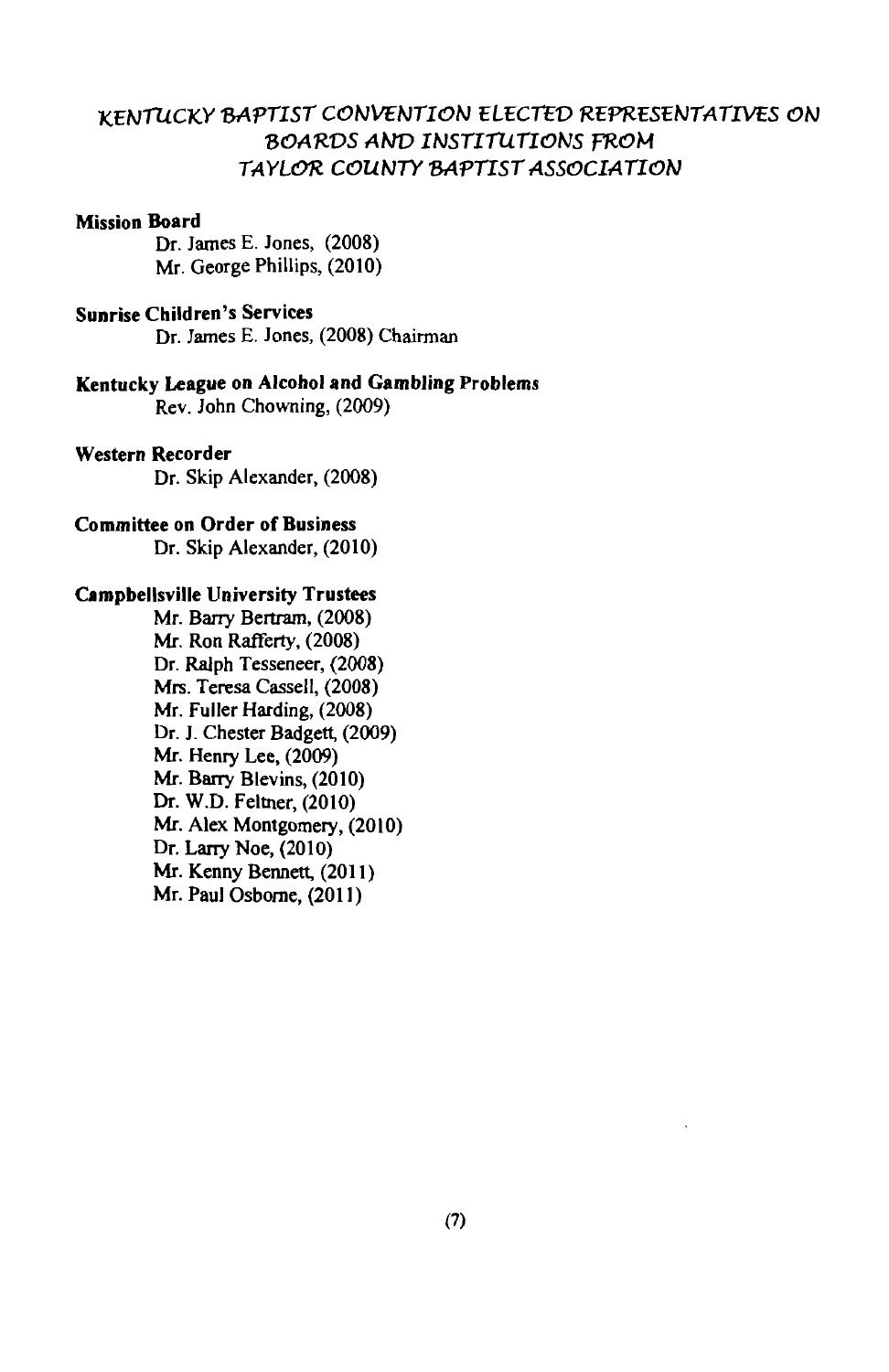### **PASTORS** With Home Addresses and Phone Number

| Acton                                                  |              |
|--------------------------------------------------------|--------------|
| John Batcher, 4936 Hodgenville Road                    | 270-465-3462 |
| Campbellsville                                         |              |
| Skip Alexander, 75 Trace Fork Road                     | 270-789-0038 |
| Eastside                                               |              |
| Roger Robertson, 75 High Point Crossing                | 270-849-8829 |
| <b>Elk Horn</b>                                        |              |
| Jeff Newton, 407 Hastings Way                          | 270-789-1139 |
| Fairview                                               |              |
| Donald Gowin, 500 East Meadow Creek Road               | 270-465-0122 |
| Friendship                                             |              |
| William Henderson, 31 Friendship Road                  | 270-469-9809 |
| <b>Good Hope</b>                                       |              |
| J. Alvin Hardy, 608 N. Central Avenue                  | 270-465-3268 |
| <b>Green River Memorial</b>                            |              |
| Liberty                                                |              |
| Carlos Compton, 405 Dowell Street                      | 270-849-2131 |
| <b>Lowell Avenue</b>                                   |              |
| Dave Walters, 965 Hidden Meadow Drive                  | 270-789-2449 |
| Meadowview                                             |              |
| Brent Gupton, 3180 Maple Road                          | 270-465-2469 |
| <b>Mount Gilboa</b><br>Fred Miller, 350 Blue Hole Road | 270-465-6050 |
| Mount Roberts                                          |              |
| Kyle Franklin, 161 Snow Lane                           |              |
| <b>Mount Washington</b>                                |              |
| Jimmy York, 311 Sharon Drive                           | 270-465-7186 |
| <b>Palestine</b>                                       |              |
| Danny Pace, 607 Osage Avenue                           | 270-789-0330 |
| Pitman Valley                                          |              |
| Dannie Nelson, 670 Danny Nelson Lane,                  | 270-932-5494 |
| Greensburg, Kentucky 42743                             |              |
| Pleasant Hill                                          |              |
| James Jones, 101 Wellington Park                       | 270-789-2055 |
| Raikes Hill                                            |              |
| Jonathan Anderson, 7439 Old Lebanon Road               | 270-789-9235 |
| Robinson Creek                                         |              |
| James Collison III, 4965 Greensburg Road               | 270-465-3215 |
| Salem                                                  |              |
| Michael Goodwin, 65 Linda Lane                         | 270-465-4169 |
| Saloma                                                 |              |
| John Chowning, 512 Fern Drive                          | 270-789-2707 |
| South Campbellsville                                   |              |
| Shaun Caudill, 601 South Central Avenue                | 270-465-0081 |
| Yuma                                                   |              |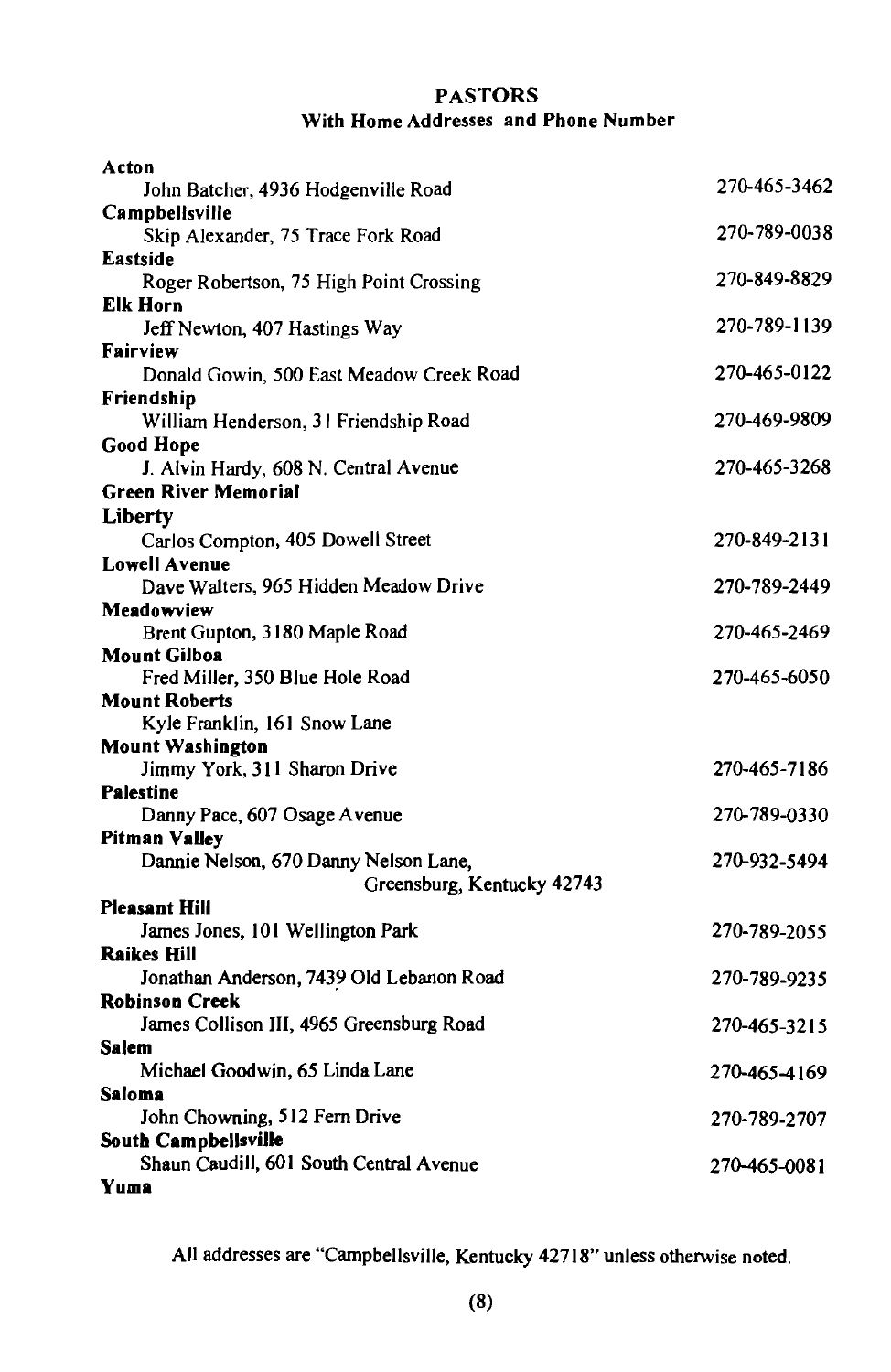### **PASTORS** With Churches Addresses and Phone Number

| Acton                                                         |              |
|---------------------------------------------------------------|--------------|
| John Batcher, 1715 Kindness Road                              | 270-465-4728 |
| Campbellsville                                                |              |
| Skip Alexander, 420 N Central Avenue                          | 270-465-8115 |
| <b>Eastside</b>                                               |              |
| Roger Robertson, 2900 Reids Chapel Road                       | 270-849-8829 |
| <b>ElkHorn</b>                                                | 270-789-2113 |
| Jeff Newton, 3145 ElkHorn Road                                |              |
| Fairview<br>Don Gowin, PO Box 144, Mannsville, Kentucky 42758 | 270-465-7901 |
|                                                               |              |
| Friendship<br>William Henderson, 5411 Bengal Road             | 270-465-3164 |
| <b>Good Hope</b>                                              |              |
| J. Alvin Hardy, 8320 Saloma Road                              | 270-465-5008 |
| <b>Green River Memorial</b>                                   |              |
| 3441 Old Columbia Road                                        | 270-465-6037 |
| Liberty                                                       |              |
| Carlos Compton, PO Box 657                                    | 270-789-3400 |
| <b>Lowell Avenue</b>                                          |              |
| Dave Walters, 420 Lowell Avenue                               | 270-465-7163 |
| Meadowview                                                    |              |
| Brent Gupton, 1211 ElkHorn Road                               | 270-465-8621 |
| <b>Mount Gilboa</b>                                           |              |
| Fred Miller, Mount Gilboa Road                                | 270-789-2932 |
| <b>Mount Roberts</b>                                          |              |
| Kyle Franklin, 898 Mac Pittman Road                           | 270-465-5457 |
| <b>Mount Washington</b>                                       |              |
| Jimmy York, 6325 Scott Ridge Road, Raywick Kentucky 40060     |              |
| <b>Palestine</b>                                              |              |
| Danny Pace, 80 Church Lane<br><b>Pitman Valley</b>            | 270-789-0765 |
| Dannie Nelson, Pitman Valley Church Road                      | 270-932-5494 |
| Greensburg, Kentucky 42743                                    |              |
| <b>Pleasant Hill</b>                                          |              |
| James Jones, 6380 Old Lebanon Road                            | 270-789-1462 |
| <b>Raikes Hill</b>                                            |              |
| 3890 Raikes Hill Road, ElkHorn, Kentucky 42733                | 270-789-2723 |
| <b>Robinson Creek</b>                                         |              |
| James Collison III,2564 Smith Ridge Road                      | 270-465-6477 |
| <b>Salem</b>                                                  |              |
| Michael Goodwin, 217 Salem Church Road                        | 270-465-4544 |
| Saloma                                                        |              |
| John Chowning, 1505 West Saloma Road                          | 270-789-0082 |
| South Campbellsville                                          |              |
| Shaun Caudill, 601 South Central Avenue                       | 270-465-4261 |
| Yuma                                                          |              |
| 5716 Knifley Road, ElkHorn, Kentucky 42733                    |              |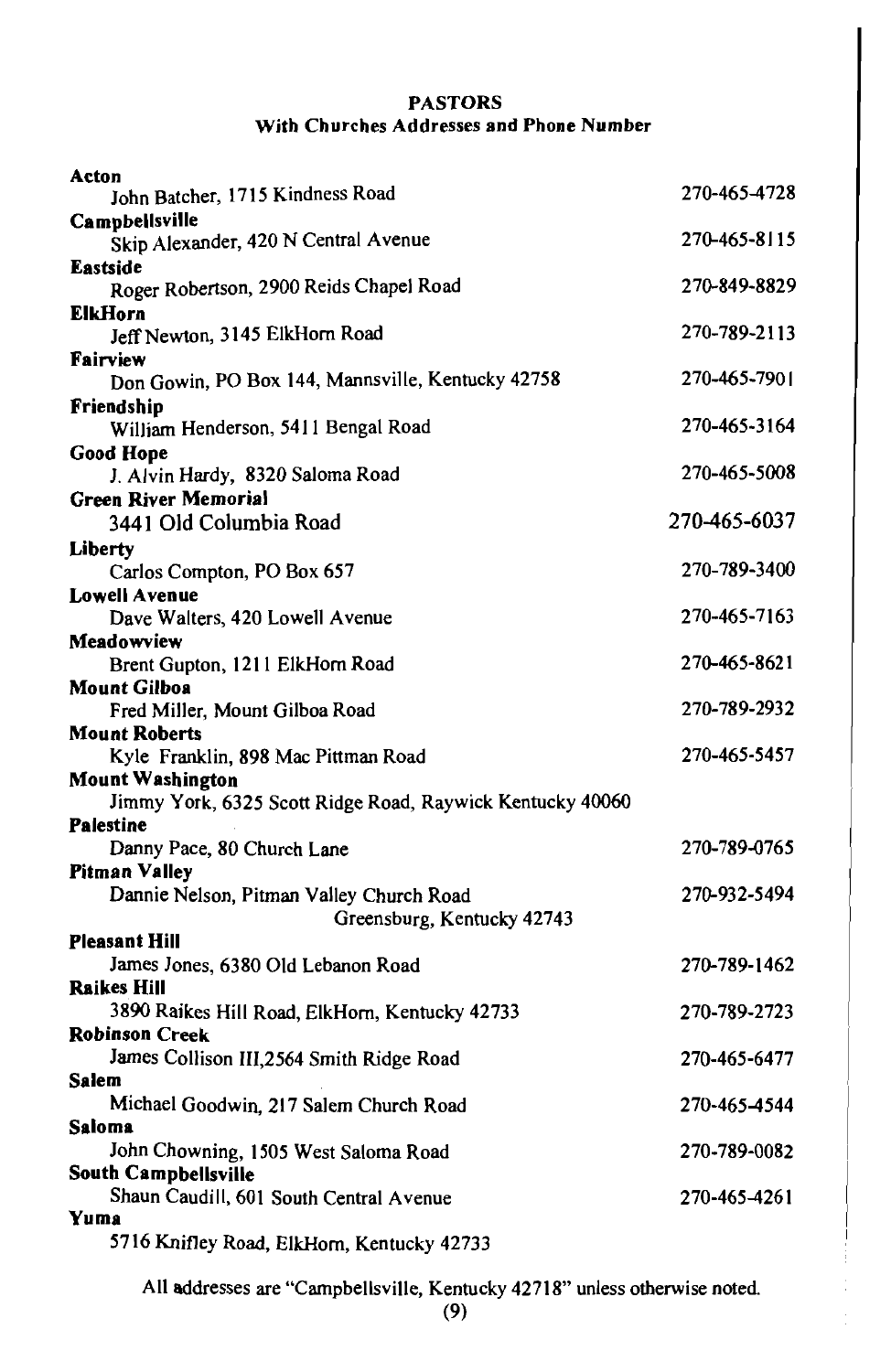## **EXECUTIVE BOARD MEMBERS**

| Acton                                                         |              |
|---------------------------------------------------------------|--------------|
| Billy Batcher, 103 Cross Street, Raywick, Kentucky 40060      | 270-692-9056 |
| Campbellsville                                                |              |
| Dr. J. Chester Badgett, 112 Columbia Court                    | 270-465-5023 |
| Eastside                                                      |              |
| <b>ElkHorn</b>                                                |              |
| Ernie Wise Jr., 1800 Wise Road                                | 270-789-0766 |
| Fairview                                                      |              |
| Larry Barnes, 2534 ElkHorn Road                               | 270-465-6865 |
| Friendship                                                    |              |
| Jimmie Kendall, 656 Fairview Road                             | 270-849-5666 |
| <b>Good Hope</b>                                              |              |
| Larry Underwood, 250 West Owl Creek                           | 270-465-2293 |
| <b>Green River Memorial</b>                                   |              |
| Liberty                                                       |              |
| John Smith, 5075 Spurlington Road                             | 270-789-2865 |
| <b>Lowell Avenue</b>                                          |              |
| Eugene Smith, 407 Ingram Avenue                               | 270-465-2820 |
| Meadowview                                                    |              |
| <b>Mount Gilboa</b>                                           |              |
| Darrell Hunt, 902 Gardenia Drive                              | 270-465-4808 |
| <b>Mount Roberts</b>                                          |              |
| Bob Milby, 135 John Deere Lane                                |              |
| <b>Mount Washington</b>                                       |              |
| Palestine                                                     |              |
| Randall Harmon, 706 Melrose Drive                             | 270-465-7510 |
| <b>Pitman Valley</b>                                          |              |
| <b>Pleasant Hill</b>                                          |              |
| Willie White, 106 Tammie Trail                                | 270-465-7695 |
| <b>Raikes Hill</b>                                            |              |
| <b>Robinson Creek</b>                                         |              |
| Salem                                                         |              |
| Dr. Jerry Kibbons, 112 Sunset Drive                           | 270-465-8098 |
| <b>Saloma</b>                                                 |              |
| Mike Forbis, 15 Peach Tree Circle                             | 270-465-6245 |
| South Campbellsville                                          |              |
| Yuma                                                          |              |
| Garry Bault, 199 Gibb Greer Road, Columbia, Kentucky<br>42728 | 270-465-3927 |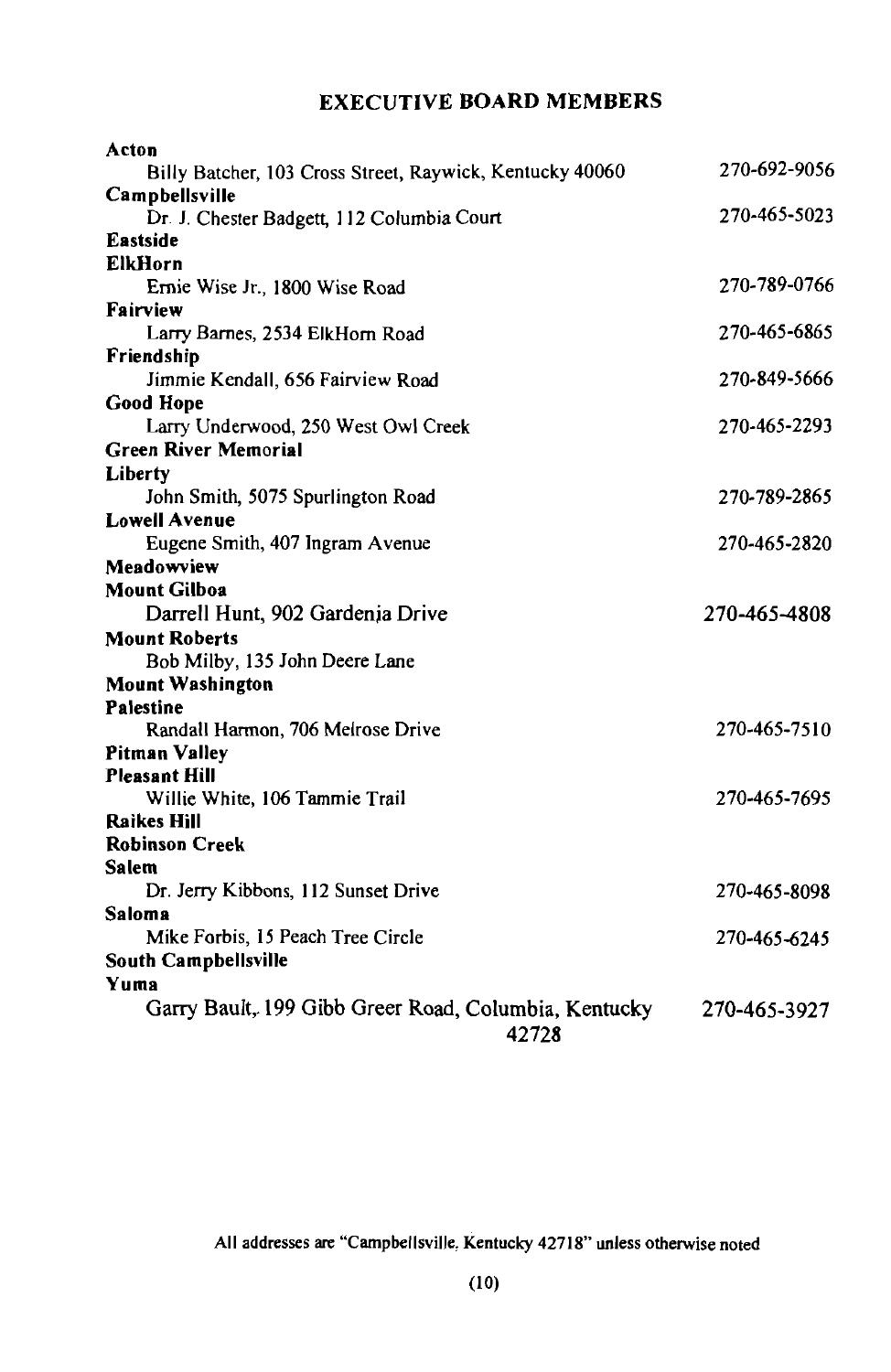### **OTHER CHURCH STAFF**

| Acton                                                                         |              |
|-------------------------------------------------------------------------------|--------------|
| Minister of Music, Dale Emerson, 109 Smith Chappel Road                       | 270-469-1179 |
| Minister to Young Adults, Paul Pike, 210 Jayne Avenue                         | 270-465-2948 |
| Minister of Youth, Alene Gilpin, 440 ElkHorn Loop Road                        | 270-403-2721 |
| ElkHorn, Kentucky 42733                                                       |              |
| Minister to Children, Darlene Batcher, 4936 Hodgenville Road                  | 270-465-3462 |
| Minister to Preschool, Beverly Pike, 210 Jayne Avenue                         | 270-465-2948 |
| Campbellsville                                                                |              |
| Minister of Music, Rev. David Johnson, PO Box 530                             | 270-465-8115 |
| Minister of Youth, Dave Collie, PO Box 530                                    | 270-465-8115 |
| Minister to Children, Jennifer Collie, PO Box 530                             | 270-465-8115 |
| Minister Recreation/Activities, Rev. David Akers, PO Box 530                  | 270-465-8115 |
| Eastisde                                                                      |              |
| Minister of Music, Keisha Robertson, 75 High Point Crossing                   | 270-789-9872 |
| <b>ElkHorn</b>                                                                |              |
| Minister of Music, Greg Ford, 3145 ElkHorn Road                               | 270-789-2567 |
| Minister of Youth, Clint Graham, 3145 ElkHorn Road                            | 270-465-1315 |
| <b>Fairview</b>                                                               |              |
| Friendship                                                                    |              |
| Minister of Music, Jim Campbell, 711 North Columbia Avenue                    | 270-465-4744 |
| Minister of Youth, Jairus Murton, UPO Box 1638                                | 270-995-9332 |
| 1 University Drive                                                            |              |
| <b>Good Hope</b>                                                              |              |
| Minister of Music, Mary Hedgespeth, 8320 Saloma Road                          | 270-465-8905 |
| Minister of Youth/Children, Daniel Cook                                       |              |
| <b>Green River Memorial</b>                                                   |              |
| Minister of Music, Denilson Franca, 306 Underwood Street                      |              |
| Liberty                                                                       | 270-789-6767 |
|                                                                               |              |
| Minister of Music, Brian Wise, 160 North Calvary Road<br><b>Lowell Avenue</b> | 270-789-2656 |
|                                                                               |              |
| Minister of Music., Lisa Gupton, 112 Autumn Drive                             | 270-789-1712 |
| Associate/Assistant Pastor, Benji Kelly, 128 Reynolds Road                    | 270-469-4767 |
| Minister of Youth, Dale Henderson, 100 Sassy Court                            | 270-789-7872 |
| Robert Cowherd, 304 Hidden Meadow Drive                                       | 270-789-1169 |
| Meadowview                                                                    |              |
| <b>Mount Gilboa</b>                                                           |              |
| Minister of Music, Nancy Hunt, 902 Gardenia Drive                             | 270-465-4808 |
| <b>Mount Roberts</b>                                                          |              |
| Minister of Music, Cheryl Mings, 24 Harris Drive                              | 270-465-3999 |
| Minister of Children, Bonnie Webster, 638 Pittman Road                        | 270-789-1146 |
| <b>Mount Washington</b>                                                       |              |
| Minister of Music, Jeff Wright, 10520 Saloma Road                             | 270-789-2585 |
| Palestine                                                                     |              |
| Minister of Music, Kelly Calmes, 86 Eunice Drive                              | 270-789-4527 |
| Minister of Youth, Tim Coghill, 111 Birmingham Way                            | 270-465-9772 |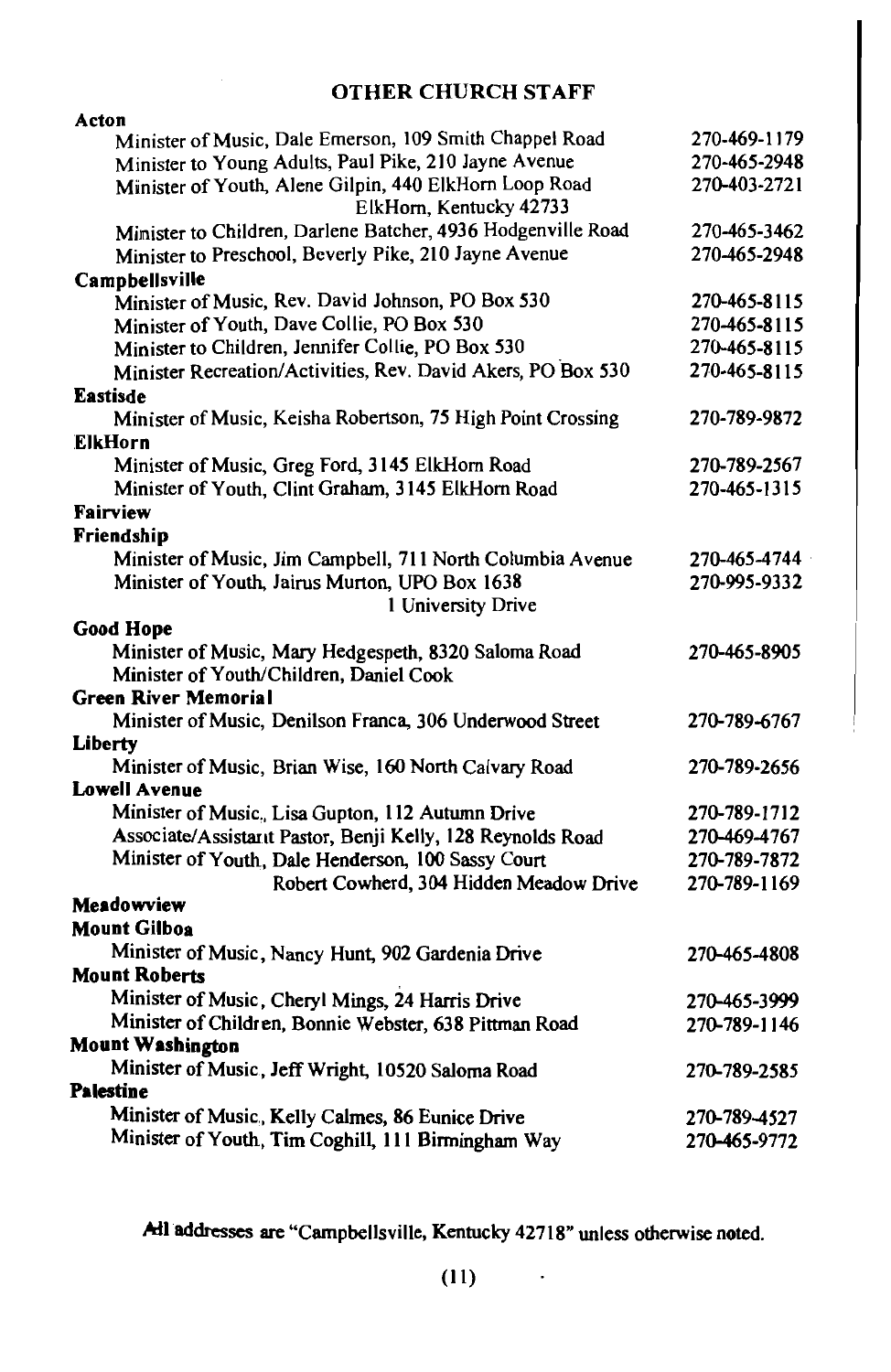| Pitman Valley                                                    |              |
|------------------------------------------------------------------|--------------|
| Minister of Music, Terry Dooley, 2505 Roberts Road               | 270-465-2350 |
| Minister of Youth, Bermie & Tammy Sluder, 140 Newton Lane        | 270-789-6991 |
| <b>Pleasant Hill</b>                                             |              |
| Minister of Music, Denis Santos, 100 Todd St. Apt. 8             | 270-465-0336 |
| Minister of Youth, Melissa Williams, 244 Jan Street              | 270-465-6352 |
| Minister to Children, Angie Wise, 59 Oak Trace                   | 270-465-2367 |
| <b>Raikes Hill</b>                                               |              |
| Minister of Music, Jim Cheatham, 3564 Bass Ridge Road,           | 270-465-7159 |
| Elkhorn, Kentucky 42733                                          |              |
| <b>Robinson Creek</b>                                            |              |
| Minister of Music, Dan Blakeman, 300 Shreveport Drive            | 270-789-3908 |
| Minister of Youth, Paxton Redd, 2564 Smith Ridge Road            | 270-350-0516 |
| Salem                                                            |              |
| Minister of Music, Connie Arnold, 1499 Fairview Road             | 270-789-3351 |
| Minister of Youth, Brenda Patton, 940 Spears Road                | 270-465-7835 |
| Minister to Children, Marilyn Goodwin, 65 Linda Lane             | 270-465-4169 |
| Saloma                                                           |              |
| Associate/Assistant Pastor, Rev. Timothy Shockley, 274 Snow Lane | 270-465-5571 |
| Minister of Education, Cathy Chowning, 512 Fern Drive            | 270-789-2707 |
| Minister of Youth/Children, Jason England, 307 Lowell Avenue     | 270-403-3373 |
| South Campbellsville                                             |              |
| Minister of Music, Joshua Hensley, 601 South Central Avenue      | 270-465-4261 |
| Minister of Youth, Carl Sode, 601 South Central Avenue           | 270-465-4261 |
| Yuma                                                             |              |
| Minister of Music, Connie Newton, 190 Cindy Ann Avenue           | 270-789-0016 |
|                                                                  |              |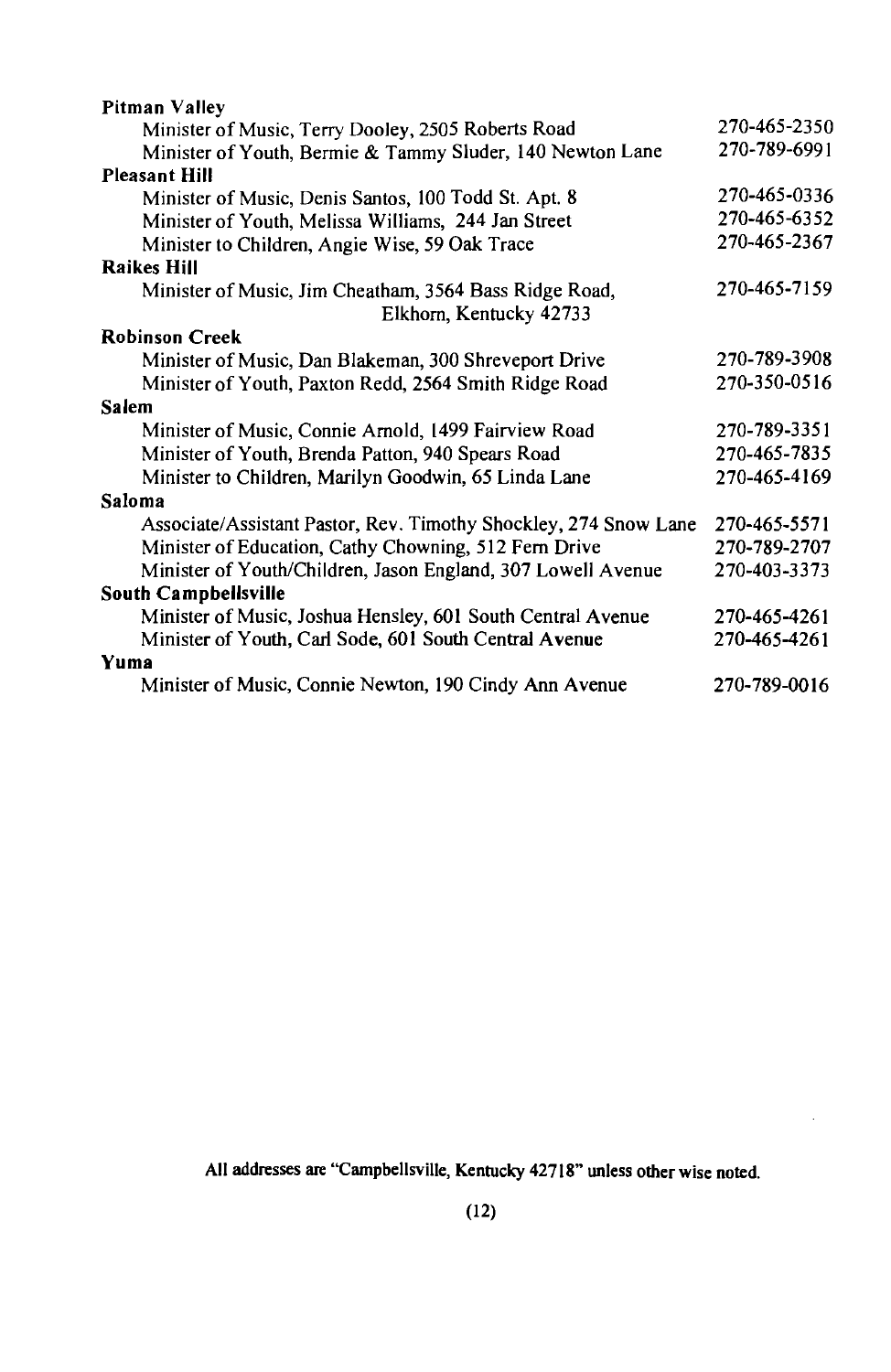### MESSENGERS

The following people served at one or more of the session of the Fall Meeting

Acton

**Rosaline Beck Beverly Pike** 

#### Campbellsville

George Gaddie Willard Wise Carton Winters Ken Forman **Bob Langlois** David Akers

### **Eastside**

**ElkHorn Jeff Newton** 

Fairview Allan Cox

Friendship **Bill Henderson** Jim Kendall Scott Jaggi

**Good Hope** Glenn Benningfield J. Alvin Hardy Beulah Netherland

## **Green River Memorial**

Gary Durham

Liberty John Smith Marie Compton

**Lowell Avenue** 

Dave Walters

Meadowview

**Mount Gilboa** Nancy Hunt

**Billy Batcher** Paul Pike

Wilma Gaddie J. Chester Badgett Robert Clark Randy Davenport Ed Pavv

John Batcher Alene Gulpin

Delma Wise Skip Alexander **Bill Egbert Bruce Danferfield** Scott Wigginton

**Ernest Wise** 

Peggy Cox

Jim Campbell Milton Jones Debbie laggi

Shirley Benningfield Peggy Hardy

Clyde Stephen Geraldine Jones

Lynwood Newton James Netherland

Carlis Compton

Eugene Smith

Brenda Sapp

Darrell Hunt

LaQuita Hunt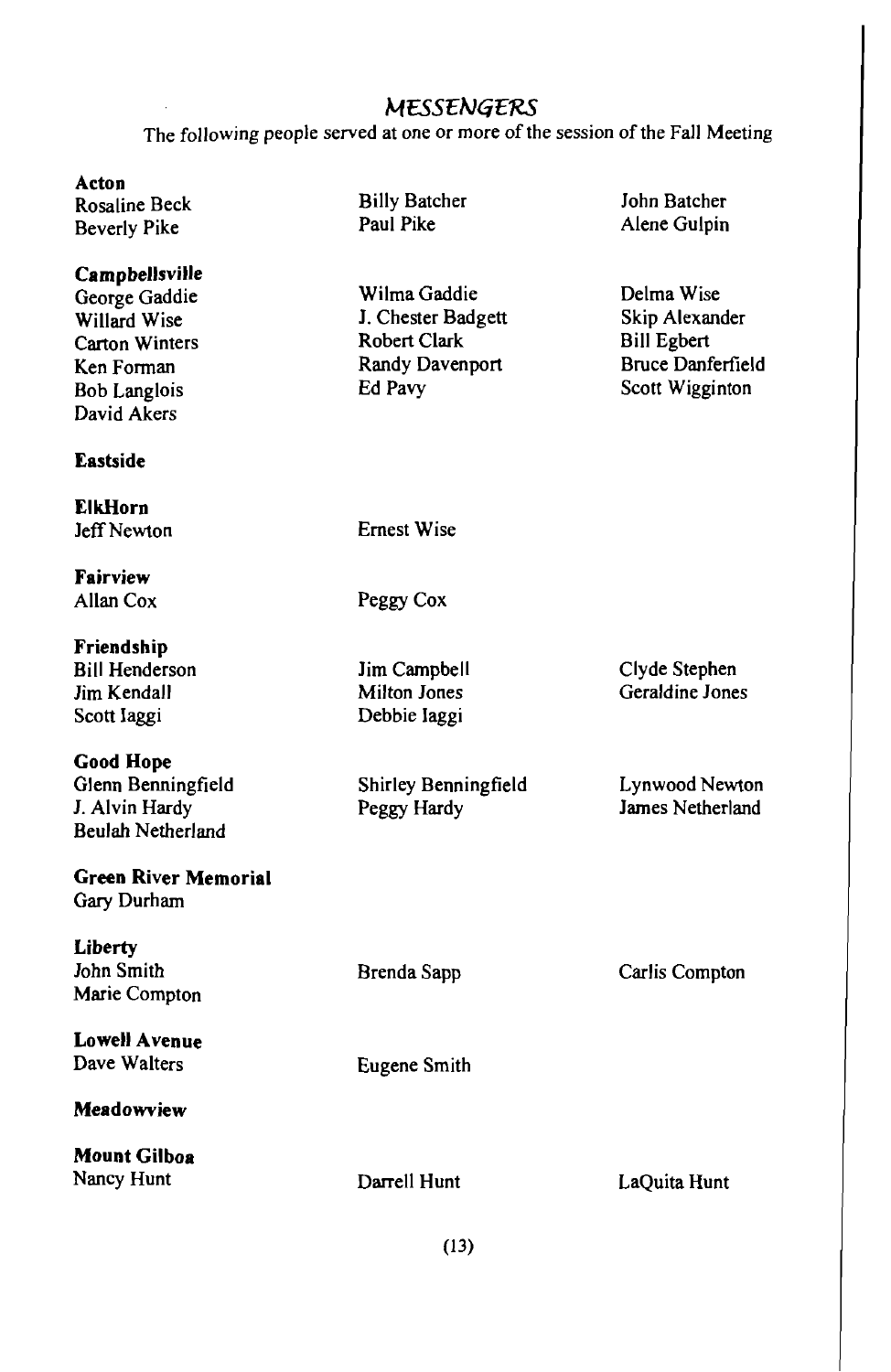| <b>Mount Roberts</b><br>Melvin Skaggs<br><b>Bobby Milby</b>                                 | Gwen Skaggs<br>Kyle Franklin                              | Jane Milby                                   |
|---------------------------------------------------------------------------------------------|-----------------------------------------------------------|----------------------------------------------|
| <b>Mount Washington</b><br>Harold Osborne                                                   | <b>Jason Miller</b>                                       | Ronnie Sullivan                              |
| <b>Palestine</b><br>Roy Graham<br>Freddie Graham<br>Barbara Bault                           | Juanita Graham<br><b>Betty Graham</b><br>Kim Bailey       | Danny Pace<br>William Bault<br>Kelly Brand   |
| Pitman Valley                                                                               |                                                           |                                              |
| <b>Pleasant Hill</b><br>Jimmie Graham<br>Mary Lollar<br>William White<br><b>Raikes Hill</b> | Regina Graham<br><b>Bill Pruitt</b><br><b>Bill Gupton</b> | Barbara Graham<br>James Jones<br>Lana Gupton |
|                                                                                             |                                                           |                                              |
| <b>Robinson Creek</b><br><b>Todd Parish</b>                                                 | Jim Collison                                              |                                              |
| Salem<br>Sharon Wayne<br>Jerry Kibbons                                                      | Michael Goodwin<br>David Gaddie                           | Marilyn Goodwin<br><b>Helen Barnett</b>      |
| <b>Saloma</b><br>John Chowning<br>Helen Henderson                                           | Mike Forbis                                               | Carolyn Forbis                               |
| <b>South Campbellsville</b><br>Shawn Caudill                                                | Dana Caudill                                              | Josh Hardy                                   |
| Yuma<br>Dorothy Alexander                                                                   | Gary Bault                                                | Larry Bell                                   |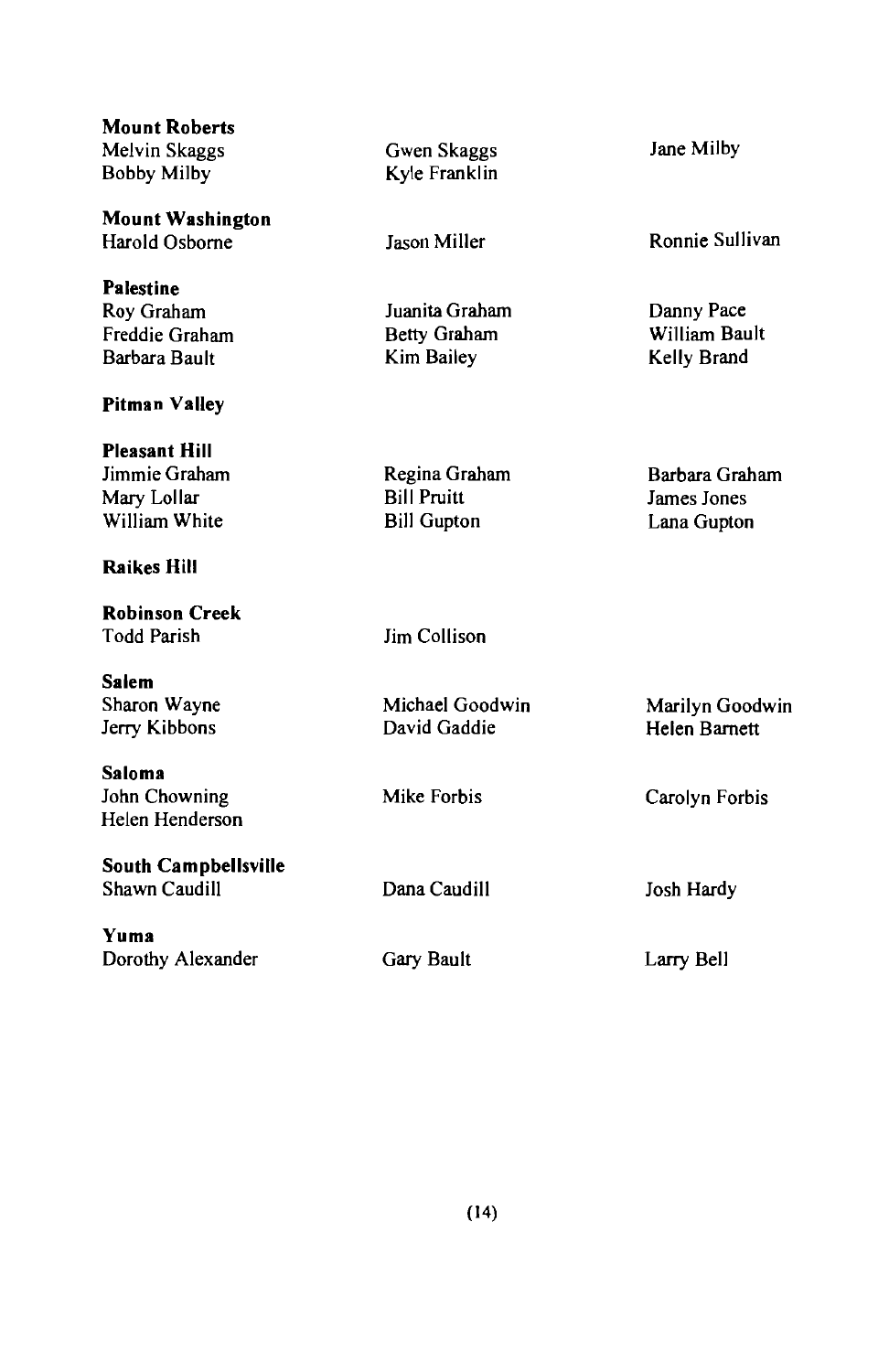### **CONSTITUTION Mission Statement Preamble**

We the Taylor County Association of Kentucky Baptists, shall cooperate in fulfilling the Great Commission through missions, ministry, and fellowship; and shall serve as a resource and equipping center for the churches and as a liaison between the churches and the association

Article 1. This body shall be called the Taylor County Association of Kentucky Baptists.

- Article 2. Each cooperating church shall be entitled to four (4) messengers, one of whom shall be the pastors, and one additional messenger for each fifty (50) members or fraction thereof, above the first one hundred  $(100)$  members, plus four  $(4)$  messengers from each mission sponsored.
- Article 3. The business of this body shall be, when assembled, to hear reports from the church with regard to their condition as to members, prosperity, etc., to consult together for their development and growth in all matters pertaining to the evangelism of the world, and shall hold and control such property as shall come into possession of the association.
- Article 4. The body shall exercise no authority over the local churches, and recognizes their complete autonomy. The association reserves the right, as final action, to sever relations with any cooperating church for engaging in practices not Biblical.
- Article 5. The Executive Team shall, in addition to the annual meeting, select a time and place for spring session for the purpose of electing officers and team leaders for the next Associational year, at which time the body shall elect by nomination and private ballot, or raising hand vote: Moderator, Assistant Moderator, Clerk, Assistant Clerk, Treasurer, Assistant Treasurer, Auditor, and Assistant Auditor, whose duties shall be as custom imposes on their respective offices. The Executive Team shall also nominate all team leaders at this time. All officers and team leaders shall continue in office until superseded by their successor, but none shall be eligible to the office of Moderator for more than two successive terms. In the absence of moderator and assistant moderator, the clerk shall convene the meeting and a moderator pro tem shall be elected for that one meeting. The treasurer shall serve in absence of a clerk.
- Article 6. Churches desiring fellowship in the association must make application to the executive board at least six (6) months prior to the annual meeting. The application shall be referred to a Credentials Committee who shall be responsible for examining the churches' article of faith and record of mission support. The committee will also be responsible for bringing a preliminary report to the Executive Board and a final report to the Annual Meeting.
- Article 7. The Executive Board of the Association shall be composed of all pastors of cooperating churches, missions, and one lay member from each church. All general associational officers and team leaders will by virtue of their office be members of the Executive Board. The retiring moderator will be a member of the Executive Board for the year following his active service as a moderator. Each associational officer shall hold the same office in the sessions of the Executive Board. The Executive Board shall be responsible for the work of the association between the annual sessions and shall be empowered to fill any vacancy in associational leadership. A quorum of the Executive Board consists of nine (9) members.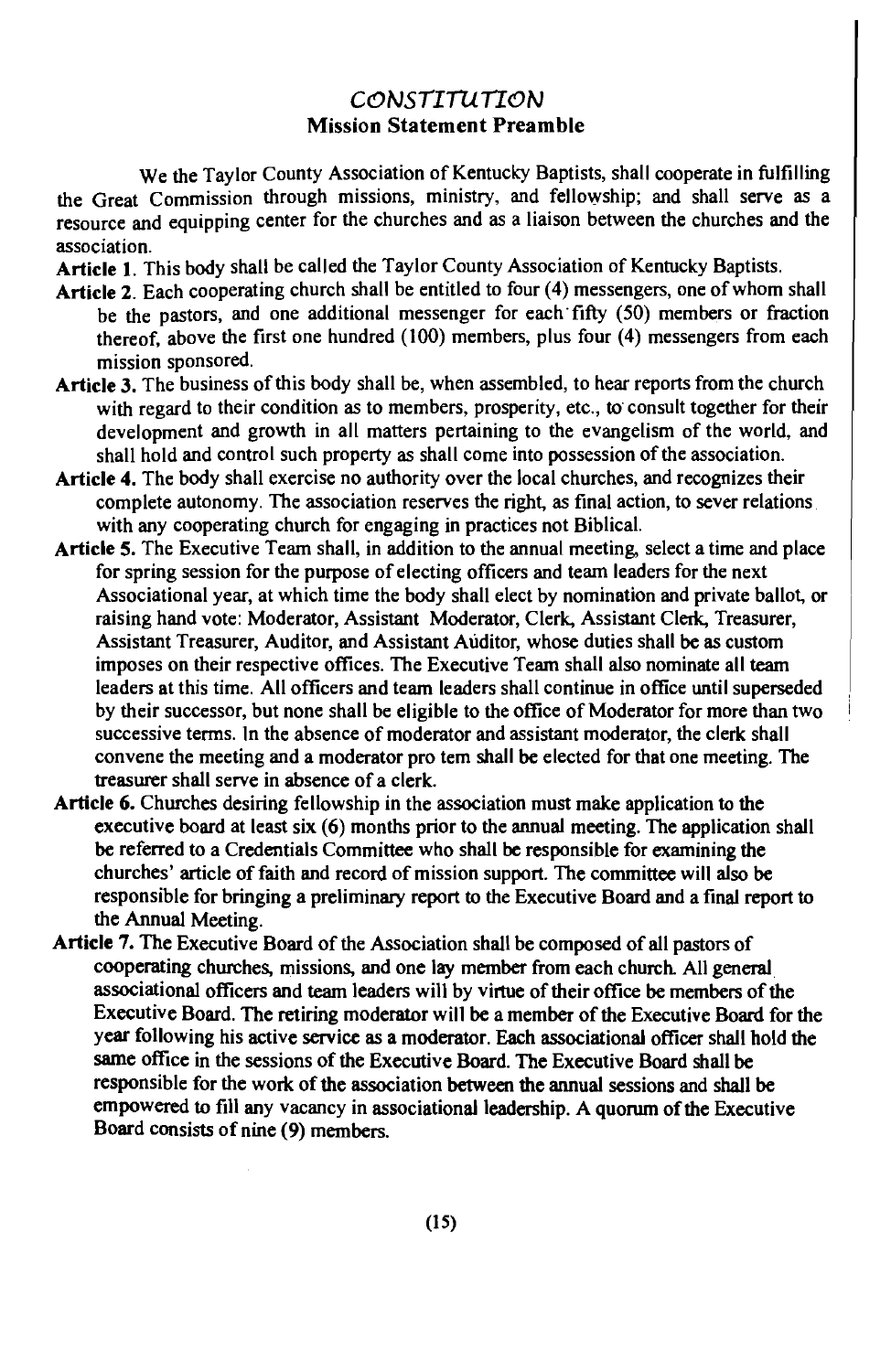- Article 8. In the appointment of teams, individuals shall be named instead of churches, and on each team named, one or more members shall be laymen. The Executive Team shall consist of Moderator, Clerk, Treasurer, Team Leaders, and such other members as the occasion demands.
	- Article 9. This body shall meet annually, according to adjustment, but in case of emergency, The Executive Board may call a special session, and also change the time and place of the meeting. In addition to the annual meeting, the body shall meet in spring session for purpose of electing officers for the following associational year.
- Article 10. This Constitution may be altered or amended (except Article 4) at any meeting of the body, upon one year's notice, by concurrence of two-thirds of the members present. The labeling terminology, not including any original intent of the article of the constitution, adopted by Southern Baptist Convention, Kentucky Baptist Convention, and/or this association may be incorporated by vote at an annual meeting by a concurrence of two-thirds of the members presents.
- Parliamentary Rules: Robert's Rules of Order (latest edition) is a guide of the parliamentary order followed by the association.

#### **BYLAWS ARTICLE 1-DUTIES OF OFFICERS**

- 1. Officers and team leaders elected at the spring session shall assume their duties at the close of the last session in the fall meeting.
- 2. The moderator shall chair all Associational and Executive Board meetings, shall make Ad Hoc committee appointments; shall serve as ex officio member of all teams and committee, shall direct the activities of the association, shall serve as contact person for Director of Missions, shall lead in and maintain constant supervision of all phases of Associational work, and shall perform other duties the office of moderator requires.
- 3. The Clerk shall keep a record of the proceedings of the Association and the Executive Board; superintend the printing and distribution of the minutes of the Association, which shall include statistics from August 1 through July 31 immediately proceeding the annual meeting covered by the minutes, send five copies to the Secretary of the Kentucky Baptist Convention, send copies to various other Baptist agencies, and keep a file of the minutes and other important papers of the association.
- The Treasurer shall receive all money contributed by the churches to the Association or 4. money received from other sources, shall make reports to the Association and the Executive Board covering the Associational year of August 1 through July 31, and shall make disbursements as authorized by the Association the Executive Board, and shall be authorized to pay all bills and salaries established by the budget adopted at an annual meeting until the next budget is adopted at the following annual meeting. All checks issued by the association shall bear the signatures of the treasurer and the Director of Missions. In an emergency, the assistant treasurer may sign in the absence of either the treasurer or the Director of Missions. The treasurer shall be bonded and the bonding fee paid by the association.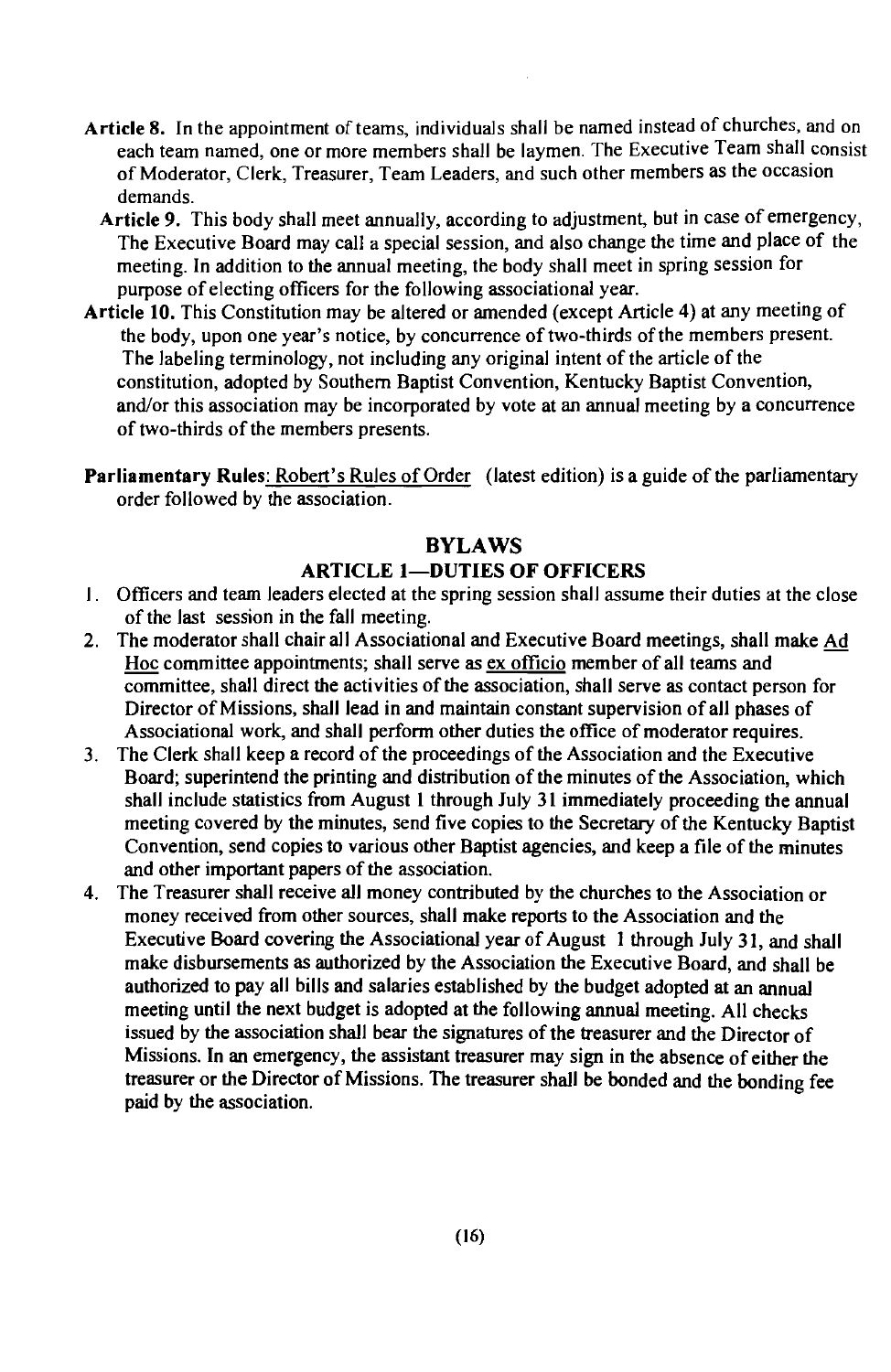- The Director of Missions shall be recommended by the executive team and shall be  $5<sub>1</sub>$ elected by the executive board or at an annual meeting. His (Her) duties shall be commensurate with the job description initially adopted by the executive board in March 1999, unless changed by subsequent action.
- An auditor shall be secured by the Executive Board to audit the Treasurer's books and 6. attest his annual report. The auditing expense, if any, shall be paid by the Association.

### **ARTICLE II-TEAMS**

- The Executive Team shall be responsible for planning, developing, and promoting a  $\mathbf{1}$ . program of activities for the year in all phases of church work. This team shall give a monthly report on the progress of their program. This team shall also serve as the personnel committee of the association.
- The Executive Team will plan the program for the annual meeting, name program  $2.$ participants, and shall report to the executive board as far in advance as possible.
- The Executive Team, after consulting with the Auxiliary Teams of the Association shall  $3<sub>1</sub>$ recommend to the Association at its annual meeting nominations for leaders. The Administrative Team, The Spiritual Growth Ministries Team, Leadership Growth Ministries Team and the Kingdom Growth Ministries Team; and such other officers as the body may from time to time assign them.
- The Executive Team shall be responsible for presenting a proposed budget in the annual  $\overline{\mathbf{4}}$ . Fall Meeting.
- The Standing Teams of the Association shall be The Administrative Team, The Spiritual  $5<sub>1</sub>$ Growth Ministries Team, The Leadership Growth Ministries Team, and The Kingdom Growth Ministries Team. The Executive Team shall be responsible for nominating all standing team members. Members of these Standing Teams shall serve a term of three years. Standing Team members may be nominated for successive three-year terms. A representative from the Women's Missionary Union and a representative from the Brotherhood shall be selected from recommendations made by the Executive Team to the Executive Board. All other teams and Ad Hoc Committees shall be appointed thru the moderator unless specified by special motion of the Executive Board.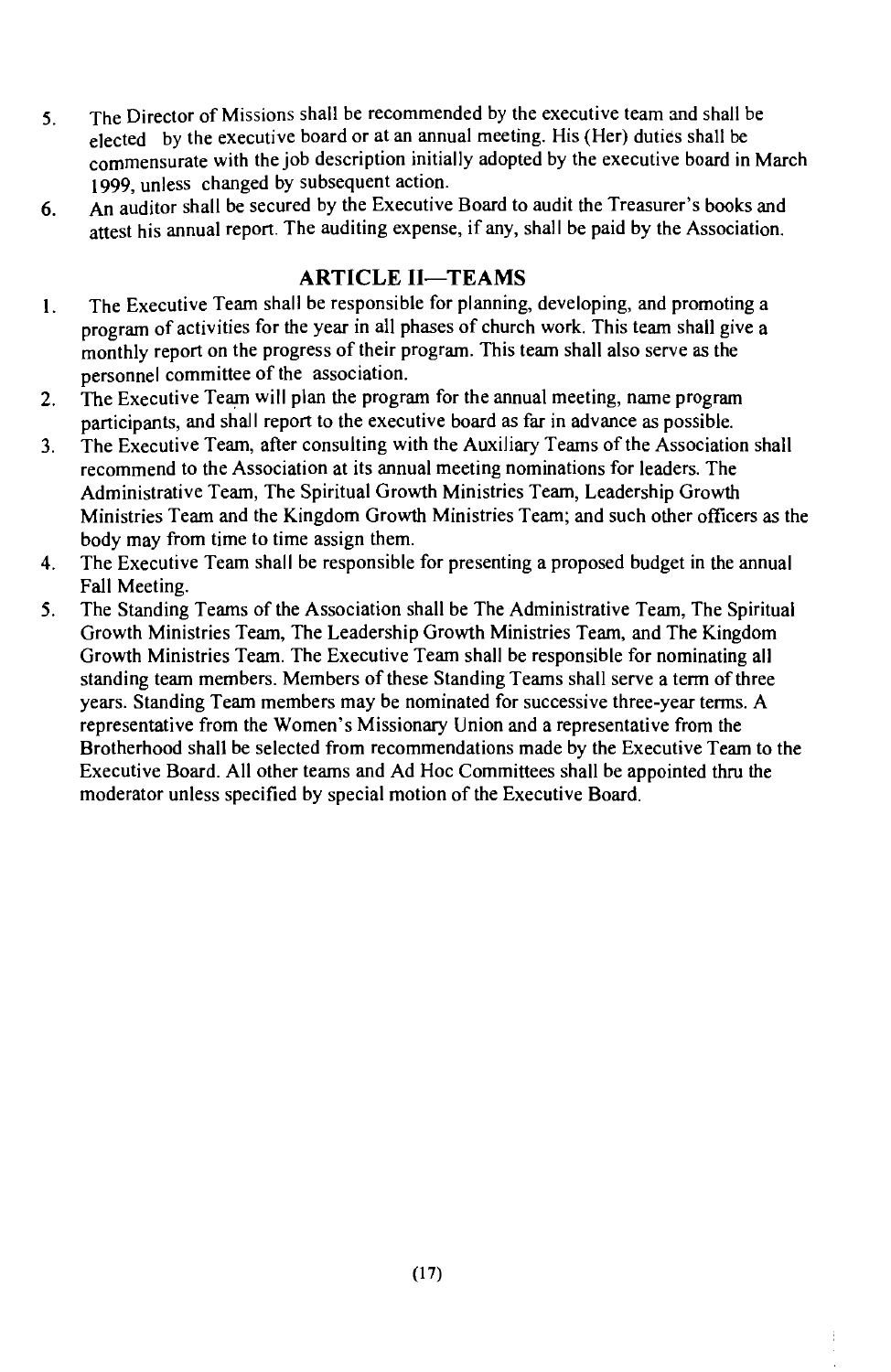## TAYLOR COUNTY EXECUTIVE BOARD AND ANNUAL MEETING 2008

 $\overline{a}$ 

The Taylor County Association of Kentucky Baptist Executive Board meets on the second Monday of each month except June and November during which it meets on the first Monday. This allows executive board members to attend the Southern Baptist Convention and the Kentucky Baptist Convention.

| <b>Executive Board</b> | 14 January   |
|------------------------|--------------|
| <b>Executive Board</b> | 11 February  |
| <b>Executive Board</b> | 10 March     |
| <b>Executive Board</b> | 14 April     |
| <b>Executive Board</b> | 12 May       |
| <b>Executive Board</b> | $*$ 2 June   |
| <b>Executive Board</b> | 14 July      |
| Executive Board        | 11 August    |
| <b>Executive Board</b> | 8 September  |
| <b>Executive Board</b> | 13 October   |
| <b>Executive Board</b> | * 3 November |
| <b>Executive Board</b> | 8 December   |
|                        |              |

Executive Board meets on first Monday  $\bullet$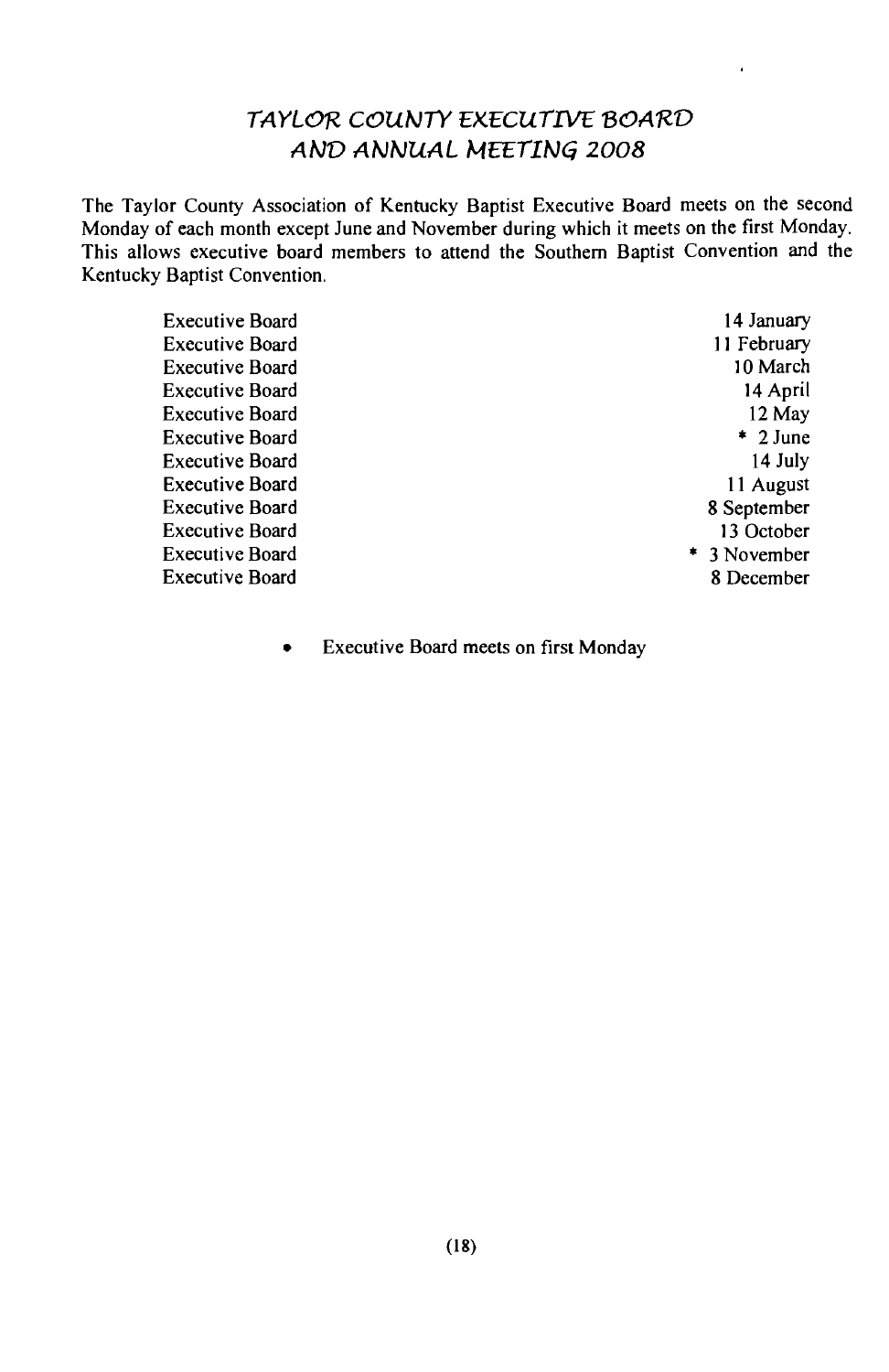## PROGRAM-TWENTY-SECOND ANNUAL SPRING MEETING SOUTH CAMPBELLSVILLE BAPTIST CHURCH MONDAY, MAY 14, 2007

|                                                 | 7:00 Call to Order                                                 | Rev. Bill Henderson                 |  |
|-------------------------------------------------|--------------------------------------------------------------------|-------------------------------------|--|
|                                                 | Moderator, Pastor, Friendship Baptist Church                       |                                     |  |
|                                                 | Hymn                                                               | "Jesus Paid it All" 134             |  |
|                                                 | Welcome, Scripture, and Prayer                                     | Rev. Shaun Caudill                  |  |
|                                                 | Pastor, South Campbells ville Baptist Church                       |                                     |  |
|                                                 | <b>Enrollment of Messengers</b>                                    | Helen Henderson                     |  |
|                                                 | <b>Roll Call of Churches</b>                                       |                                     |  |
|                                                 | Adoption of Program                                                |                                     |  |
|                                                 | Hymn                                                               | "Nothing But the Blood" 135         |  |
|                                                 | Recognition of New Pastors and Staff                               | Rev. Bill Henderson                 |  |
|                                                 | Hispanic Ministry                                                  | Rev. Kevin Denton                   |  |
|                                                 | Pastor, Horse Cave Baptist Church                                  |                                     |  |
|                                                 | Election of Officers                                               |                                     |  |
|                                                 | Moderator, Assistant Moderator, Clerk, Assistant Clerk, Treasurer, |                                     |  |
| Assistant Treasurer, Auditor, Assistant Auditor |                                                                    |                                     |  |
|                                                 | <b>Old Business</b>                                                |                                     |  |
|                                                 | Special Music                                                      | South Campbellsville Baptist Church |  |
| Message                                         |                                                                    | Rev. John Batcher                   |  |
|                                                 | Pastor, Acton Baptist Church                                       |                                     |  |

**Benediction** 

## FIFTIETH ANNUAL MEETING **LIBERTY BAPTIST CHURCH** SEPTEMBER 10, 2007 MONDAY 7:00 p.m.

| Call to order                                          | Bro. Bill Henderson   |
|--------------------------------------------------------|-----------------------|
| Moderator, Pastor, Friendship Baptist Church           |                       |
| Hymn                                                   | "To God Be the Glory" |
| Welcome, Scripture, and Prayer                         | Bro. Carlos Compton   |
| Pastor, Liberty Baptist Church                         |                       |
| <b>Enrollment of Messengers</b>                        | Mrs. Helen Henderson  |
| Adoption of Program                                    | Bro. Bill Henderson   |
| Recognition of Visitors, New Pastors, and Church Staff |                       |
| Appointment of Resolutions Committee                   |                       |
| Report of Executive Board                              | Mrs. Helen Henderson  |
| Digest of Letters and Historical Events                |                       |
| Chapel Report                                          | Dr. James Jones       |
| Pastor, Pleasant Hill Baptist Church                   |                       |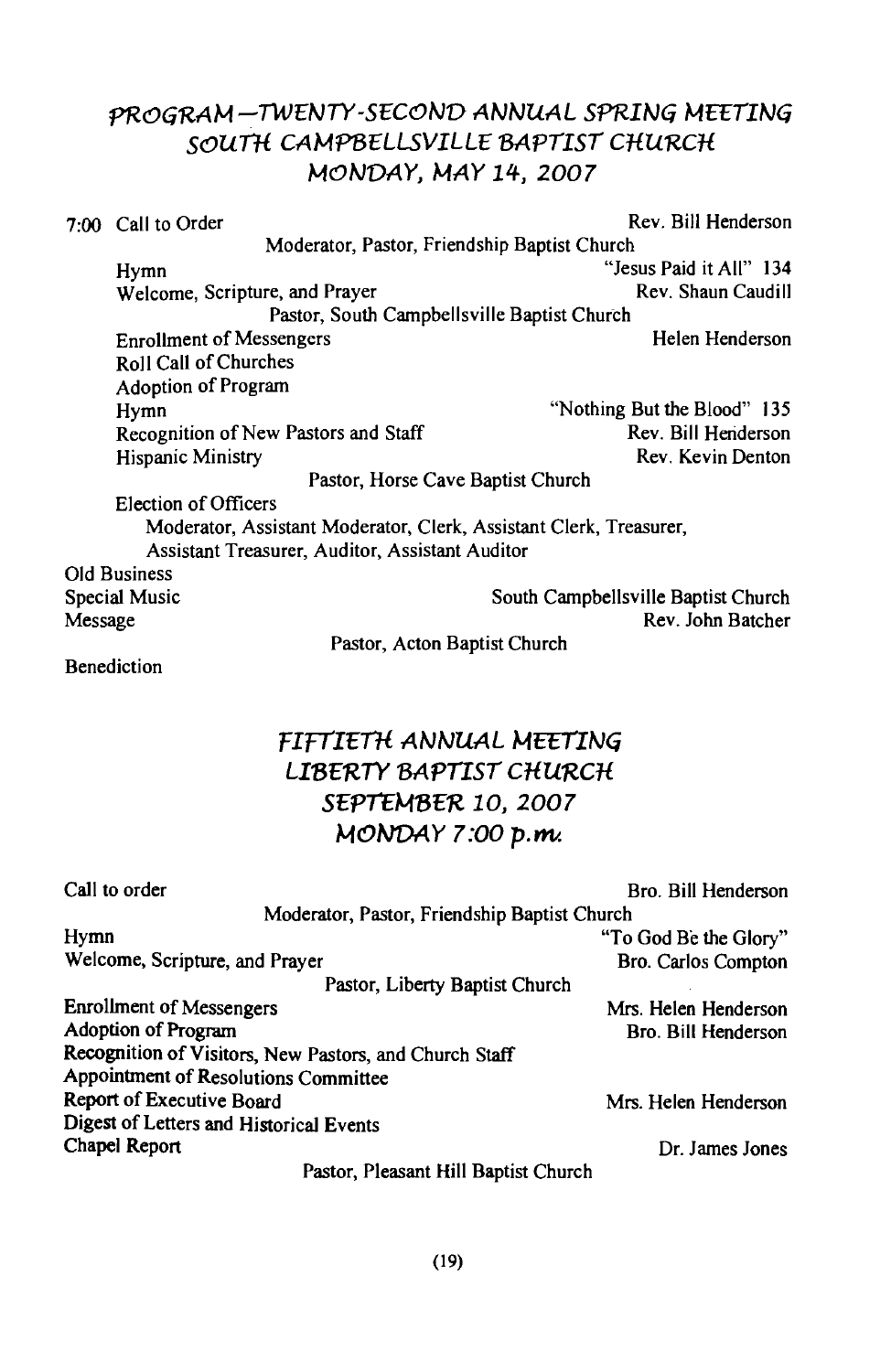Bro. David Gaddie Treasurer Report Auditor's Report Bro. Henry Pippin Rev. Gary Durham Time and Place Committee Report In Memoriam "When We All get to Heaven" 514 Hymn Bro. Dave Walters Campbellsville University, Kentucky Baptist Convention and Agencies, Pastor, Lowell Avenue Baptist Church "I'd Rather Have Jesus" 550 Special Music Annual Sermon Bro. Shaun Caudill Pastor, South Campbellsville Baptist Church

**Benediction** 

## Campbellsville Baptist Church Tuesday, September 11, 2007

| 4:00 Call to Order                     | Bro. Bill Henderson                              |
|----------------------------------------|--------------------------------------------------|
| Hymn                                   | "To God Be the Glory" 4                          |
| Welcome, Scripture and Prayer          | Dr. Skip Alexander                               |
| 4:15 Team Reports                      |                                                  |
| Spiritual Growth Team                  | Bro. Shaun Caudill                               |
| Leadership Growth Team                 | Bro. Jimmy York                                  |
| Kingdom Growth Team                    | Bro. Bill Henderson                              |
| Russian Ministry of Nickolai Syrovatko | Dr. Jerry Kibbons                                |
| Hispanic Ministry                      | Heriberto Torres                                 |
| Christian Women's Job Corps            | Mrs. Debbie Carter                               |
| Women's Missionary Union               | Mrs. Sharon Wayne                                |
| Men on Mission                         | Bro. Wendell Bowen                               |
| Lighthouse Counseling                  | Dr. Scott Wigginton                              |
| Campus Ministries                      | Bro. Ed Pavy                                     |
| Kentucky Heartland Outreach            | Bro. Todd Parish                                 |
| 4:45 Miscellaneous                     |                                                  |
| 5:00 Hymn                              | "Share His Love" 567                             |
|                                        | "People Need the Lord" 557                       |
| 5:10 Missionary Message                | Rev. Bill Egbert                                 |
|                                        | IMB Missionary, Costa Rica                       |
| 5:40 Benediction and Blessing          | Potluck Meal in Fellowship Hall of Church        |
| 7:00 Call to Order                     | Bro. Bill Henderson                              |
| Hymn, Scripture, and Prayer            | "Hark, the Voice of Jesus Calling" 591           |
| <b>Recognition of Visitors</b>         |                                                  |
| 7:10 Resolutions                       | Dr. Skip Alexander                               |
| 7:15 Proposed Budget, 2007-2008        | Rev. Al Hardy                                    |
| 7:25 Report of Director of Missions    | Dr. Robert Clark                                 |
| 7:30 "Pray With One Voice"             | Dr. Larry Martin                                 |
|                                        | Mission Growth Team, Kentucky Baptist Convention |
| Introduction of Associational Officers |                                                  |
| Adjournment                            |                                                  |
|                                        |                                                  |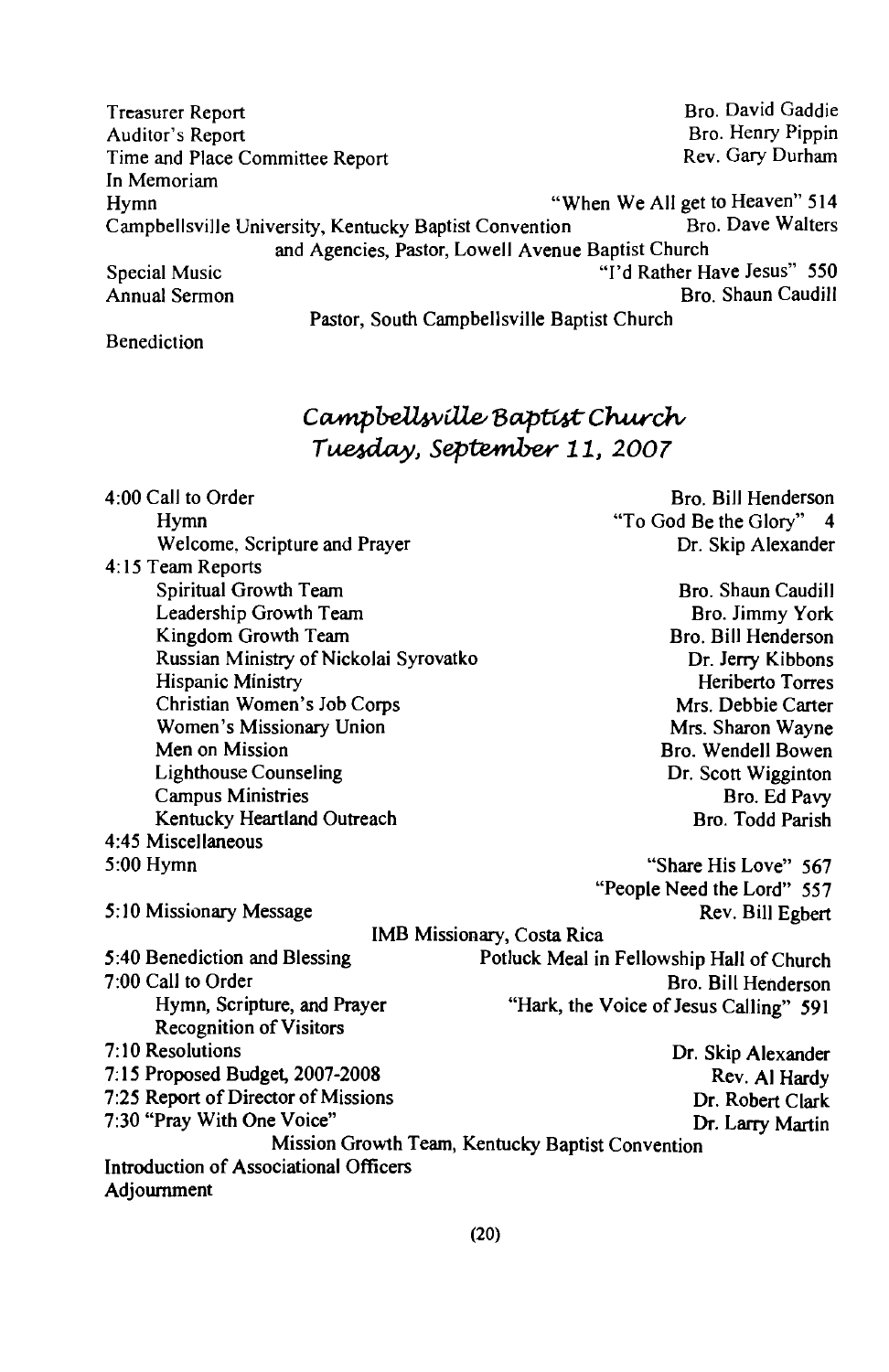#### PROCEEDING-Twenty-Second Annual Spring Meeting South Campbellsville Church 7:00 P.M. May 14. 2007

- The Twenty-Second Annual Spring Meeting of the Taylor County Baptist Association  $\mathbf{1}$ . was called to order by the moderator Rev. Bill Henderson.
- The Praise Team of South Campbellsville Baptist Church led the congregation in singing  $\mathcal{L}$ "Iesus Paid It All."
- Rev. Bill Henderson introduced Rev. Shawn Caudill, pastor of South Campbellsville  $\mathbf{3}$ Bantist Church. Rev. Caudill welcomed everyone and read scripture from Ephesians 4 then led in prayer.
- The clerk. Helen Henderson, moved that the presently registered messengers and those  $\mathbf{A}$ that register later be seated as messengers for this session. Seconded by Rev. James Jones
- The roll call of the churches revealed that fourteen of the twenty-three churches were 5. represented at the meeting.
- Rev. Bill Henderson moved the adoption of the program with any adjustments that need 6 to be made. Bro. David Gaddie seconded and motion carried.
- The praise team led the congregation in singing "Nothing But the Blood of Jesus."  $\overline{7}$
- Rev. Bill Henderson asked for the recognition of new pastors and three were mentioned. 8. Mt. Roberts, Rev. Kyle Franklin; ElkHorn, Rev. Jeff Newton; and Yuma, Rev. Carlton Winters, Interim.
- 9. Rev. Kevin Denton, pastor of Horse Cave Baptist Church reported on the Hispanic Ministry, Rev. Denton noted some highlights in the growing work with Hispanic.
	- (1) Kentucky is one of the top ten states in Hispanic growth.
	- $(2)$  There are approximately 5,000 Hispanics living year round in Glasgow.
	- $(3)$  There are approximately 18,000 Hispanics in Hardin County.
	- (4) Not all are Mexican and not all are illegal.
	- (5) 350 people accepted Christ as of last fall.
- 10. Election of Officers:

Moderator: Rev. Al Hardy nominated Rev. Bill Henderson, Dr. Jerry Kibbons seconded and Bro. David Gaddie moved that all nominations cease and he be elected by acclamation. Motion carried.

Assistant Moderator: Dr. James Jones nominated Dr. Skip Alexander. Duly seconded and Dr. Jerry Kibbons moved that all nominations cease and he be elected by acclamation. Motion carried.

Clerk: Dr. James Jones nominated Helen Henderson. Dr. Skip Alexander seconded and a motion was made that all nominations cease and she be elected by acclamation. Motion carried.

Assistnat Clerk: Dr. James Jones nominated Rev. Michael Goodwin. This was duly seconded and no other nominations were made. Motion carried.

Treasurer: Rev. Michael Goodwin nominated Bro. David Gaddie. Dr. James Jones seconded and there were no other nominations. Motion carried.

Assistant Treasurer: Dr. James Jones nominated Rev. Dave Walters. This nomination was seconded and the motion carried.

Auditor: Bro. David Gaddie nominated Bro. Henry Pippin. Dr. Jerry Kibbons seconded and with no other nominations the motion carried.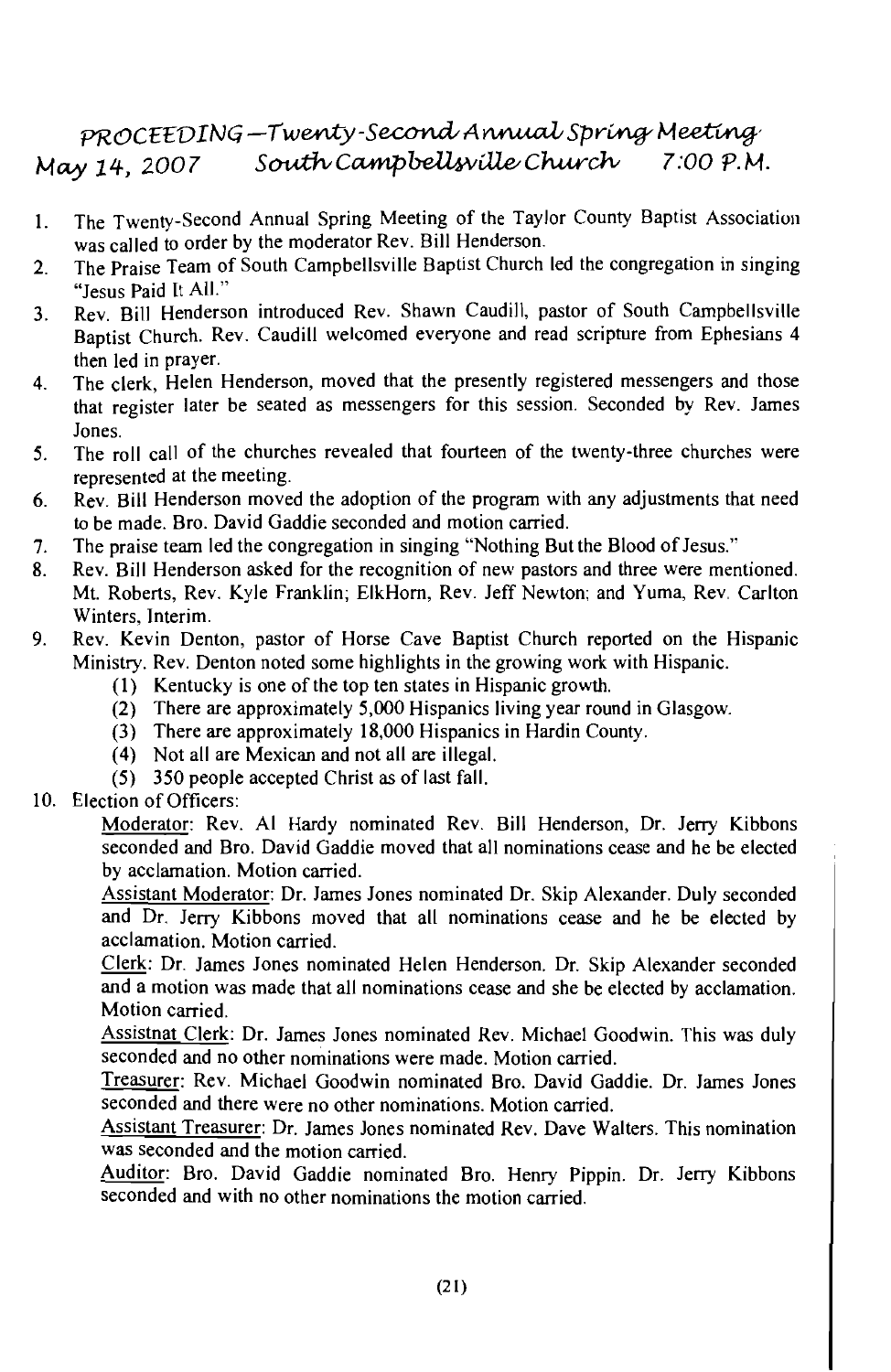**Old Business** 

- (A) Rev. Michael Goodwin as chair of the Mission Scholarship Fund Committee reported that \$4,000 of the allotted \$5,000 has been given out this year. Rev. Goodwin moved that this amount be increased from  $\frac{5}{5}$ ,000 to \$8,000 for this year. Since this comes from a committee no second was needed and motion carried
- (B) This is the 50<sup>th</sup> anniversary year of Taylor County Baptist Association and each church has been asked to summit a short history by June 1, 2007. Dr. Robert Clark reported this is going well.
- (C) Rev. Bill Henderson stated the site for the association wide baptism will be at the lake on August 26, 2007, at Lone Valley site.
- 11. The special music was "Shout to the Lord" lead by South Campbellsville Baptist Church praise team.
- 12. Rev. John Batcher, pastor of Acton Baptist Church brought the message for the evening. Rev. Batcher read from II Timothy 3: 1-5 and Revelation 2: 1-5. His sermon was "What Happens When We get Over Being Saved"? (a) Our power will be gone. (b) We have empty prayer closets. (c) We neglect reading Gods Word. (d) Interest will fall away. (e) Love for God will grow cold.
- 13. Rev. Bill Henderson thanked Rev. Shaun Caudill for hosting the meeting and Bro. Milton Jones moved to adjourn which was seconded by Bro. Jimmie Kendell and we were dismissed with the singing of "I Love You Lord."

## FIFTIETH ANNUAL MEETING **LIBERTY BAPTIST CHURCH** SEPTEMBER 10, 2007 7:00 p.m.

- The Fiftieth Annual Meeting of the Taylor County Baptist Association was called to  $\mathbf{1}$ . order by the moderator Rev. Bill Henderson.
- Rev. Al Hardy led the congregation in singing "To God be the Glory." 2.
- Rev. Carlos Compton welcomed everyone and read from Psalm 122 then led in prayer.  $3<sub>1</sub>$
- $\overline{4}$ . The clerk, Helen Henderson, moved that the presently registered messengers and those that register later be seated as messengers for this session. Seconded by Dr. J. Chester Badgett. The roll call of the churches revealed that eighteen of the twenty-three churches were represented at the meeting.
- Dr. James Jones moved the adoption of the program with any adjustments that need to be 5. made. Rev. Carlos Compton seconded and motion carried.
- In recognition of visitors, new pastors, and church staff there were five visitors registered 6. and Rev. Kyle Franklin, pastor of Mt. Roberts; Jimmie Campbell, music minister of Friendship; and Clint Graham, youth minister at ElkHorn
- 7. Rev. Bill Henderson, chair of the resolutions Committee, appointed Dr. Skip Alexander, Bro. Carlton Winters, and Bro. Bob Milby to serve on this committee.
- Helen Henderson called attention to the Digest of Letters, Historical Events, and the 8. report of the Executive Board in the book of reports then moved to approve these as printed. Dr. James Jones seconded and motion carried.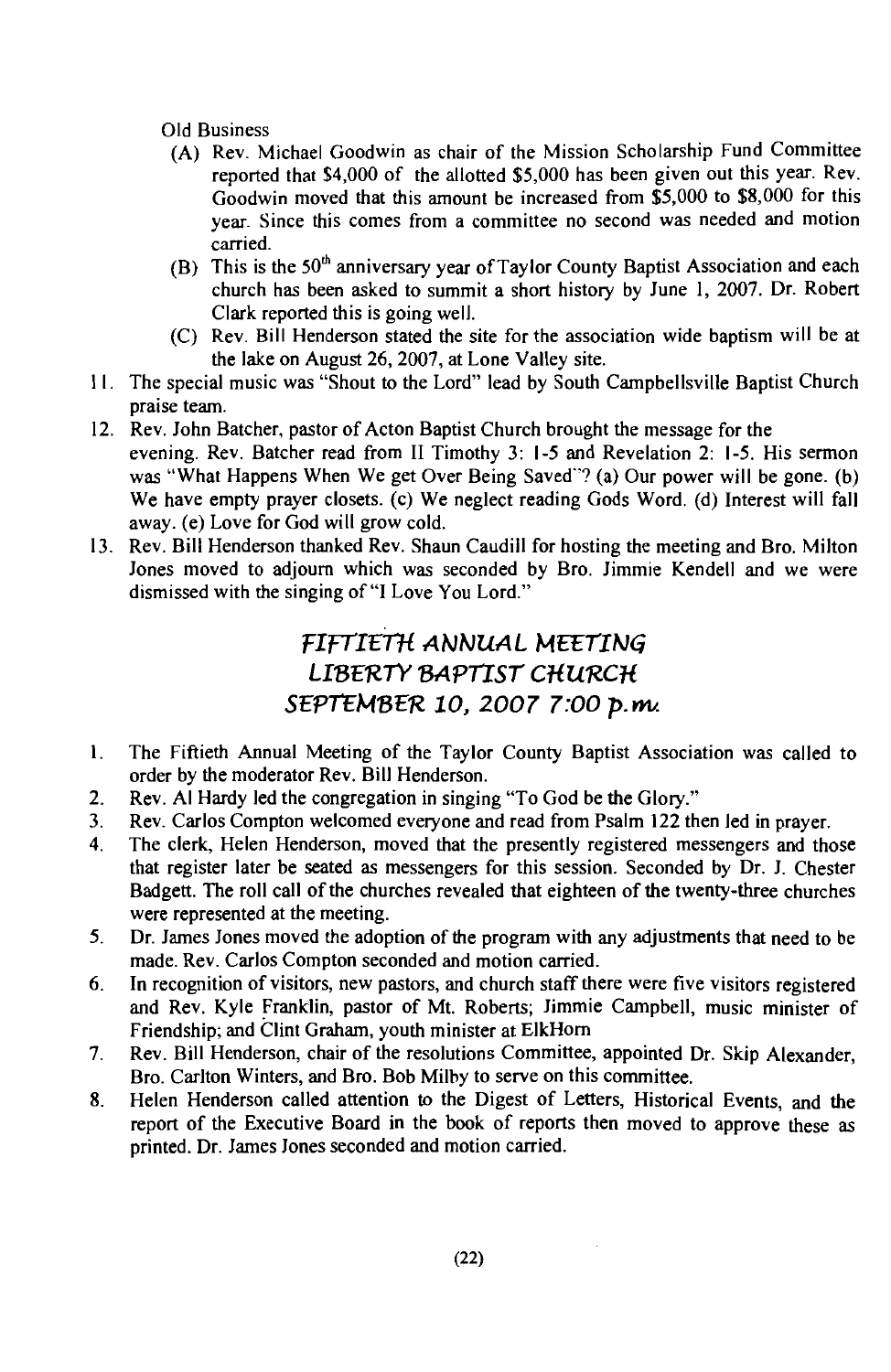- Dr James Jones gave the Chapel Report and reported \$95,538 has been given with  $\mathbf{Q}$ \$75.884 in pledges making a total of \$171,423.00. Rev. Al Hardy moved to accept and this was seconded by Rev. Bob Langlois.
- 10.000 nore to David Gaddie gave the Treasurer's Report stating this fiscal year over \$10.000 more than received was spent. He then moved to adopt and this was seconded by Dr. Skip Alexander.
- 11. Due to the absence of Bro. Henry Pippin, auditor, a printed report dated August 14, 2007, was included in the book of reports. Rev. Dave Walters moved to accept as printed. Dr. James Jones seconded and motion carried.
- 12 Dr. Jerry Kibbons gave the report of Time, Place, and Preacher Committee. The committee recommends that the Annual Spring Meeting be held at Eastside Baptist Church, Monday, May 12, 2008, at 7:00 p.m. with Rev. Carlos Compton as the preacher. The Annual Fall Meeting will be held at Meadowview Baptist Church, September 8. 2008, at 7:00 P.M. with Rev. James Collison as the preacher and Rev. Jeff Newton the alternate and on September 9, 2008, at 4:00 and 7:00 P.M. at Lowell Avenue Baptist Church with the current missionary as speaker. Dr. Jerry Kibbons moved the adoption of this report and since the recommendation comes from the committee it doesn't need a second. Motion carried.
- 13. Rev. Gary Durham read the names of those that have gone to meet the Lord since our last meeting then read a portion of God's Word from 1 John 3 and lead in prayer.
- 14. The hymn "When We All Get to Heaven" was sung by the congregation with Rev. Al Hardy leading.
- 15. Rev. Dave Walters gave the report from Campbellsville University, Kentucky Baptist Convention and Agencies. He brought greetings from Dr. Michael Carter. Rev. Walters called our attention to some things happening this year at the university which included a one hundred year celebration. He stated the Randsell Chapel is a blessing. The convocation service has been changed to become chapel service. These are held on Wednesday at 10:00 A.M. The university now offers some  $40 + \text{baccalaureate degrees}$ and ten master degrees. Rev. Walters stated there are many other programs ongoing and others are in the planning. Dr. James Jones made a motion to accept this report and this was seconded by Bro. John Smith. Motion carried.
- 16. The special music for the evening was "I'd Rather Have Jesus" brought by Josh Hensley and Matt Hodge from South Campbellsville Baptist Church.
- 17. Rev. Shaun Caudill, pastor of South Campbellsville Baptist Church, brought the annual sermon. Bro. Caudill read scripture from Mark 8: 34-36 on "Being Faithful." He stated the being faithful is (1) willing to speak truth in love (2) being about what God desires  $(3)$  not looking on outward results and  $(4)$  is a long term process.
- 18. Rev. Dave Walters moved to adjourn and Rev. Gary Durham seconded dismissing us until the next session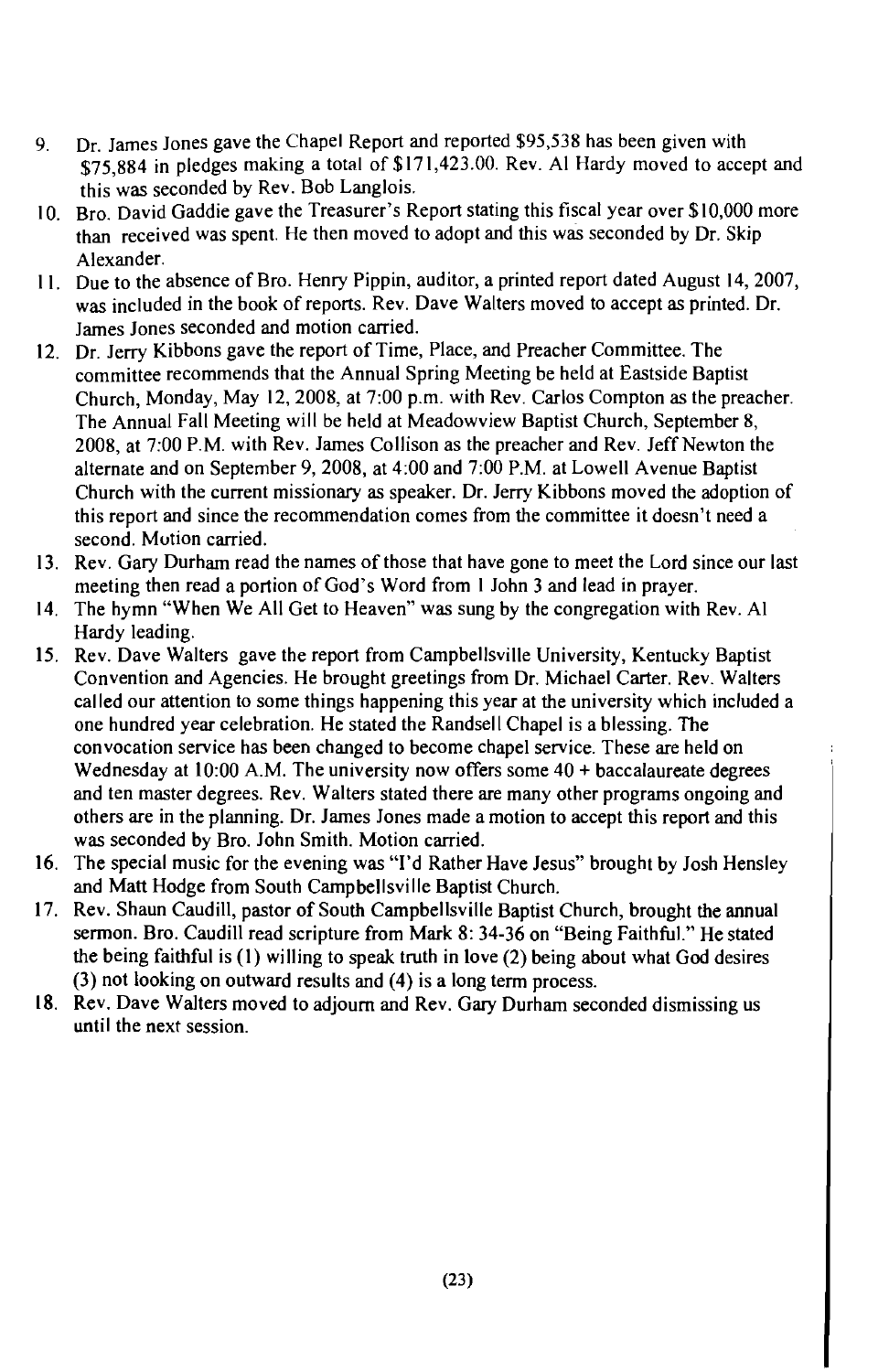### **Fiftieth Annual Meeting Campbellsville Baptist Church** Tuesday, September 11, 2007 4:00 P.M.

- The Fiftieth Annual afternoon session of the Taylor County Baptist Association was  $\mathbf{1}$ called to order by the moderator Rev. Bill Henderson.
	- (a) The congregation sang "To God Be the Glory" led by Bro. David Johnson.
	- (b) Dr. Skip Alexander, pastor of Campbellsville Baptist Church, welcomed everyone and stated that August 19, 1957, at Campbellsville Baptist Church the Taylor County Baptist Association met for the first time with Dr. J. Chester Badgett as moderator. Dr. Skip Alexander led in prayer.
- Rev. Bill Henderson called for the Team Reports and requested the reports be voted on  $2<sub>1</sub>$ once all reports are submitted.
	- (a) Spiritual Growth Team—no report.
	- (b) Leadership Growth Team—no report.
	- (c) Kingdom Growth Team-Rev. Bill Henderson stated a written report is included in the Book of Reports and encourages everyone to make prayer a priority as we move into the next fifty years.
	- (d) Russian Ministry-Dr. Jerry Kibbons reported in the Book of Reports is a letter from Dr. Nickolai Syrovatko and commented that this is 13 years of support with Bro. Nickolai. Dr. Kibbons moved for the adoption of the report in the Book of Reports.
	- (e) Hispanic Ministry—Heriberto Torres, and his wife, Naomi, read the report that is included in the Book of Reports. Bro. Torres asked that we remember him and his family in prayer as he works with the associations. He requested special prayer for the start of a new church in Tompkinsville, Kentucky.
	- Christian Women's Job Corps-Mrs. Debbie Carter reported the Christian  $(f)$ Women's Job Corp is a mentoring ministry. A mentor is a support person who helps women become self-sufficient. Most important this year is that one participant accepted Christ and joined a church and another person joined a church along with her grandson.
	- (g) Women's Missionary Union—Mrs. Sharon Wayne stated that the theme for the year is "Living the Call." The prayer for Taylor County is that more people will be a part of living the call God gives each of us everyday. A complete report is in the Book of Reports.
	- (h) Men on Mission—no report.
	- (i) Lighthouse Counseling-Dr. Scott Wigginton stated the Lighthouse Counseling Center has had 323 sessions this year with 11 churches making referrals. He held 48 sessions with area ministers. A written report is in the Book of Reports.
	- (j) Campus Ministries—Rev. Ed Pavy reported that 29 ministry teams were sent into Kentucky Baptist Churches. There were 156 students involved in some sort of short team missions and 250 students involved in a small group or Bible study during the year.
	- (k) Kentucky Heartland Outreach—Rev. Todd Parish stated that 50 families were ministered to this year. This year four families were placed inside a new homes. The Lord continues to bless this ministry the generous giving of the churches of Taylor County Baptist Association.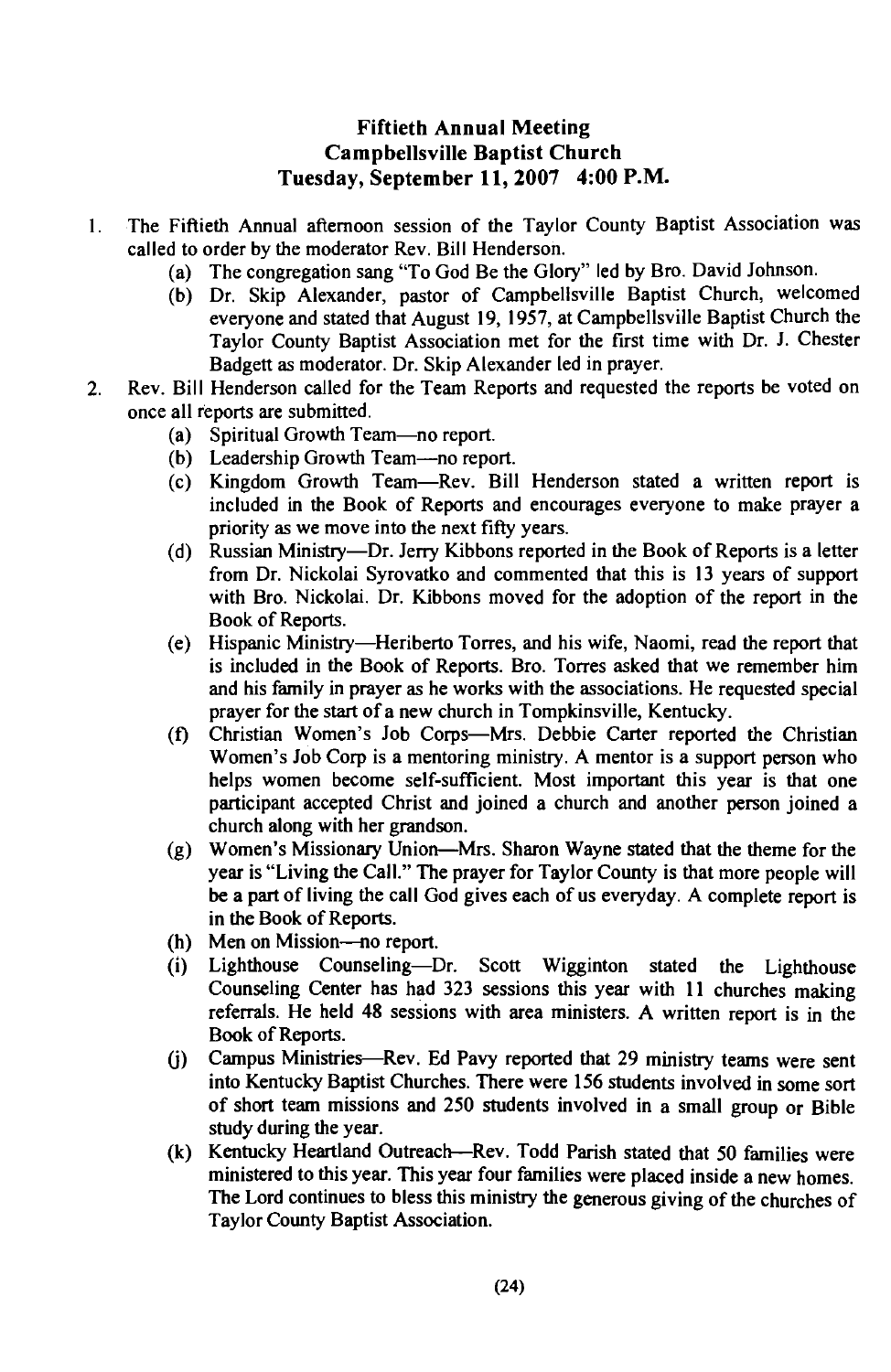Bro. Milton Jones made the motion to accept all reports as given which was seconded by Bro. Bob Milby. Motion carried.

- Miscellaneous Business-none.  $3<sub>1</sub>$
- The congregation stood and sang "Share His Love" led by Bro. David Johnson.  $\overline{\mathbf{4}}$
- Rev. Bill Egbert, IMB Missionary, Costa Rica, read a passage from Revelation 7:9 and  $\sim$ shared a series of stories of how they witness to the people of Costa Rica.
- Bro. Civide Stephens gave the benediction and blessing of the afternoon meal and 6. adiourned until the 7:00 P.M. meeting.

### **Fiftieth Annual Meeting** Campbellsville Baptist Church Tuesday, September 11, 2007  $7:00 P.M$

- Following a meal in the fellowship hall the 7:00 P.M. session was called to order by Rev.  $\overline{7}$ **Bill Henderson** 
	- (a) The congregation sang "Hark the Voice of Jesus Calling" led by Rev. David Johnson.
	- (b) Mrs. Helen Henderson reported there were 102 registered messengers and 12 visitors representing 18 churches.
- 8. Resolutions----Dr. Skip Alexander stated the committee has four resolutions to be voted on (1) Be it resolved that we give God the glory for His divine direction for fifty (50) vears. (2) Be it resolved that we give personal and cooperate support of the Kentucky Ethics League on "Saying No To Gambling" Champaign. (3) Be it resolved that we make the "Baptism Rally at Green River Lake" an annual ministry of our association. (4) Be it resolved that we encourage Taylor County Association of Kentucky Baptists to raise the level of giving for the Randsell Chapel of Campbellsville University to \$100,000. Submitted by Bro. Bob Milby, Bro. Carlton Winters, and Dr. Skip Alexander, Chairperson. These resolutions came from the committee and all were passed.

Announcements—(1) Rev. John Chowning, Dr. James Jones, and Dr. Skip Alexander, will host a breakfast on Monday, September 17<sup>th</sup>, at 8:30 A.M. in regards to information about "Saving No To Casino Gambling." (2) Bro. Charles Hendrick stated

- $\mathbf{Q}$ Proposed Budget, 2007—2008—Rev. Al Hardy was selected by the Administrative Team to present the annual budget. After some comments concerning the new budget he moved to adopt as printed. Dr. Jerry Kibbons seconded and motion carried.
- 10. Bro. Bill Henderson recognized the Associational officers for the year 2007-2008 by having each one stand to be recognized.

Moderator **Assistant Moderator** Clerk **Assistant Clerk** Treasurer **Assistant Treasurer** Auditor **Assistant Auditor** Director of Missions Rev. Bill Henderson Dr. Skip Alexander Mrs. Helen Henderson Rev. Michael Goodwin Mr. David Gaddie Rev. Dave Walters Mr. Henry Pippin Mr. Allen Young Dr. Robert Clark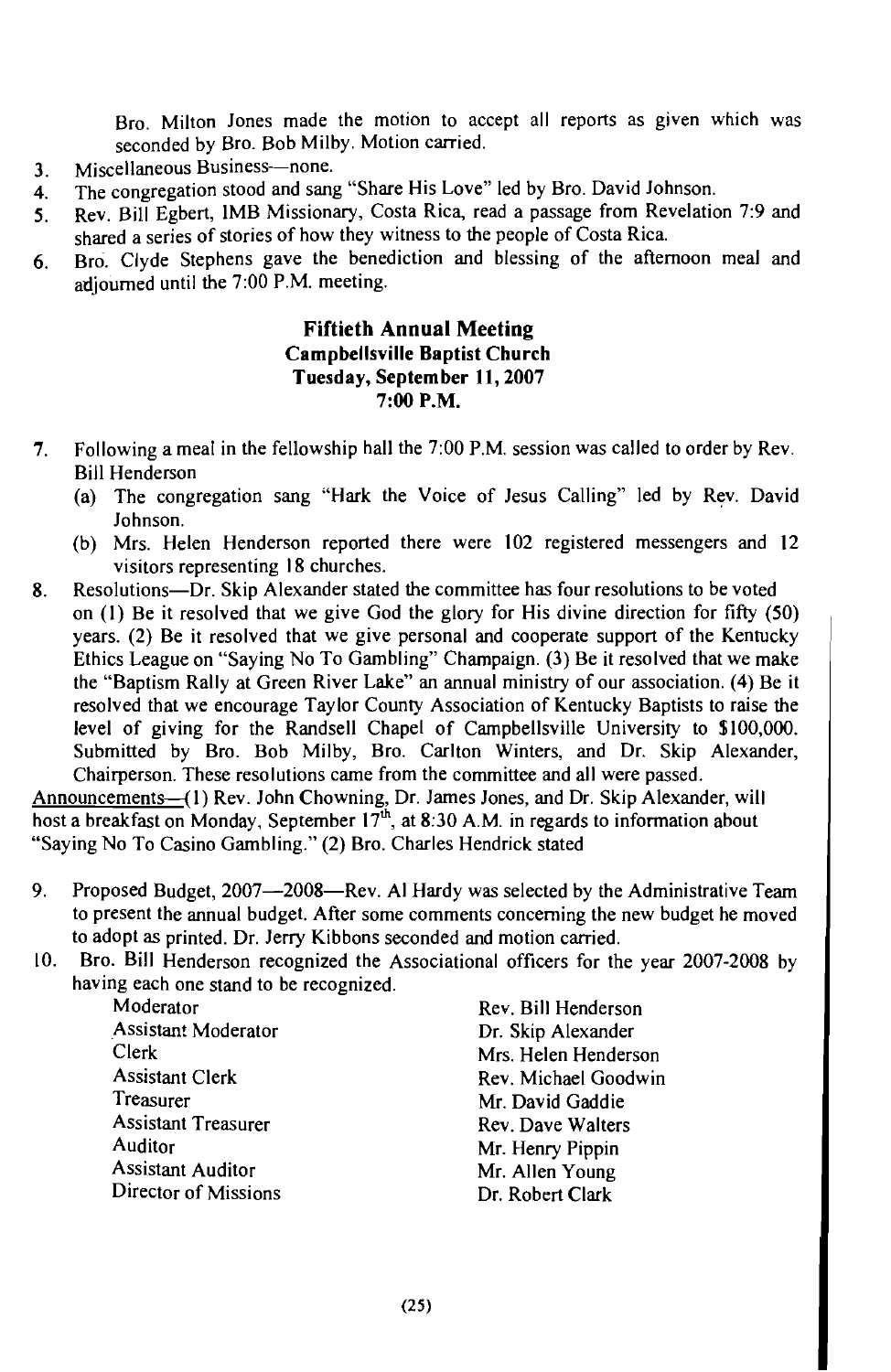- Report of Director of Missions---Dr. Robert Clark stated that he has served eight years  $11.$ as Director of Missions for the Taylor County Baptist Association. Some highlights are the celebrating of 400 years of associational work starting in England, 300 years in Philadelphia. Russell Creek Association was started in 1804, and 50 years ago the Taylor County Baptist Association was formed. This is the Golden Jubilee of this association. There are three churches over 200 years old. Campbellsville Baptist, 1791; good Hope Baptist, 1796; and Friendship Baptist, 200 years this year.
- $12.$ Dr. Larry Martin, Kentucky Baptist convention, Mission Growth Team reported that this is the  $10<sup>th</sup>$  vear of quarterly prayer meetings. Dr. Martin asks that we meet in groups of four or five to "Pray with One Voice" for churches in Taylor county and in other parts of Kentucky, pray for our nation, pray for the family of the soldier from Vine Grove killed in the war, pray for the world, pray for the future, pray a silent prayer for Dr. Robert Clark, Bro. Bill Henderson, and other leaders of the county and state and then pray for us as individuals that we commit ourselves to the Lord.
- $13.$ Rev. Bill Henderson dismissed in prayer.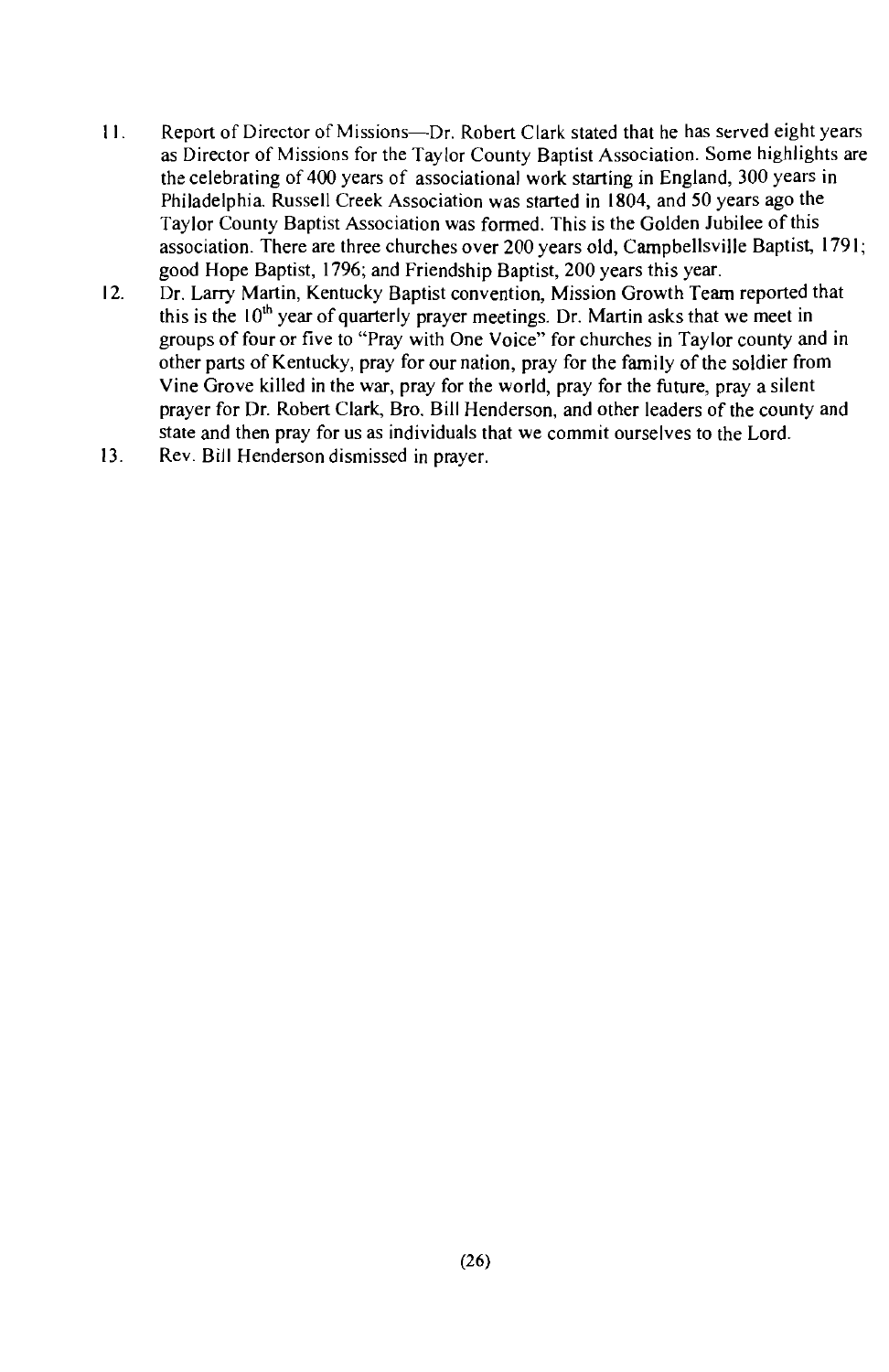### **HISTORICAL EVENTS OF CHURCHES 2007**

### Campbellsville

Disaster Relief Mission Trips to Mississippi and around Kentucky Mission Trips to Costa Rica and Burkna Faso Added new Sunday School Classes and Bible Study Groups Unward Basketball and Cheer-leading Solid Food College Ministries **College Worship Services** 100 gift cards delivered at Christmas One Great Day Workday-Finished basement for Rolando Muniz family in Hodgenville (Spanish Minister) Started SIM (Spanish International Ministry) Spanish Worship Services Young at Heart Meetings Completed Thy Kingdom Come Spiritual Campaign

### **ElkHorn**

Began Sunday Night Bible Studies-Books of the Bible Painted front of the Educational Building Sponsored Men's Basketball League Youth went to "Hearts on Fire" in Gatlinburg Gave away 65 Thanksgiving Baskets Interim Pastor Jeff Newton was called in October Member Cora Renfo featured her artwork at Campbellsville University, October 7<sup>th</sup> Sponsored Andrea Saltsman mission trip to China Participated in the "Hanging of the Green" Christmas Dinner at the church. Fed over 125 people in community Began Wednesday night ladies bible study. Campbellsville University Commuters lunch fed 45 in March Campbellsville University International Students lunch fed approximately 50 on March 12<sup>th</sup> March I<sup>th</sup>—voted on Bro. Jeff Newton for Senior Pastor. The yes vote passed with 98% Sponsored Ann Downing Seminar and Concert-March 24<sup>th</sup> Youth participated in "30 Day Famine" in April Church had clean up days and painted inside of Educational Building Youth Minister Michael Julian resigned on May 27<sup>th</sup> Sponsored Sami Jo Harden mission trip to Peru Clint Graham came on board as Summer Youth Minister in June

### Friendship

Two mission trips to Waveland, MS.

One mission trip to Indian reservation in South Dakota

New playground and equipment

### Good Hope

New cover over handicap entrance

### Liberty

Added foyer and bathroom to church building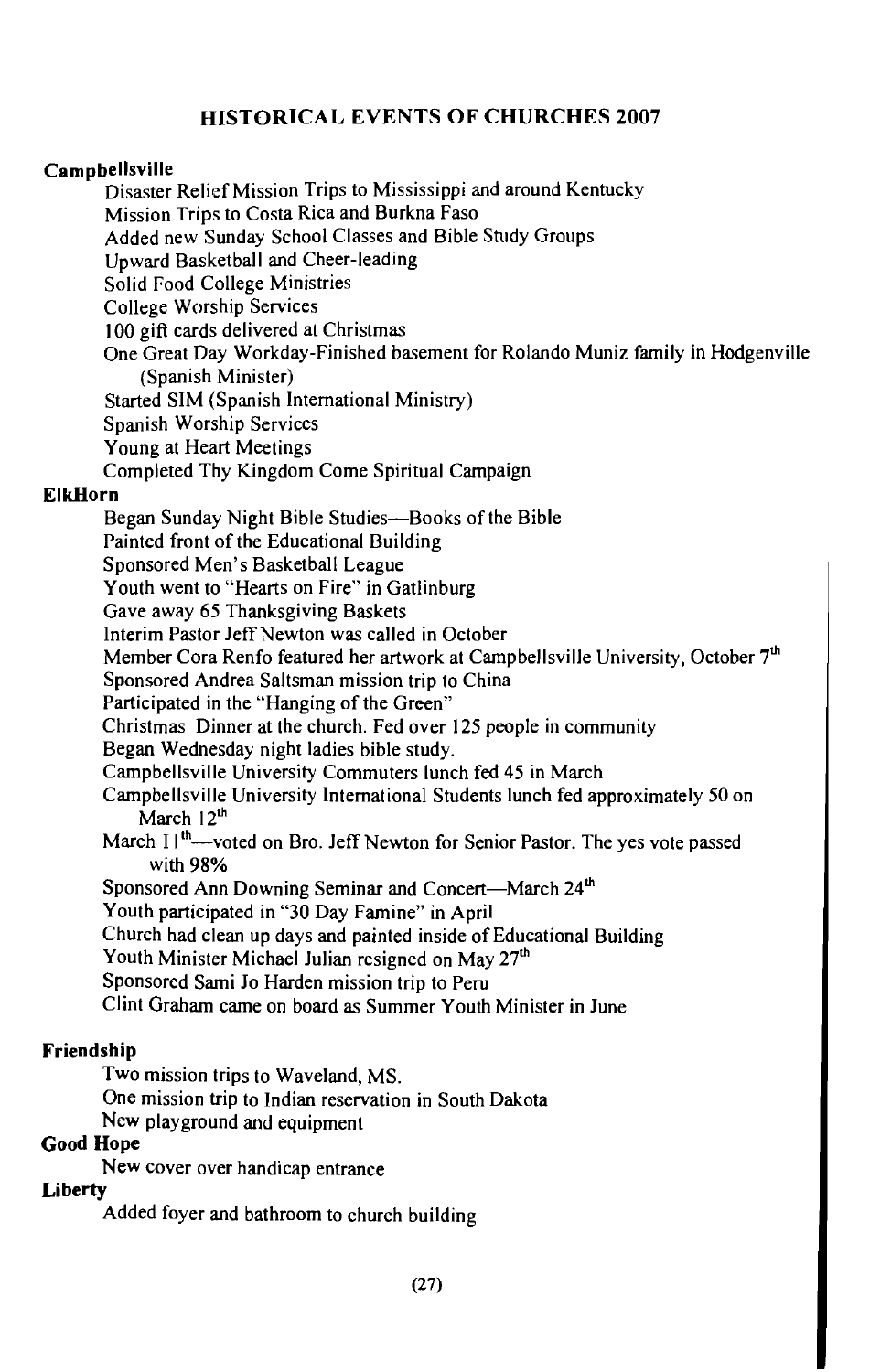#### Lowell Avenue

The church voted to build a Family Life Center on the property as soon as finances are available

### **Mount Roberts**

We are in the process of adding on to the church building. We are adding new Sunday School rooms, basement/fellowship hall, bathrooms, and pastor office. Add on approximately 4,480 square feet.

#### **Pleasant Hill**

Ground breaking ceremony for Christian Life Center, April 29, 2007

### Saloma

Supported Southern Kentucky Hispanic Ministry

Sponsored weekly bible study for Campbellsville University students

Provided 50% of general fund in support of missions

Ordained Kyle Franklin to the ministry

Coordinated Green River Lake ministry

Hired Jason England as Minister of Children and Youth

Raised funds for three water wells in Zambia in support of missionaries Lonnie and Fran Turner

Sponsored nursing home ministry at Grandview Nursing Home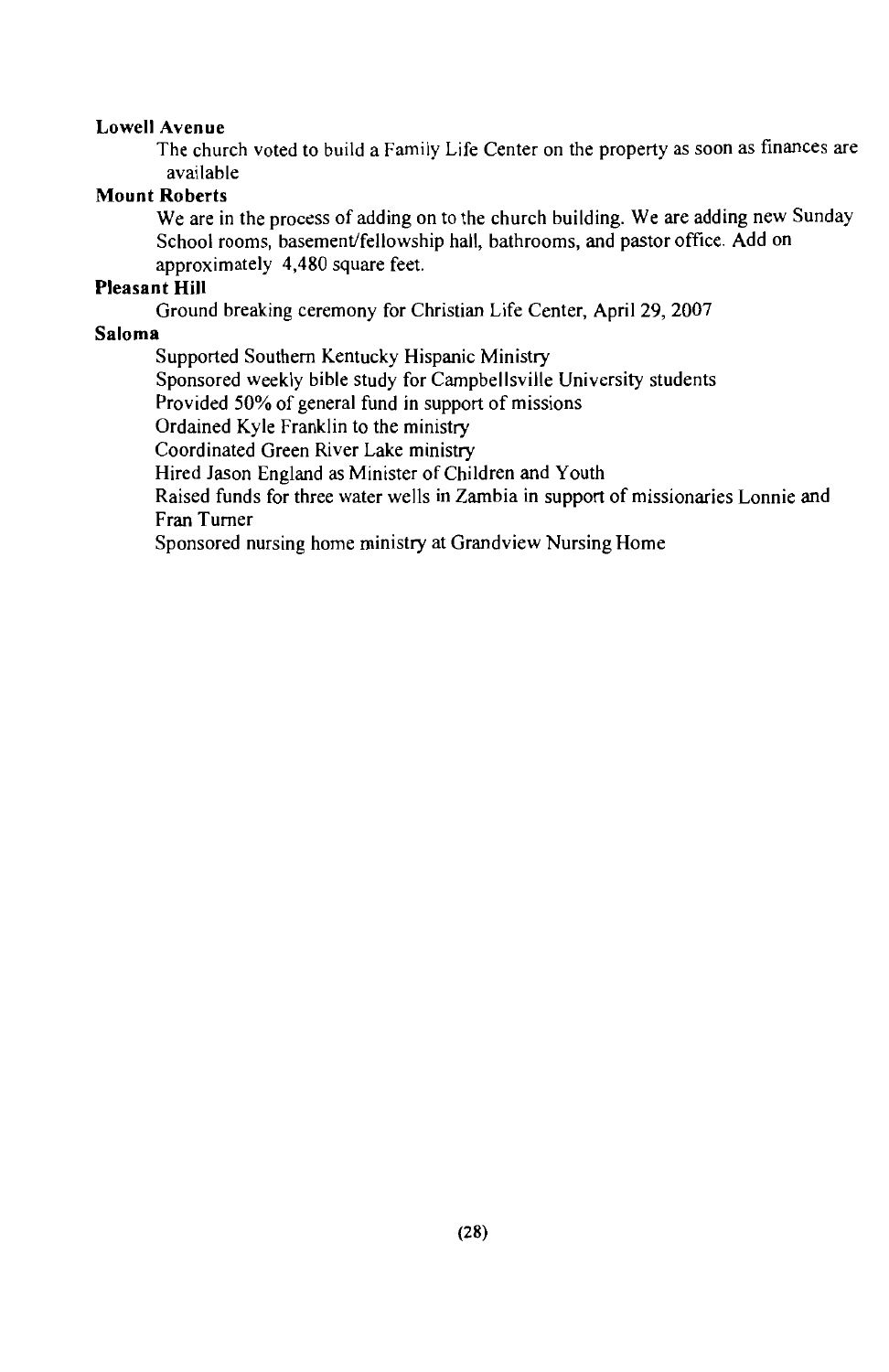### **IN MEMORIAM**

### Acton

| Mr. David Arnold             |                        |                        |
|------------------------------|------------------------|------------------------|
| Campbellsville               |                        |                        |
| Shirley Allen                | Elaine Asher           | <b>Russell Blevins</b> |
| Gene Boling                  | Theresa Caulk          | Barbara Cowherd        |
| <b>Christine Dabney</b>      | Wilma Forman           | Elma Gaskins           |
| Doris Hefley                 | Aileen James           | Tom Jeffries           |
| Joan Moss<br>Gilbert Pike    | Penny Nalley           | Virginia Oldham        |
| Fairview                     |                        |                        |
| Mr. Frank Tucker             | Mrs. Inez Cox          | Mr. Clifton Gribbin    |
| <b>Good Hope</b>             |                        |                        |
| Mr. George Carter            | Mrs. Sibyl Blevins     | Mr. Tom Newkirk        |
| Mrs. Lettie Carter           | Mrs. Ora Mae Druien    | Mrs. Annie Young       |
| <b>Green River</b>           |                        |                        |
| Mrs. Lenov Judd              | Mr. Gilbert Wilson     | Mrs. Laura Ann Beard   |
| Mrs. Jesse Cotton            |                        |                        |
| <b>Lowell Avenue</b>         |                        |                        |
| Mrs. Mathis Donan            | Mrs. Ailene Franklin   | Mr. Robert Franklin    |
| * Robert Skaggs              | Mr. Dock Mills         | Mrs. Mildred Nicholas  |
| <b>Mount Gilboa</b>          |                        |                        |
| Mrs. Winnie Hunt             | Mr. Roy Pritchard      |                        |
| <b>Mount Roberts</b>         |                        |                        |
| Mrs. Louise Bell             | Mr. Syndal Underwood   |                        |
| <b>Mount Washington</b>      |                        |                        |
| Mayme Allen                  |                        |                        |
| <b>Palestine</b>             |                        |                        |
| Mrs. Betty Wethington        | Mrs. Beulah Harrison   | Mrs. Evelyn Colvin     |
| Mrs. Lonita Hancock          |                        |                        |
| <b>Pleasant Hill</b>         |                        |                        |
| Mrs. Lottie Philpott         | Mrs. Jennie Graham     | Mr. Carl Hall          |
| Mrs. Anna Margaret Mattingly | Mr. Billie Phillips    |                        |
| Saloma                       |                        |                        |
| Mrs. Nancy Druien            | Mr. Les Lawson         |                        |
| South Campbellsville         |                        |                        |
| Mrs. Ruth Newcomb            | Mr. Randy Ford         | Mrs. Helen Gray        |
| Mrs. Frances Davenport       | Mrs. Dorothy Rainwater | Mrs. Hallie Chaney     |
|                              |                        |                        |

Deacon  $\bullet$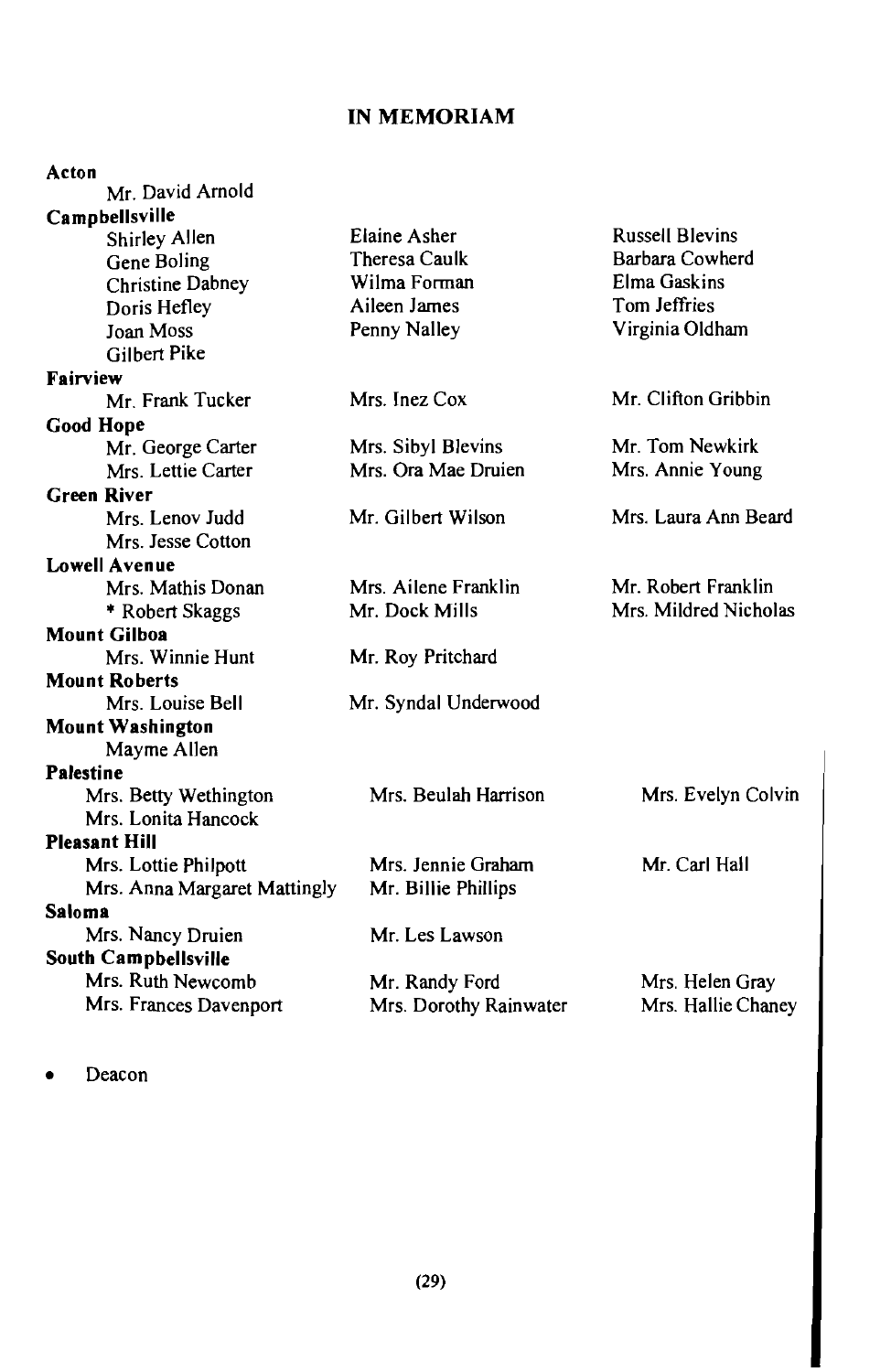## TAYLOR COUNTY BAPTIST ASSOCIATION PURPOSED BUDGET 2007-2008

### **General Fund**

| <b>Spiritual Growth</b>               |             |
|---------------------------------------|-------------|
| Discipleship Training                 | \$200.00    |
| Sunday School                         | \$800.00    |
| Music                                 | \$250.00    |
| Youth                                 | \$400.00    |
| <b>Total</b>                          | 1,650.00    |
| <b>Leadership Growth</b>              |             |
| Leadership Growth Activities          | \$1,000.00  |
| Counseling for Church Staff           | \$1,200.00  |
| <b>Total</b>                          | \$2,200.00  |
| <b>Kingdom Growth</b>                 |             |
| Evangelism                            | \$250.00    |
| Men on Mission                        | \$250.00    |
| <b>Missions</b>                       | \$300.00    |
| <b>Mission Sermon</b>                 | \$100.00    |
| <b>WMU</b>                            | \$500.00    |
| Total                                 | \$1,400.00  |
| <b>Mission Projects</b>               |             |
| <b>Bibles</b>                         | \$500.00    |
| <b>On-Mission Support</b>             | \$8,000.00  |
| <b>Russia Missions</b>                | \$4,800.00  |
| Crisis Pregnancy Center               | \$500.00    |
| Christian Women's Job Corps           | \$500.00    |
| Campus Ministries                     | \$200.00    |
| Disaster Relief                       | \$1,500.00  |
| Hispanic Ministry                     | \$10,000.00 |
| Campbellsville University Chapel Fund | \$5,000.00  |
| <b>Total</b>                          | \$31,000.00 |
| <b>Administrative Team</b>            |             |
| <b>Annual Minutes</b>                 | \$1,600.00  |
| <b>Bonding Fee</b>                    | \$100.00    |
| 50 <sup>th</sup> Anniversary History  | \$1,200.00  |
| Miscellaneous                         | \$500.00    |
| Treasurer's Fee                       | \$200,00    |
| Total                                 | \$3,600.00  |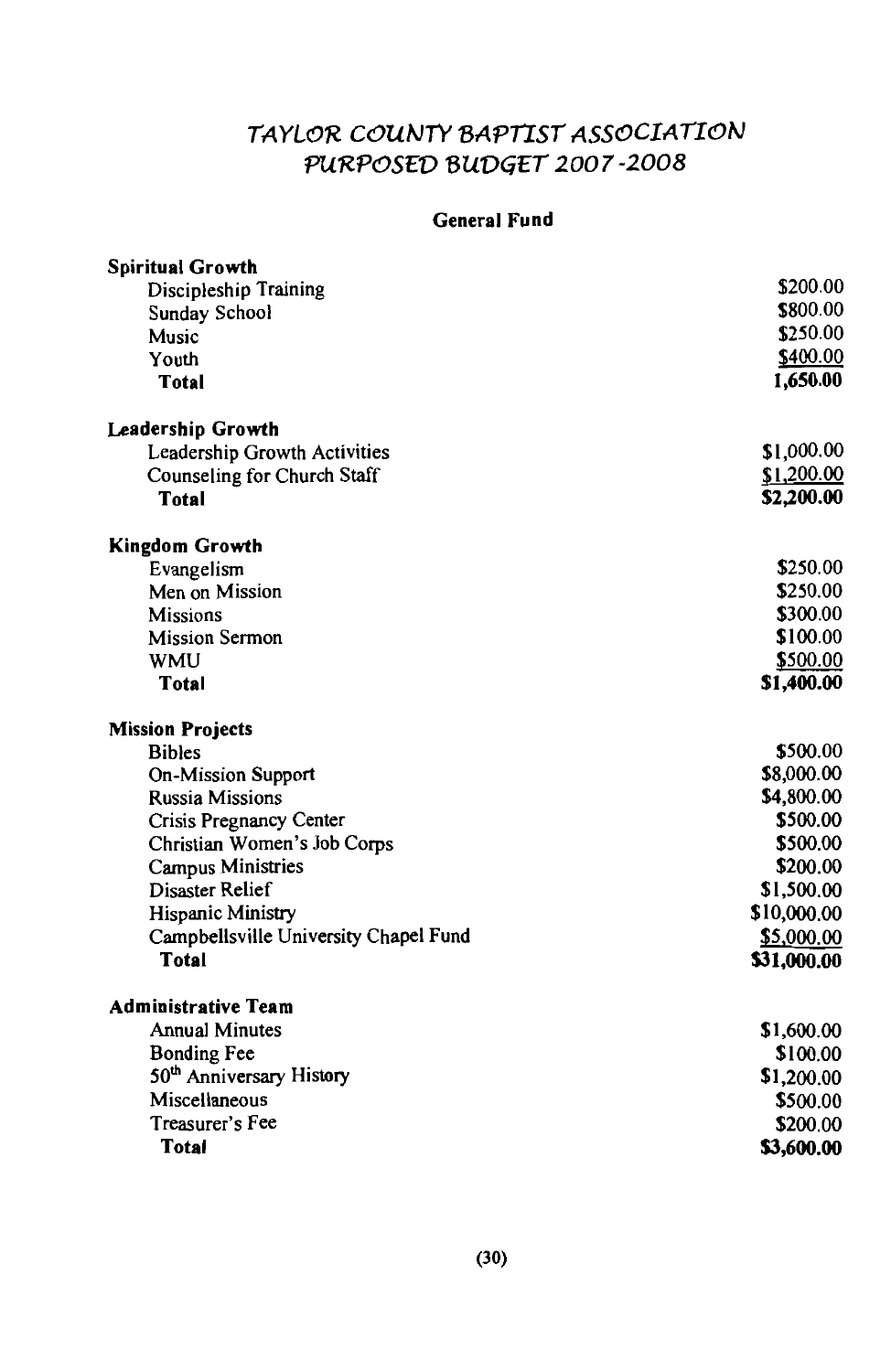| Office                             |                        |
|------------------------------------|------------------------|
| Equipment                          | \$200.00               |
| Equipment Repair and Replacement   | \$1,200.00             |
| Office Supplies                    | \$600.00               |
| Postage                            | \$600.00               |
| Telephone                          | \$800.00               |
| Internet                           | \$300.00               |
| Utilities                          | \$600.00               |
| Western Recorder<br>Total          | \$450.00<br>\$4,750.00 |
|                                    |                        |
| <b>Total General Items</b>         | \$44,600.00            |
| <b>Personnel</b>                   |                        |
| Secretary                          |                        |
| Salary                             | \$4,000.00             |
| <b>FICA</b>                        | \$310.00               |
| Health Insurance Allowance         | \$650.00               |
| <b>Total</b>                       | \$4,960.00             |
| <b>Director of Missions</b>        |                        |
| Compensation                       |                        |
| Salary                             | \$10,000.00            |
| Housing Allowance                  | \$2,600.00             |
| Total                              | \$12,600.00            |
| <b>Protection Coverage</b>         |                        |
| Annuity                            | \$2,400.00             |
| Health Insurance Allowance         | \$2,400.00             |
| Social Security Equivalent         | \$918.00               |
| <b>Total</b>                       | \$5,718.00             |
| <b>Travel and Ministry</b>         |                        |
| Travel/Ministry/Convention Expense | \$3,000.00             |
| Total                              | \$3,000.00             |
| <b>Total DOM</b>                   | \$21,318.00            |
| <b>Total Personnel</b>             | \$26,278.00            |
| <b>Grand Total</b>                 | \$70,878.00            |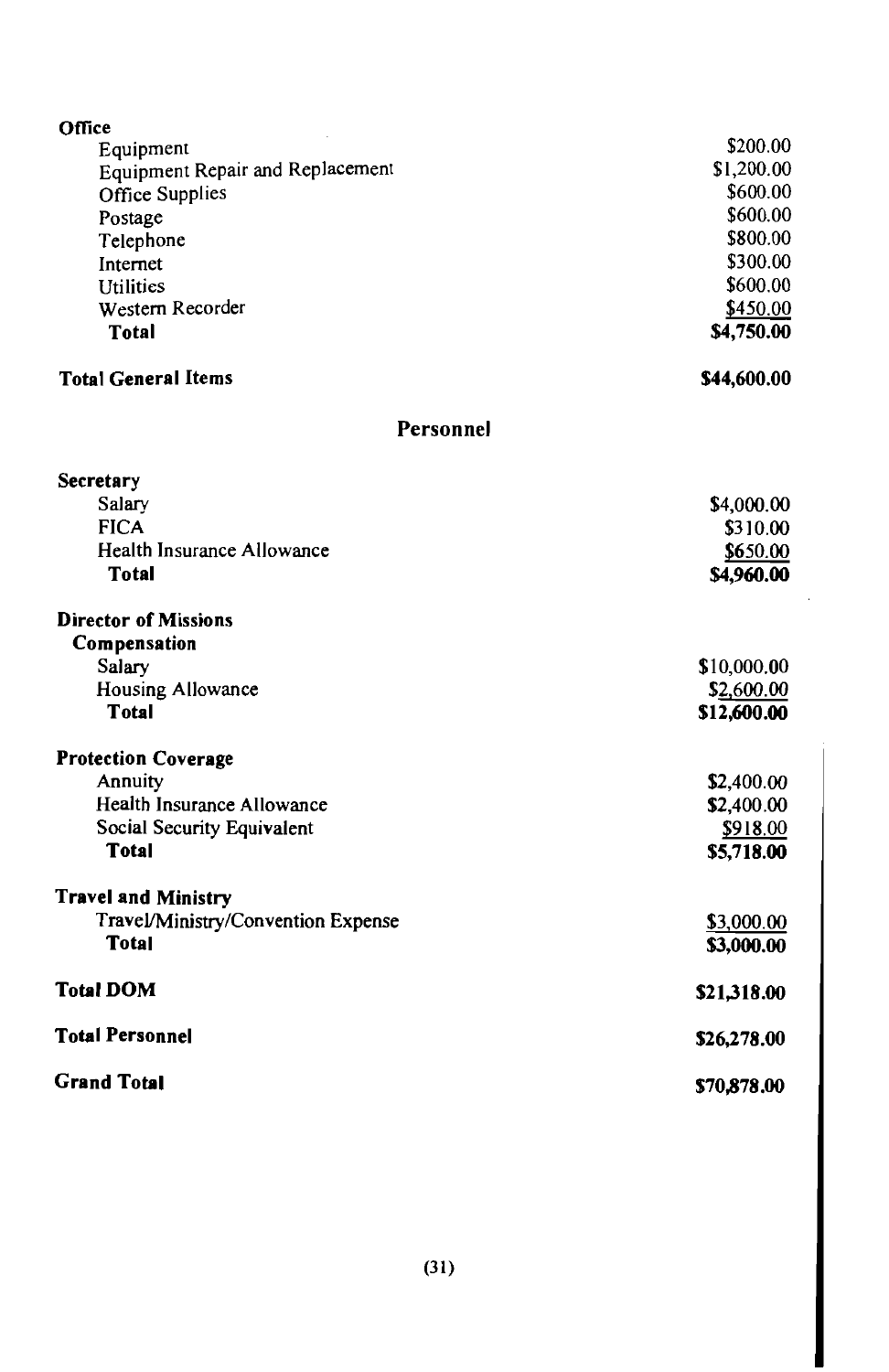## CHURCH CONTRIBUTIONS

|                          |                                | Total for Year   |
|--------------------------|--------------------------------|------------------|
| Acton                    |                                | \$326.18         |
| Campbellsville           |                                | \$5,500.00       |
| Eastside                 |                                | 0.00             |
| Elk Horn                 |                                | \$1,200.00       |
| Fairview                 |                                | \$413.27         |
| Friendship               |                                | \$559.78         |
| Good Hope                |                                | \$2,652.75       |
|                          | Green River Memorial           | \$3,351.04       |
| Liberty                  |                                | \$1,775.73       |
| Lowell Avenue            |                                | \$2,607.97       |
| Meadowview               |                                | \$1,899.51       |
| Mount Gilboa             |                                | \$700.00         |
| <b>Mount Roberts</b>     |                                | \$579.45         |
| Mount Washington         |                                | \$1,200.00       |
| Palestine                |                                | \$1,325.00       |
| Pitman Valley            |                                | \$240.00         |
| Pleasant Hill            |                                | \$4,433.96       |
| <b>Raikes Hill</b>       |                                | 0.00             |
| Robinson Creek           |                                | \$4,543.69       |
| Salem                    |                                | \$2,004.72       |
| Saloma                   |                                | \$3,638.52       |
|                          | South Campbellsville           | \$2,055.00       |
| Yuma                     |                                | \$500.00         |
| Total                    |                                | \$41,506.75      |
| <b>Beginning Balance</b> |                                | \$23,937.76      |
| Receipts:                | Churches                       |                  |
|                          | Hispanic Ministry              | \$41,506.75      |
|                          | <b>Russia Mission</b>          | \$4,743.00       |
|                          | Missions-From WMU              | \$2,002.00       |
|                          |                                | \$700.00         |
|                          | Evangelism<br><b>Minutes</b>   | \$1.00           |
|                          | <b>Refund-on Mission Grant</b> | \$200.00         |
|                          | Interest on NOW Account        | \$750.00         |
|                          | Interest on CD                 | \$447.81         |
|                          |                                | \$791.56         |
| <b>Total Receipts</b>    |                                | \$51,142.12      |
| Expenditures             |                                | $($ \$61,568.18) |
| <b>Ending Balance</b>    |                                | \$13,511.70      |
|                          |                                |                  |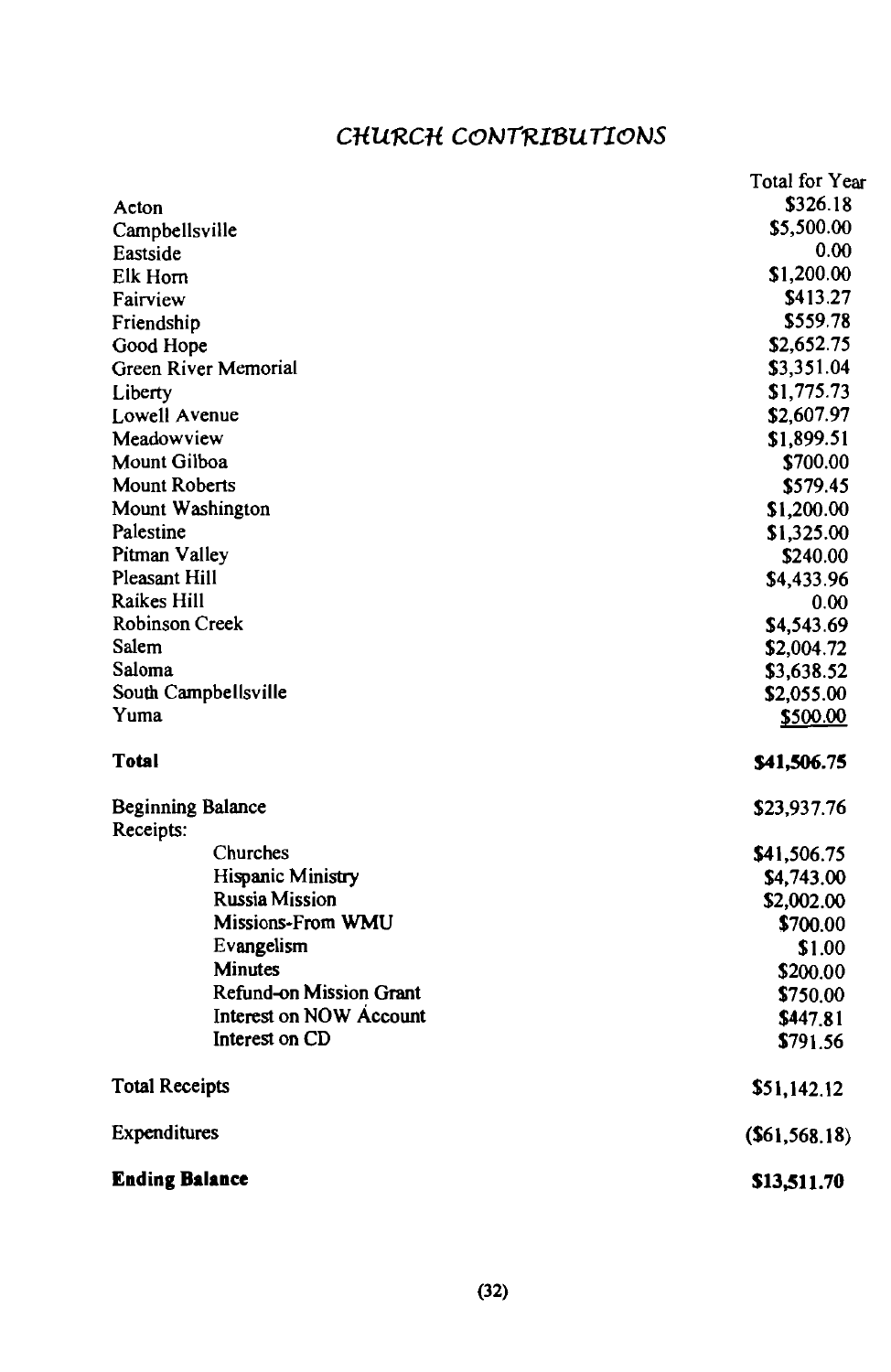## FUNDS DESIGNATED FOR RUSSIA

| <b>Russian Learning Center</b> |                 |
|--------------------------------|-----------------|
| <b>Beginning Balance</b>       | (\$248.00)      |
| Receipts                       | 0.00            |
| Disbursements                  | 0.00            |
| <b>Ending Balance</b>          | $($ \$248.00)   |
| Salary-Nikolai Syrovatka       |                 |
| <b>Beginning Balance</b>       | \$2,102.77      |
| Receipts                       | \$2,712.85      |
| Disbursements                  | (S2,800.00)     |
| <b>Ending Balance</b>          | \$2,015.62      |
| <b>Russia Building Fund</b>    |                 |
| <b>Beginning Balance</b>       | \$24,205.15     |
| Receipts                       | \$600.00        |
| Disbursements                  | 0.00            |
| <b>Ending Balance</b>          | \$24,805.15     |
| <b>Russia Education Fund</b>   |                 |
| <b>Beginning Balance</b>       | \$410.00        |
| Receipts                       | \$650.00        |
| Disbursements                  | (\$1,125.00)    |
| <b>Ending Balance</b>          | $($ \$65.00)    |
| <b>Total-All Russia Funds</b>  | \$26,507.77     |
| <b>Total-All Receipts</b>      | \$55,104.97     |
| Total-All Payments             | $(\$65,493.18)$ |
| Balance-Checking               | \$20,019.47     |
| Balance-CD                     | \$20,000.00     |
| <b>BANK BALANCE</b>            | \$40,019.47     |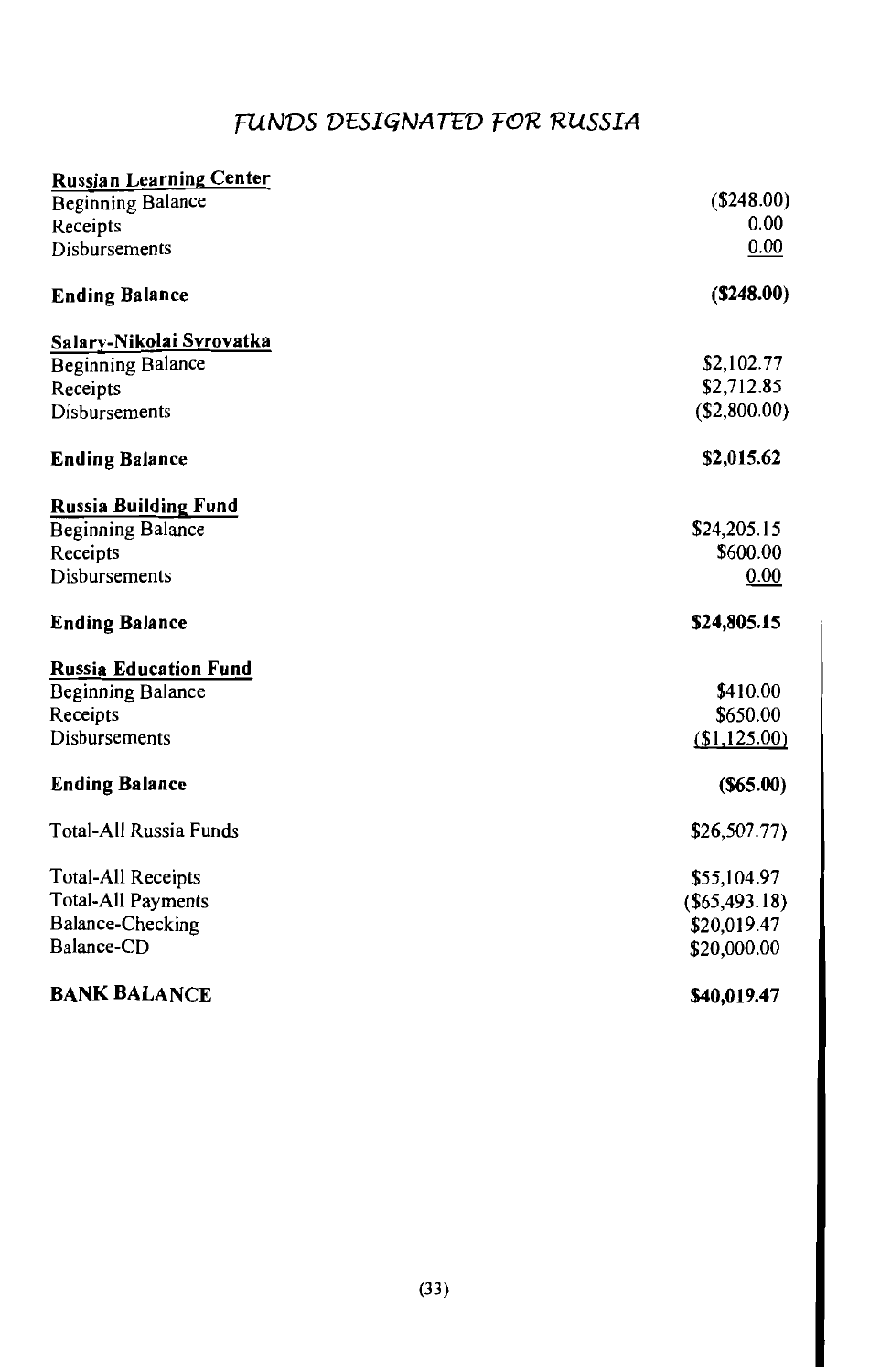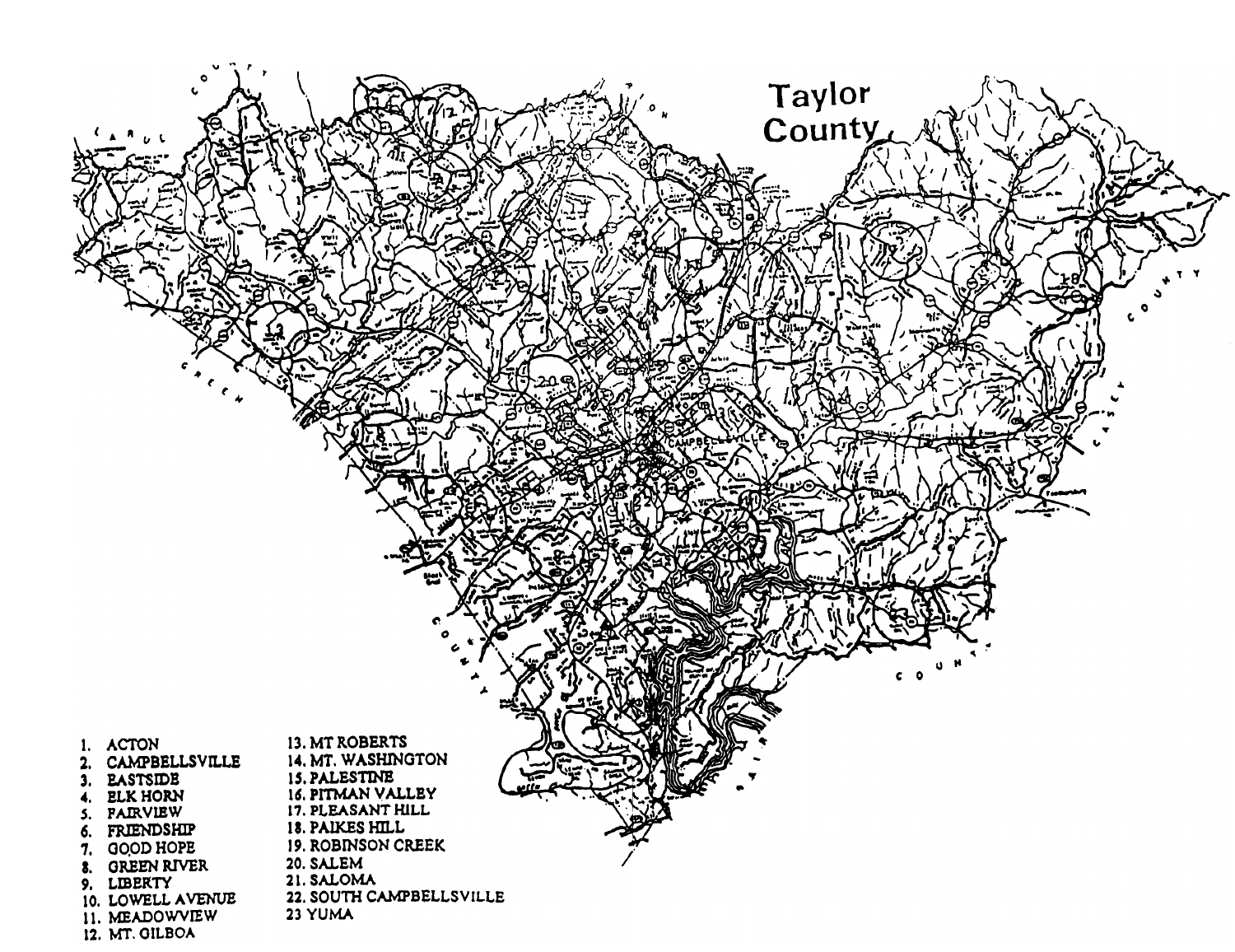## Oletter from Níckolaí Syrovatko

Dear Brothers and Sisters.

I greet you, Pastors, members of Executive Board, church leaders and everyone from local churches of Taylor County Baptist Association. I give also brotherly greetings from many Baptist churches of our regional Brotherhood and also words of thanks for partnership contacts and support of our ministry.

Today I want to add my last letters by information about current things and plans for this learning year. Summer time is a time between two learning years. Therefore I separate all my works during summer months on tow parts: first, all action when I took part at worships of local churches, helped teachers at one time projects, led fellowships when helped pastors; second, a preparation to new learning year when I visited local churches with a purpose to discuss with pastors and their assistants come standard circle of questions which touch on our joint work through Bible study groups of different levels.

I told you before about changes at leadership of our Association and Northwest region of Russia. Today we must ascertain that we have the same list of needs and problems, which touch on questions of church administration. During summer months. I tried to seek new possibilities for sharing contacts with potential assistants for work on a field of church education. Noble Roberts helped us at this question. He shared my letters between friends and I think that you know a subject of these letters and some first results of these efforts.

But today new learning year is begun and we can use only those possibilities which we have really now. Brothers from California promised to support out actions and with a purpose to help local churches from areas of Northwest region and in particular at Leningrad oblast. Their support will help us to keep a level of our working contacts. Often these churches wait any help from churches of Saint Petersburg how we wait it from you. This is our reality.

Sometimes I talked with missionaries about their visions and plans for the near future that we can develop joint plans for sharing the Gospel. They cannot say something definite. I understand their. They depend on both leadership of IMB and activities of Russian senior pastors. We will be praying and hope that God will change like situation to better side.

At the same time today I have a list of local churches with their needs and desires of pastors to realize joint projects. I plan to continue during learning year visits to these churches and take part at church life when I can preach, lead bible study groups and organize small seminars for teachers and leaders who try to receive first skills at these ministries. I also continue to prepare textbooks and methodical materials for lessons at groups of different levels. I share these books and brochures between churches where work brothers who were students at our Pastor schools.

I want to use this possibility and ask you and members of annual conference to support our partnership contact during next year, please.

Below I give information about using monthly fund (\$400) from your association:

I use \$240 for my salary. (this is 6.000 rubles; today I cannot take less money because this amount is roughly 30% from the standard of living.)

A tax is \$95. (I pay it through Publishing House of "Bible for All".) Municipal transport takes \$40.

The rest which I can use for all needs and other actions is \$25.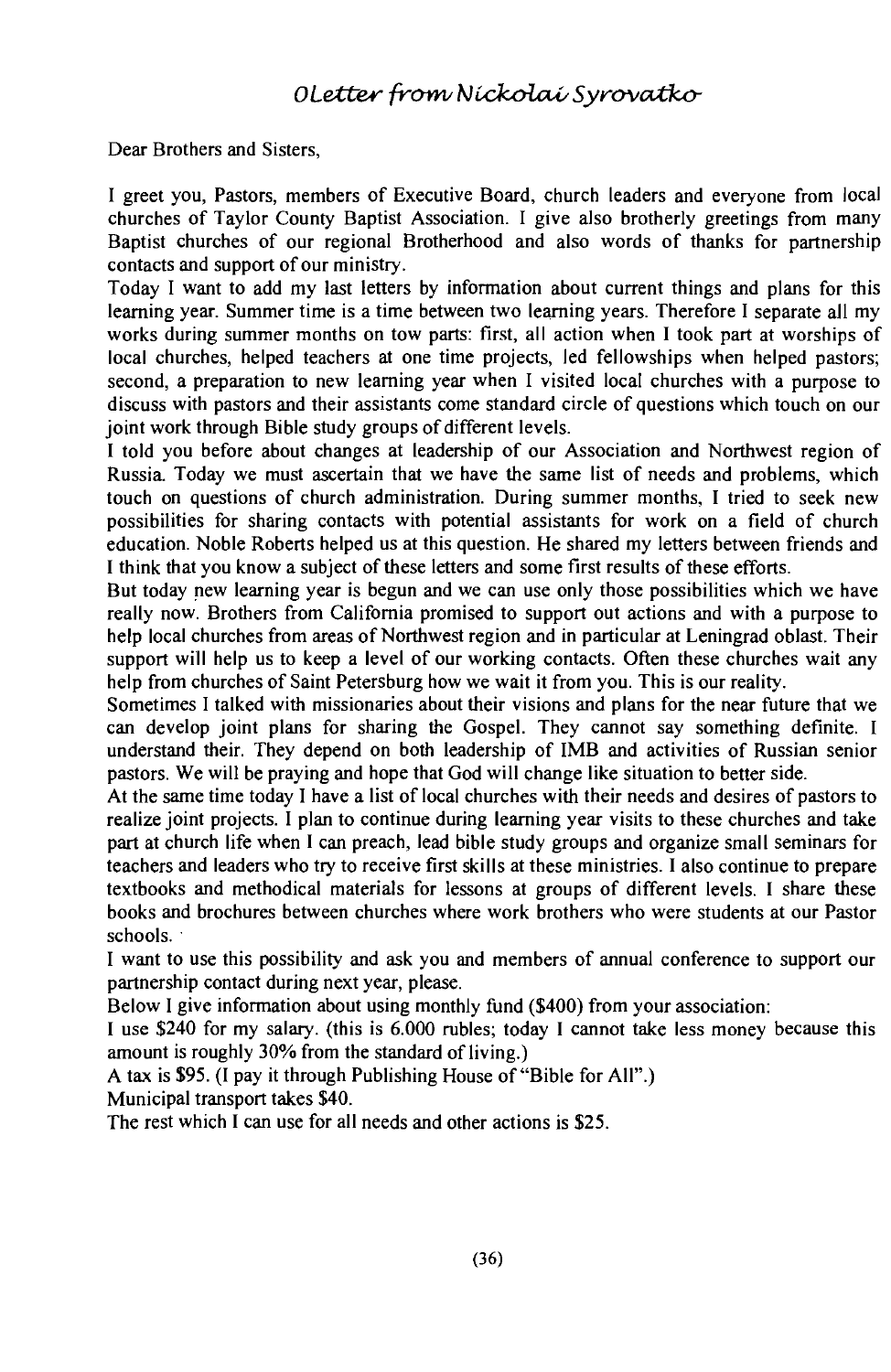Today we have situation when most leaders must think and seek resources for their ministries. If churches support pastors then other leaders, don't have this help. Churches need at my help but cannot pay salary. Therefore I have only needs and an opportunity to ask friends about support first of all for my family and then for current things. I ask you to belief that I don't have other real variant for an existence and therefore pray and then appeal to you with this request about financial support.

Dear brothers and sisters, thank so much for your prayers, attention, and help for Russian Baptist churches. I ask you to take this letter as a testimony of God's child about his life and ministry at one from regions of modern world. I ask to share brotherly greetings from Russia through your friends at other churches of Kentucky where members can know, remember and pray for us. We pray that God continues to bless you, your families, and also invite to visit our churches in the future.

With Christ's love and best wishes for you on all ways of life and ministries,

Nickolai Syrovakto,

Coordinator of Church Education

For St. Petersburg and Leningrad Province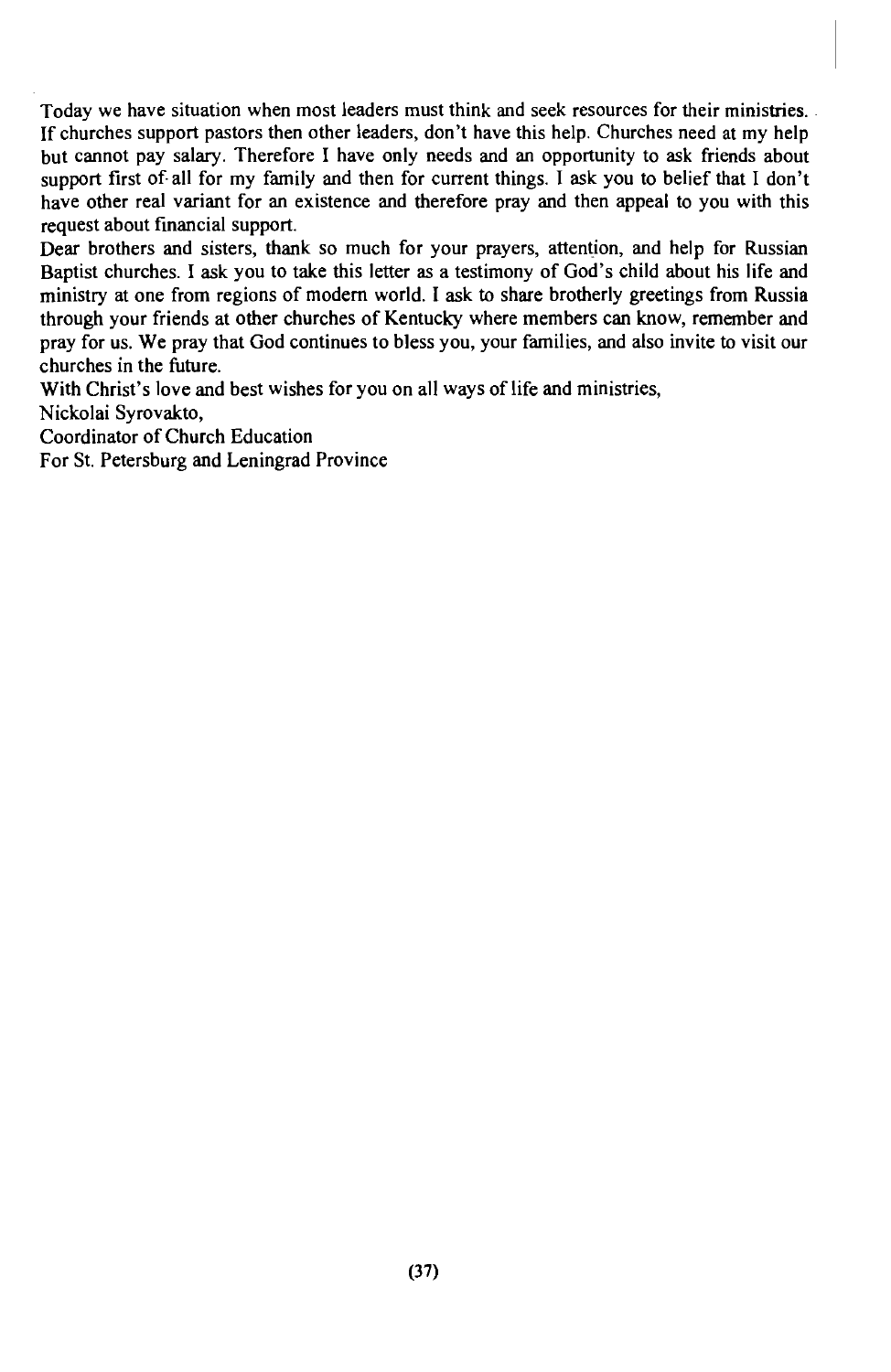### August 2006

The board approved a donation of \$2,000.00 toward the cost of the Community Food Pantry building.

Rev. Bill Henderson expressed appreciation for the evangelistic outreach during the July 4<sup>th</sup>, celebration.

Bro. Rolando Muniz presented a written report of the Hispanic Ministry.

Campbellsville Baptist Church and Salem Baptist Church participated in the Green River Lake Baptismal service.

#### Sentember 2006

The Taylor County Baptist Association met with Friendship Baptist Church on September  $11^{th}$  and Pleasant Hill Baptist Church on September  $12^{th}$ .

Rev. Dannie Nelson, pastor of Pitman Valley Baptist Church, preached the annual sermon from II Timothy 4: 1-5 "Preach the Word with Sound Doctrine."

Dr. Ross Bauscher, Director of Kentucky Baptist Convention Partnership Missions Department, challenged the churches to participate in the "Kentucky Baptist Connect."

The Taylor County Baptist Association assisted 14 church members with their mission trip expenses.

Rev. Allan Funk, an East Africa representative brought the missionary challenge.

The Association approved the 2006-2007 budget.

#### November 2006

Bro. Rolando Muniz, Hispanic Minister reported that up to 15 Hispanics met at the Coffee House for Bible study.

Dr. Nickolai Syrovatko, Russian Director of Church Education in St. Petersburg, Russia reported on his meeting with church leaders in Leningrad.

Baptist men helped to install a new roof on the Raikes Hill Baptist Church.

Some 22 Royal Ambassadors participated in the Punt, Pass, and Kick event at Campbellsville University.

Several members attended the Annual Meeting of the Kentucky Baptist Convention.

Josh Hunt led a Sunday School and Leaders Conference at Campbellsville Baptist Church

### December 2006

Rev. Shaun Caudill agreed to serve as the Chair of Spiritual Growth Team and Rev. Ed Pavy to serve on the Creative Ministries team.

Several Taylor County Baptist Association churches were recognized in the Kentucky Baptist Convention top 100 Cooperative Program gifts and the top 100 per capita Cooperative Program gifts.

### **January 2007**

The Executive Board learned that Rev. Rolando Muniz suffered an aorta aneurysm.

The Taylor County Baptist Association will publish the 50<sup>th</sup> Anniversary History of the Taylor County Baptist Association.

The churches learned the NOAH project for New Orleans, will help restore houses and churches in the area over the next several years.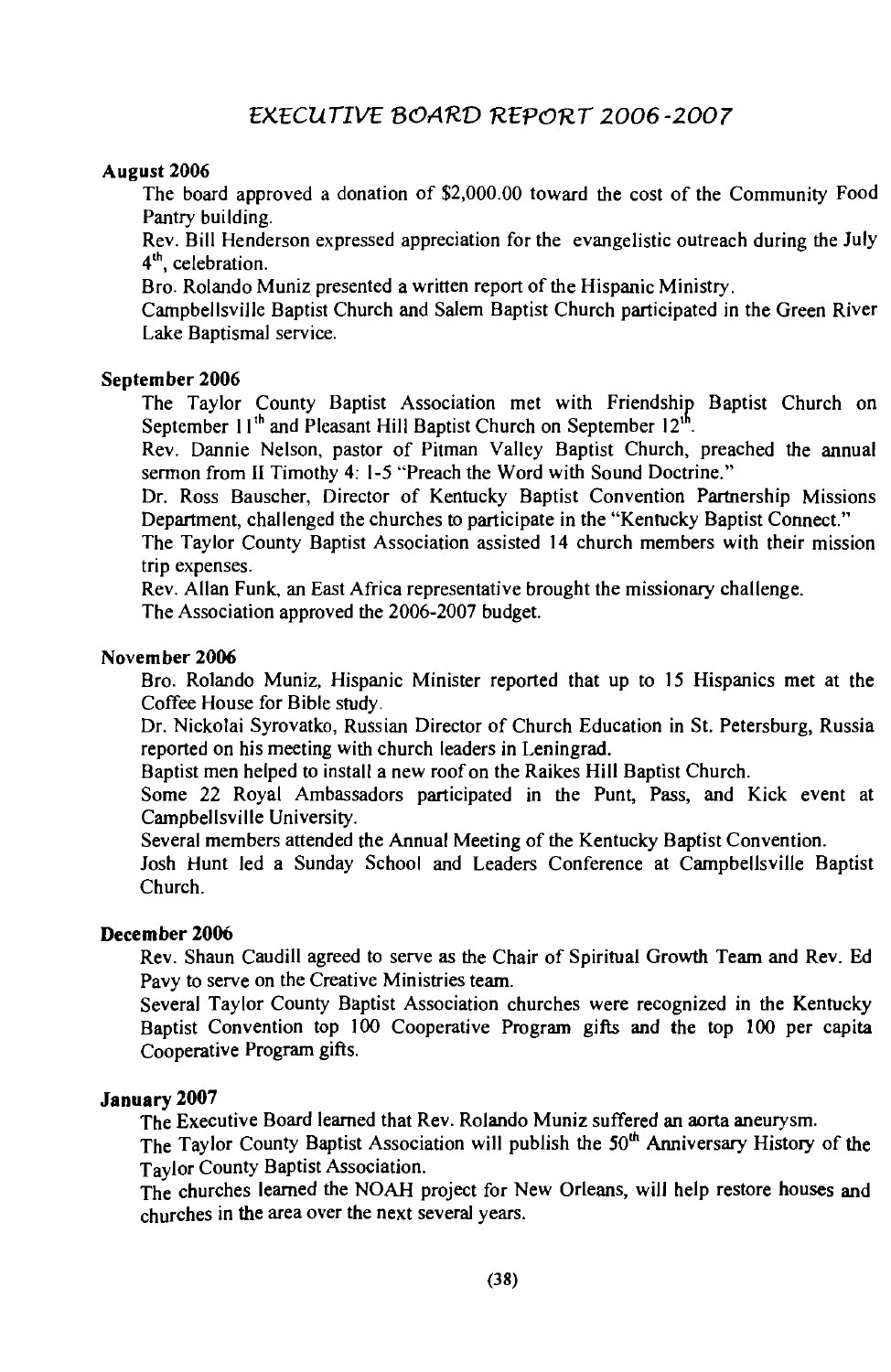### February 2007

The Executive Committee approved the purchase of a new copier, not to exceed \$1,200,00 to replace a 13 year old copier.

Murray Finn was honored for his 20 years of service to the Marion County Adjustment Center.

The Taylor County Baptist Association urged churches to participate in the joint baptismal services at the Green River Lake on August 26, 2007.

Pastors, retired Pastors, and Spouses participated in the Valentine Banquet at Campbellsville University hosted by student summer missionaries.

### **March 2007**

Several members attended the funeral for Bro. Rolando Muniz held at the South Fork **Baptist Church.** 

Moderator, Rev. Bill Henderson, welcomed new pastors to the executive board. Rev. Kyle Franklin, at Mt. Roberts Baptist Church; Rev. Jeff Newton, at Elk Horn Baptist Church.

Dr. Nickolai Syrovatko requested prayer as he works with churches in teaching, discipleship training. Bible study, and evangelistic outreach.

### April 2007

Pastors attended Gideons' hosted dinner honoring pastors and wives.

Rev. Bob Langlois announced his retirement as pastor of Yuma Baptist Church.

Several churches attended the Associational Vacation Bible School clinic hosted by Salem Baptist Church.

### **May 2007**

The association held it 22<sup>nd</sup> Annual Spring meeting with the South Campbellsville Baptist Church.

Rev. Kevin Denton, pastor of Horse Cave Church reported on his ministry with Hispanics in the area and his work with the Southern Kentucky Hispanic Ministries, Inc.

The Taylor County Baptist Association elected officers for the year 2006-2007.

| Moderator                  | Rev. Bill Henderson  |
|----------------------------|----------------------|
| <b>Assistant Moderator</b> | Dr. Skip Alexander   |
| Clerk                      | Mrs. Helen Hdnerson  |
| <b>Assistant Clerk</b>     | Rev. Michael Goodwin |
| Treasurer                  | Bro. David Gaddie    |
| <b>Assistant Treasurer</b> | Rev. Dave Walters    |
| Auditor                    | Bro. Henry Pippin    |
| <b>Assistant Auditor</b>   | Bro. Allen Young     |

Rev. John Batcher, pastor of Acton Baptist Church brought the message "What Happens" When We Get Over Being Saved." He chose the following text II Timothy 3: 1-15 and Revelation 2: 1-5.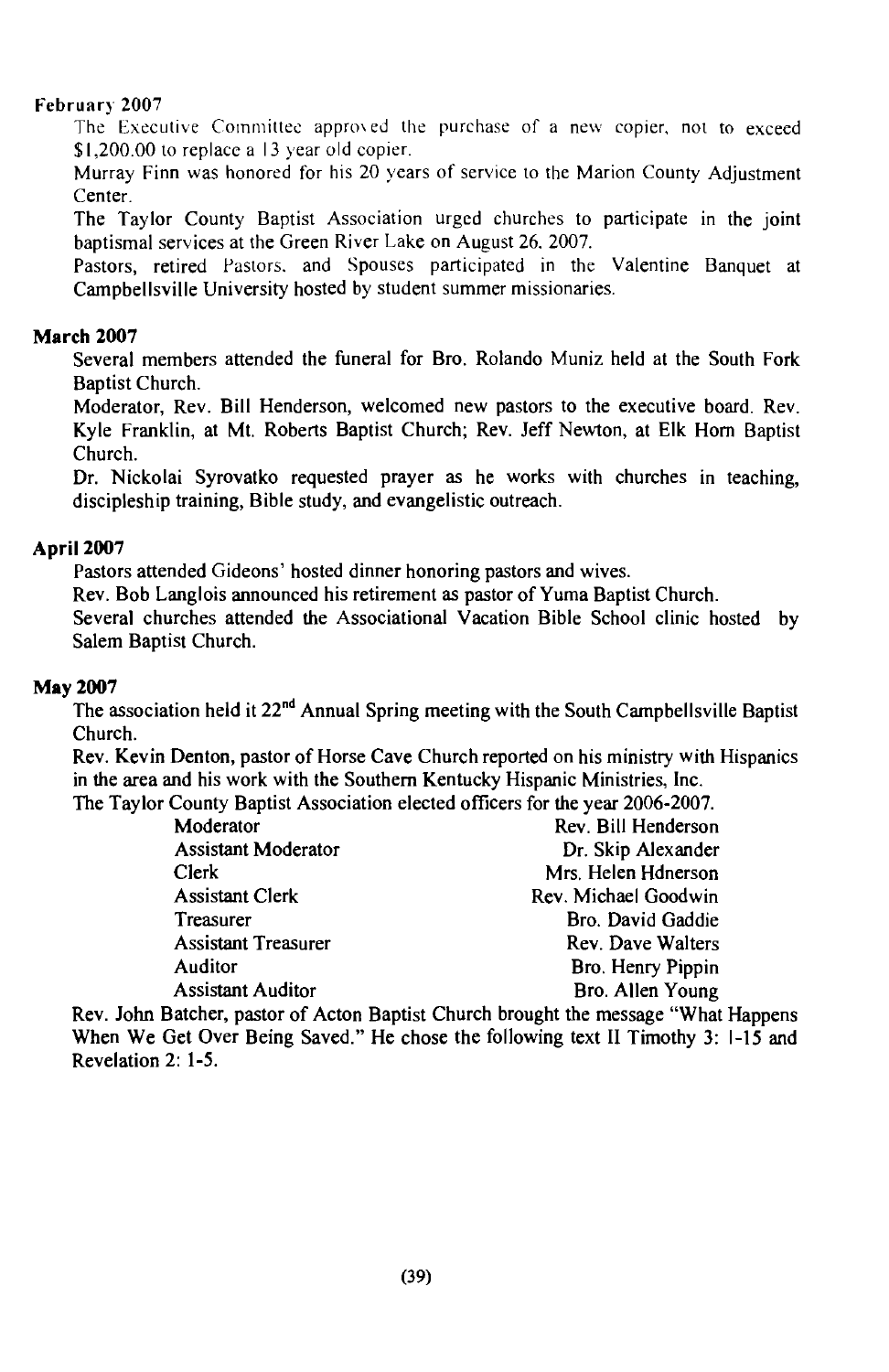### **June 2007**

The Executive Board increased the funding to assist church members going on mission trips from \$5,000.00 to \$8,000.00.

Dr. Skip Alexander reported that between 16 and 25 Hispanics meet for Bible Study and worship service at Campbellsville Baptist Church.

Mike Forbis of Saloma Baptist Church coordinates Green River Lake ministries from May through September.

Bro. Hugh Moss and Dr. Robert Clark traveled over the association to photograph the 23 churches for the Anniversary History.

### **July 2007**

The Mission Scholarship Committee approved grants to assist 15 persons with their mission trips.

Rev. Bill Henderson appointed a Vision Committee to examine the associational work: members include: J. Alvin Hardy, Skip Alexander, John Chowning, John Hurtgen, Michael Goodwin, Shawn Caudill, Ed Pavy, and George Phillips. Bill Henderson and Robert Clark will serve ex officio.

Campbellsville Baptist Church sponsored three Hispanic Soccer leagues that met five Saturdays in July from 7:00 a.m. to 10:00 a.m.

Several churches participated in the layman-led 'Rally for Christ'' held at the Campbellsville High School.

Members attended the Quarterly Prayer-Meeting for Spiritual Awakening at the Mt. Vernon Baptist Church.

### AUDITOR'S REPORT

This is to certify that I have made a careful examination of the records of David Gaddie. the treasurer of the Taylor County Baptist Association, covering the fiscal year of August 1, 2006 through July 31, 2007 including bank deposit slips, statements, reconciliation sheets, checking account, and ledger records of both receipts and disbursements, and that after such examination, found all records to be in good order.

The treasurer's records show that as of July 31, 2007, there was on deposit in the checking account #600-584-5. Taylor County Bank, the sum of twenty thousand one hundred nineteen dollars and twenty eight cents (\$20,119.28) and in certificate's of deposit #136508 and #13663, Taylor County Bank, twenty thousand dollars (\$20,000.00.) The total on deposit was forty thousand one hundred nineteen dollars and twenty eight cents (\$40,119.28.)

Dated this 14<sup>th</sup> day of August, 2007.

Respectfully submitted, Henry Pippin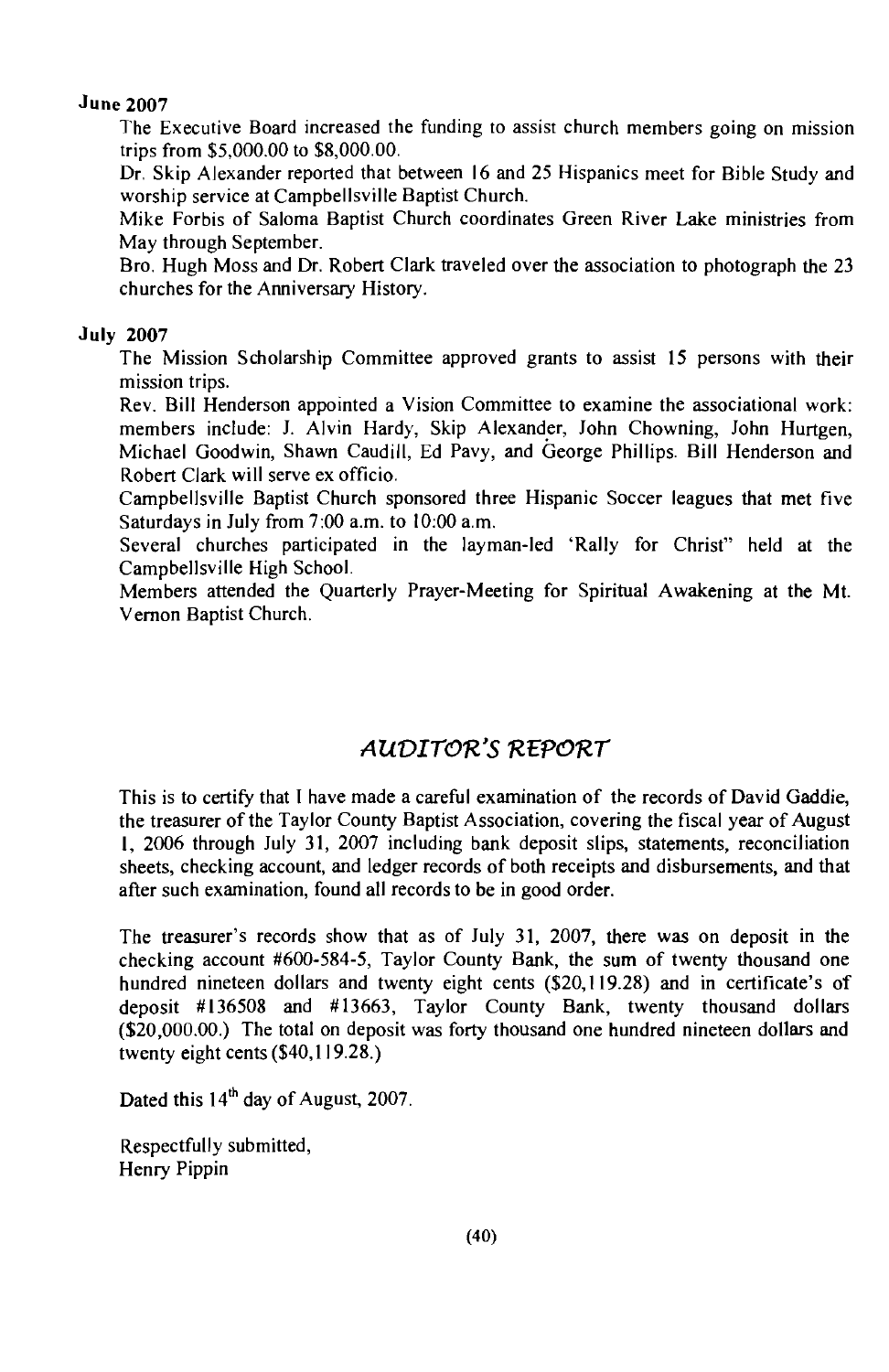### WMU REPORT 2007

Taylor County WMU has been very busy this year fulfilling our theme. "Live the Call." We had a very good response to Operation Christmas Child with more churches participating. Supporting the international students at Campbellsville University our Russian partnership continue to be an important part of the ministry of Taylor County WMU.

Church WMU groups of all ages have washed windows, bought clothes, and school supplies, provided commuter lunches, helped supply the food pantry, and led our churches to give to all our missions offerings. Many churches also continued to participate in Project Help Poverty in Tayler County and beyond.

Our prayer for Taylor County is that more people will be a part of living the call God gives each of us everyday.

Respectfully submitted, Sharon Wayne

## TIME, PLACE, PREACHER REPORT SEPTEMBER 10, 2007

The Time, Place, Preacher committee recommends the following locations for the 2008 Associational Meetings.

| Spring:           | Monday, May 12, 2008, 7:00 P.M.<br>Eastside Baptist Church<br>Rev. Carlos Compton preacher, Liberty Baptist Church         |
|-------------------|----------------------------------------------------------------------------------------------------------------------------|
| Fall              | Monday, September 8, 2008, 7:00 P.M.<br>Meadowview Baptist Church<br>Rev. James Collison preacher (Robinson Creek Baptist) |
| (Evening Session) | Tuesday, September 9, 2008, at 4: P.M. (afternoon<br>session), $7:00$ P.M.                                                 |
|                   | Lowell Avenue Baptist Church<br>Missionary speaker to be announced at a later time.                                        |

Respectfully submitted, Dr. Skip Alexander, Bro. Carlton Winters, and Bro. Bob Milby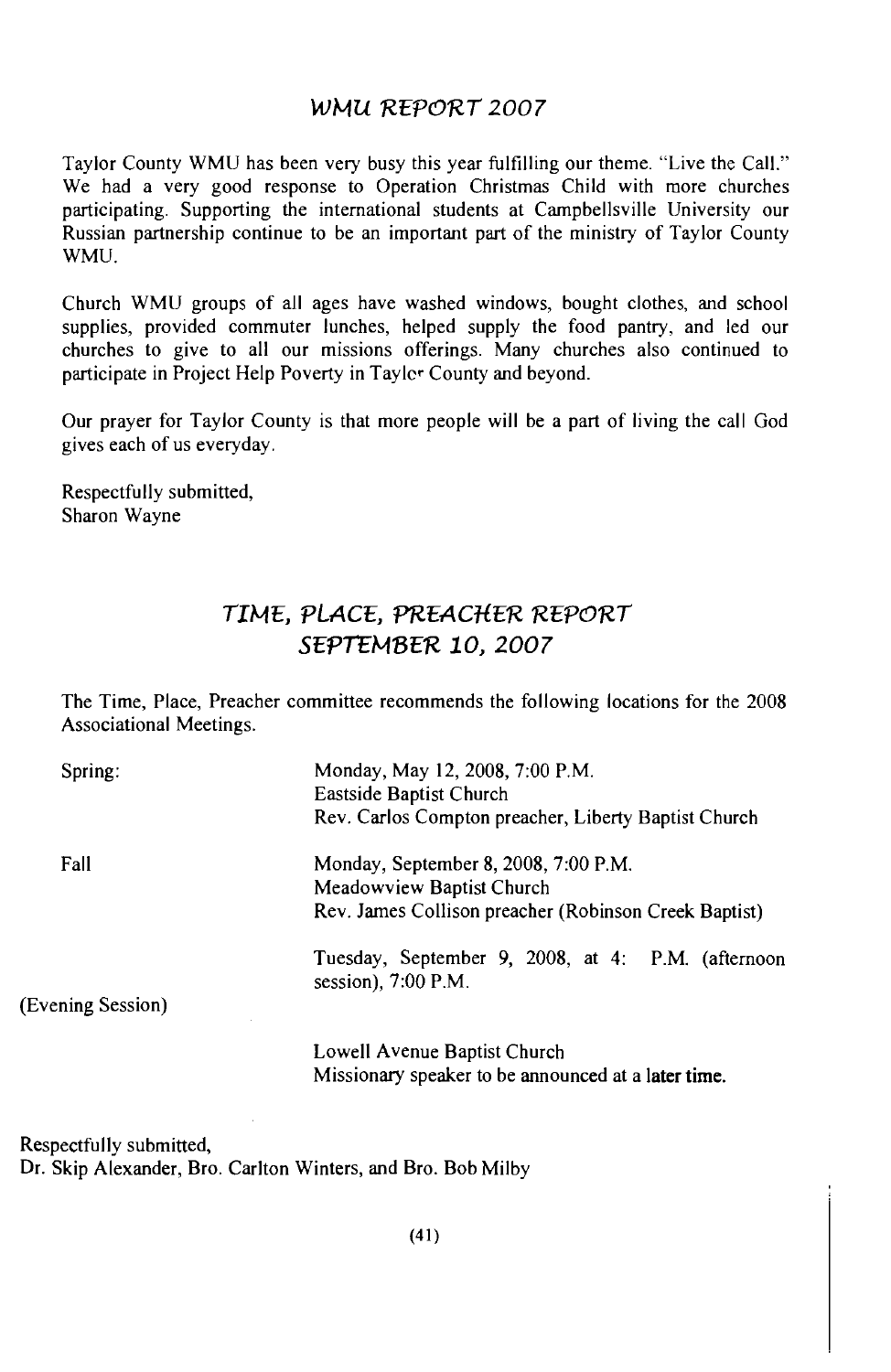## 2006-2007 Report for Christian Women's Tob Corps

The Campbellsville University Christian Women's Job Corps is in its sixth year of operation.

Site registration was renewed for 2007. Total operating expenses for July 1, 2006 to July 31, 2007: \$2,251.61 Total money donated for same time period: \$735.00 Current balance: \$3,886.83

Some of the highlights of the past year included:

- Six trained mentors with four currently working with participants
- Five participants working with mentors  $\bullet$
- One participants graduation from program
- Two new participants
- $\blacksquare$ Christian Women's Job Corps paid for mental health counseling for two participants and four weeks of residential treatment at a reduced fee for one participants and who has contracted to pay the money back.
- One local dentist services for a participant.
- Christian Women's Job Corps purchased a computer for a participant who was taking courses through the Campbellsville University Tech Center to help her achieve selfsufficiency—that same participant also took driving lessons to obtain her license and learned how to quilt.
- A women's group from Lawrenceburg met with site coordinator and mentors to learn more about Christian Women's Job Corps and donated a box full of the Christian Women's Job Corps Bibles that we give to every participant.
- Christian Women's Job Corps paid for two medical coding classes offered at the Campbellsville University Tech Center for the participant who was the recent graduate from the program. These classes enabled her to get a full time job that has benefits. She also has been instrumental in giving back to the program by organizing a Bible study in her community for African American Women.
- Another participant who recently graduated from Campbellsville University with a degree in psychology obtained full time employment at a residential treatment facility for adolescents
- Christian Women's Job Corps was written into a self-sufficiency grant through the Campbellsville Housing Authority which was funded. Because: of the grant two of our mentors are now conducting Bible studies weekly on site at the housing authority. Through this ministry we have been able to add a new participant who is working with a mentor and preparing to take some courses at he Campbellsville University Tech Center.
- Christian Women's Job Corps mentors provided the desserts for the annual Housing Authority Picnic in May and mingled with the residents.
- Christian Women's Job Corps is partnering with Green River Ministries Emergency Shelter that opened in September and recently participated in the check signing ceremony for the building of a permanent shelter that will have office space for Christian Women's Job Corps as well as other partnering age noies in the community.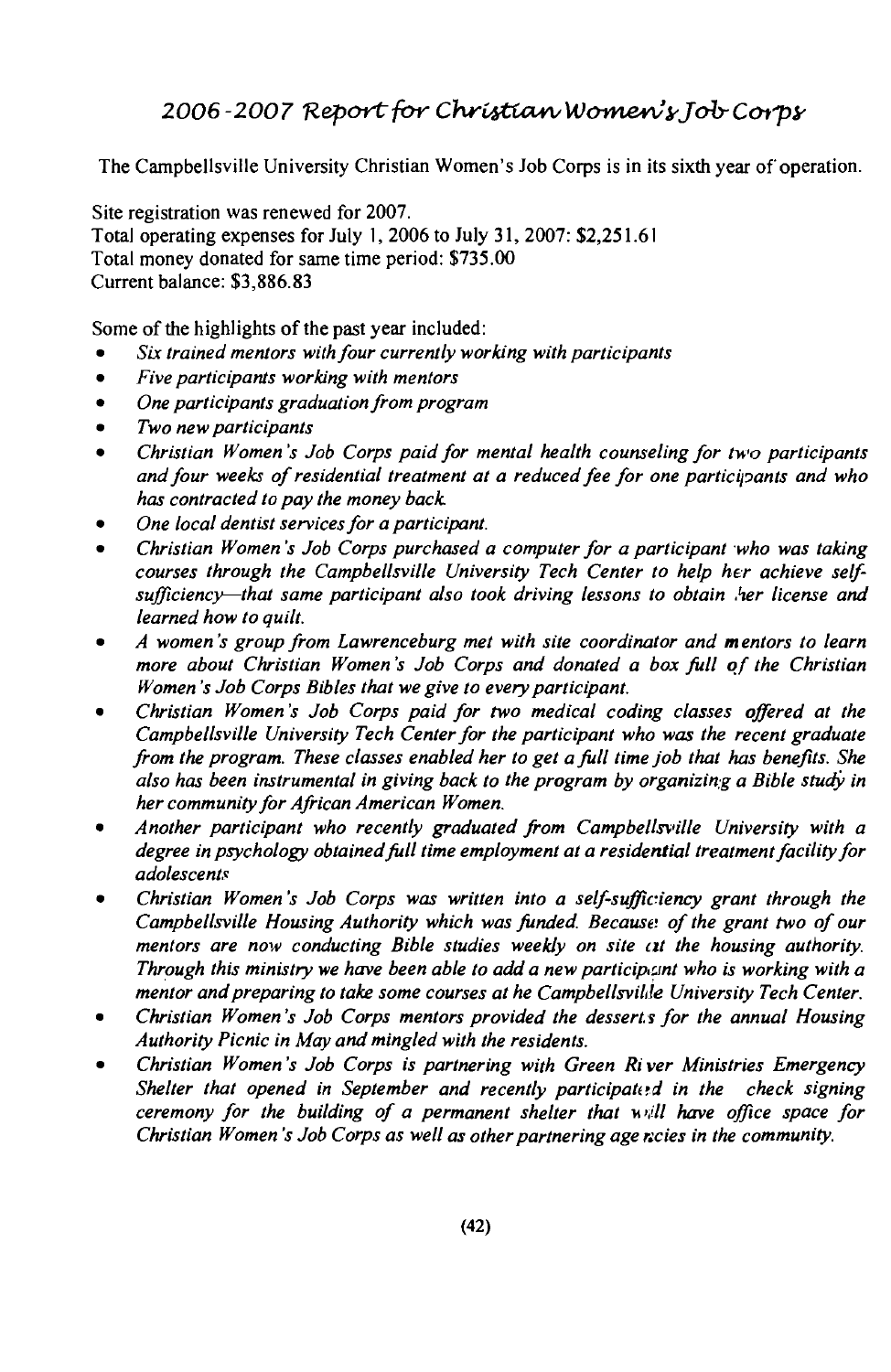- Edwina Rowell, one of the trained mentors, will be attending a Level 1 Christian  $\bullet$ Women's Job Corps training in Mississippi in August so she can help the current sitecoordinator with the management and growth of the ministry.
- Most importantly, this year we have had one participant accept Christ and join a church  $\bullet$ and another participant joined a church along with her grandson.

The Campbellsville University Christian Women's Job Corps is very appreciative of the support of the Taylor County Baptist Association, along with several individual churches. Thank you for helping to make a life changing difference in the lives of the women we serve as well as those who serve. We covet your prayers for these women and their mentors.

Sincerely Debbie Carter Site-Coordinator

## Director of Missions Report for August 2007

Travel 295 Letters 84 Telephone Calls 41 Conference 16

Prepared content for Western Recorder (two issuers)

Completed 50<sup>th</sup> Anniversary History of Taylor County Association of Kentucky Baptists. Attended Church Relation Council at Campbellsville University and January Bible Study of Romans with Dr. Moo. Attended Baptist Men Praver Breakfast Hospital visitation Attended funerals Participant with ten Directors of Missions and Kentucky Baptist pastors in Visioning Meeting In Maryland to plan for the three year partnership between Kentucky Baptist Convention and Maryland/Delaware Convention. Participant in meeting of Greater Campbellsville United. Attended Chamber of Commerce Meeting: Senator Mitch McConnell the speaker. Attended Baptismal Service at Green River Lake with Campbellsville Baptist (10), Salem (1), and Yuma (1). Participant in meeting to prepare a proposed 2007-2008 budget for Taylor County Baptist Association.

Respectfully submitted Robert S. Clark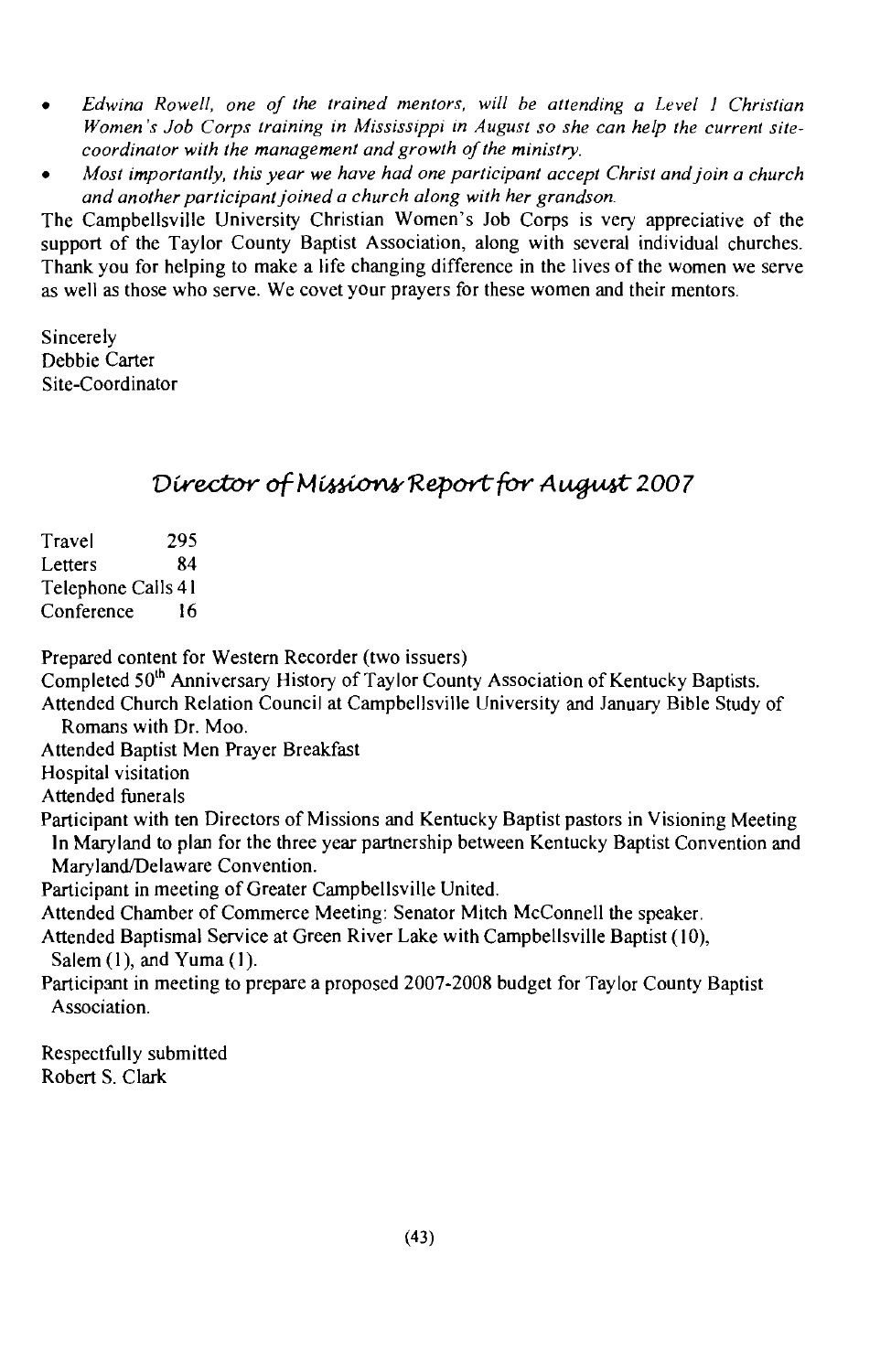## TAYLOR COUNTY BAPTIST ASSOCIATION RESOLUTIONS COMMITTEE REPORT 2007

- Be it resolved that we give God the glory for His divine direction for fifty (50) years.  $\mathbf{L}$
- $2<sup>1</sup>$ Be it resolved that we give personal and cooperate support of the Kentucky Ethics League on "Saying No To Gambling" Champaign.
- $\mathbf{R}$ Be it resolved that we make the "Baptism Rally at Green River Lake" an annual ministry of our association.
- $\overline{4}$ Be it resolved that we encourage Taylor County Association of Kentucky Baptists to raise the level of giving for the Ransdell Chapel of Campbellsville University to \$100,000.

Submitted by Bro. Bob Milby **Bro. Carlton Winters** Dr. Skip Alexander

## 2007 ASSOCIATIONAL HISPANIC REPORT

2007 has seen some major changes in the face of Hispanic ministry in Central and South Central Kentucky. February saw our beloved Bro. Rolando Muniz enter the hospital for major surgery. We said good by to Bro. Muniz as he went home to be with the Lord in March of 2007.

Easter Sunday of 2007, Campbellsville Baptist Church began holding Hispanic worship services. Worship services continue to be held at 7:45 each Sunday morning. They have been averaging about 12 to 16 Hispanics and about the same number of Anglos.

Summer of 2007, a soccer league for Hispanics was begun by Campbellsville Baptist Church. The league saw six teams with a total of 96 participants. Games were played five consecutive Saturdays on the Taylor County Elementary Soccer Field. The week following the soccer league, over 50 contacts were made, not only to those who participated in the league, but also to friends of those who participated. With each contact, Spanish literature, tracts, and home made cookies were delivered. The Book of John and a New testament was given as well as information about worship services held in Spanish at Campbellsville Baptist Church each Sundav.

The Summer of 2007 also saw Taylor County Baptist Association hosting a summer missionary from Mexico, Alfa Esqaval. Bro. Rolando had made arrangements with the Baptist University of the America of San Antonis, Texas for five associations in Central Kentucky, including Taylor County Baptist Association, to share a summer missionary.

Ms. Esgaval's term lasted eight weeks. While here, she performed a variety of invaluable ministries for us, including translating for worship services in the area, visitation to Hispanic prospects, translating written children's Bible stories, speaking and giving her testimony for Hispanic worship services and leading Bible Studies for Hispanic women.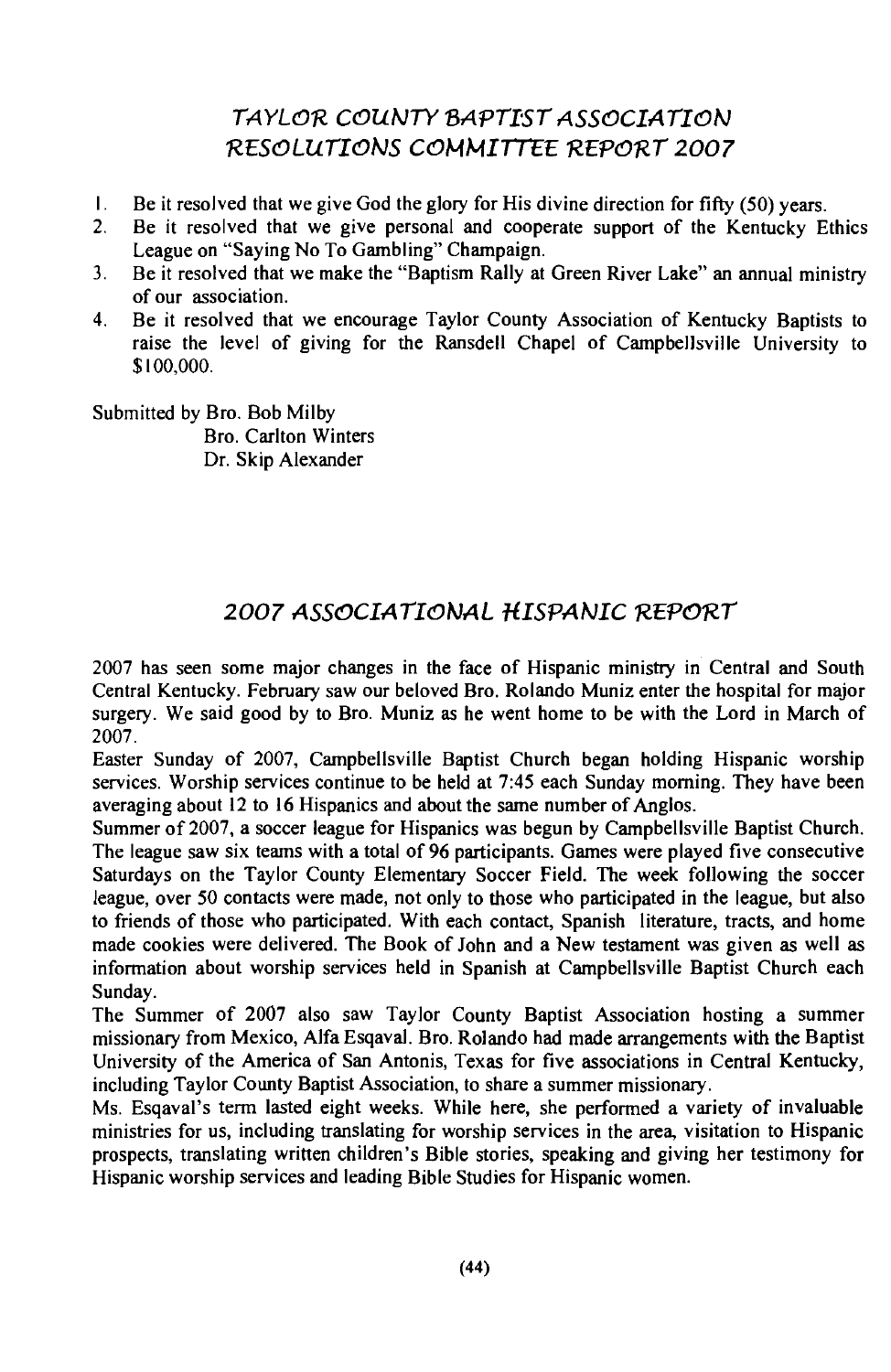In June of 2007, the Southern Kentucky Hispanic Ministries, Inc. (SKHM) called Bro. Heriberto Torres to fill the position left vacant by the death of Bro. Rolando. Bro. Torres moved to Kentucky from Tennessee in August of this year.

- Please continue to pray regarding Hispanic Ministry in Center Kentucky
- Prav that we will follow God's leadership in this ministry.  $\bullet$
- Pray that many of our Hispanic friends will come to know Christ as their Savior and their  $\bullet$ Lord.
- Pray...and in the words of Sarai Muniz, "expect big things."

Respectfully submitted Penny Akers

## KINGDOM GROWTH TEAM REPORT

In this past year, we have seen a number of great ministries going on in our area. Some are sponsored by individual churches, but often more than one church partners to reach our world for Jesus Christ. It is in working together that we accomplish more for the Lord. Thanks to everyone who has a heart for missions and evangelism, who labors in the harvest fields.

Last year, the Kingdom Growth team attempted to sponsor a project to help with our Hispanic Ministries. We were to have had a soccer tournament, with Bro. Rolando Muniz helping us. Plans were made and resources lined up when we encountered the tragic lost of Bro. Rolando unexpectedly. We are deeply grateful for the S.I.M. ministry at Campbellsville Baptist for stepping in and expanding the vision to include an adult soccer league for the summer with a full tournament! Praise the Lord and thanks to everyone who made that a reality! The Lord alone knows the impact in His Kingdom because of your faithfulness!

We appreciate everyone who helps with the Green River Lake Ministry, especially Saloma Baptist for coordinating the ministry through the summer. We're sure if you participated in one of the services you received a blessing. We are still praying that God's will for a Mission Service Corps Missionary who might be able to be involved in on going ministry in the Green River Lake Area.

For everyone who participated in a mission trip this year, we thank you for being faithful to God's call. Whether it was Costa Rica, Switzerland, or Mississippi., small groups or large ones, we praise the Lord for you. Thanks also to Campbellsville Baptist for hosting the Association's booth at the 4<sup>th</sup> of July Outreach, and for those who provided water, ice, etc.

What might 51<sup>st</sup> year for Taylor County Baptist hold? I pray that we will work together, to reach people for Jesus Christ and disciple them. I pray we would find avenues where we can partner for ministry. I pray that a new Kingdom-mindedness would surface and be reflected by a significant increase in baptisms. To God Be the Glory.

Psalm 115:1 "Not to us, O LORD, not to us but to your name be the glory, because of your love and faithfulness." (NIV)

Respectfully submitted for the Kingdom Growth Team, **Bill Henderson**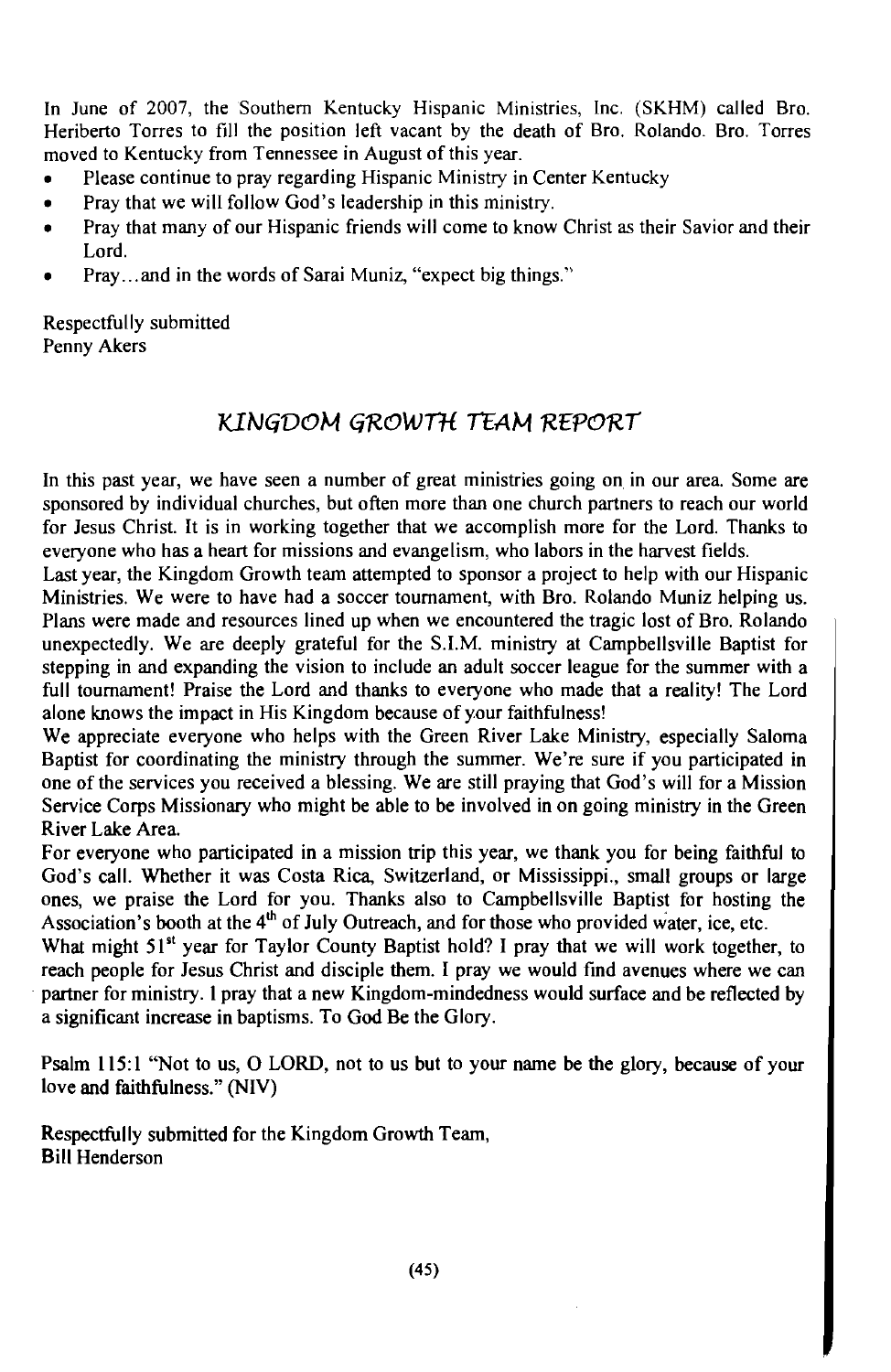## LIGHTHOUSE COUNSELING CENTER AT Campbellsville Baptist Church

It its first year of operation, the Lighthouse Counseling Ministry logged 323 session with over eleven local churches making referrals. Sixty percent of sessions were with members or attenders of Campbellsville Baptist Church while forty percent were from other churches and our local community. Forty-eight sessions were held with area ministers, with at least seven different ministers participating.

Besides area ministers, other referral sources have included: International Mission Board of the Southern Baptist Convention: Kentucky Baptist Convention: local physicians and nurses: faculty, staff, and students from Campbellsville University; Christian Women's Job Corps; former counselors of Cornerstone Counseling; and the Campbellsville Independent and Taylor County School systems.

Presenting concerns have been quite diverse, including: depression, anxiety, life management, substance abuse, marriage, family, parenting and pre-marital counseling. In addition, persons have sought help for bulimia, sexual abuse, grief and loss, infidelity, restoration to ministry. post-traumatic stress, spiritual warfare, job loss and adjustment, career, school problems, spiritual concerns, and various relationship issues.

Campbellsville Baptist Church, in partnership with other churches in the Campbellsville and Central Kentucky area, began this counseling ministry a little over a year ago. Beginning the end of July 2006. Dr. Scott Wigginton assumed the position of Minister of Counseling and Director of the newly formed Lighthouse Counseling Center. He typically provides up to eight hours per week of counseling to individuals, couples, and families.

Counseling services are open to all persons in the community regardless of church affiliation. Referrals can be made by calling Dr. Wigginton at (270) 465-8115 (Ext. 216). Fees are \$75 (\$60 for individuals referred by a local church). The "Lighthouse Fund" is a way for area churches, as well as other organizations and interested individuals, to tangibly care for persons in our community who need counseling but who could not otherwise afford it. Churches and other interested parties are encouraged to make a yearly donation to the fund to defray the costs of both their members and those from the community who need services. Checks may be sent to "Campbellsville Baptist Church Lighthouse Fund." Thanks to the Taylor County Baptist Association and Campbellsville University who are already generous supporters of this ministry.

Dr. Scott Wigginton serves in a full-time capacity as Associate Professor of Pastoral Ministries and Counseling at Campbellsville University. A licensed marriage and family therapist, he served from 1993 through 2004 as Executive Director of Life Care Counseling Center and Counseling Minister at Walnut Street Baptist Church in Louisville, Kentucky. Dr. Wigginton has been married to Elizabeth for over 20 years and they are the proud parents of Auburn, Hope, and Caleb. In addition to his B.A. from Western Kentucky University, he has earned M.Div., Th.M., and Ph.D. degrees from The Southern Baptist Theological Seminary and is a clinical member and Approved Supervisor of the American Association for Marriage and Family Therapy, a clinical member of the American Group Psychotherapy Association, and a Fellow with the American Association of Pastoral Counselors. Besides counseling and teaching, Dr. Wigginton has written a family column for the Western Recorder, the weekly newspaper for the Kentucky Baptist Convention, since 2001. Before coming to Campbellsville University, he taught adjunctively at The Southern Baptist Theological Seminary for almost 10 years and served full-time as Associate Professor and Chair of the Counseling area at Boyce College for two years.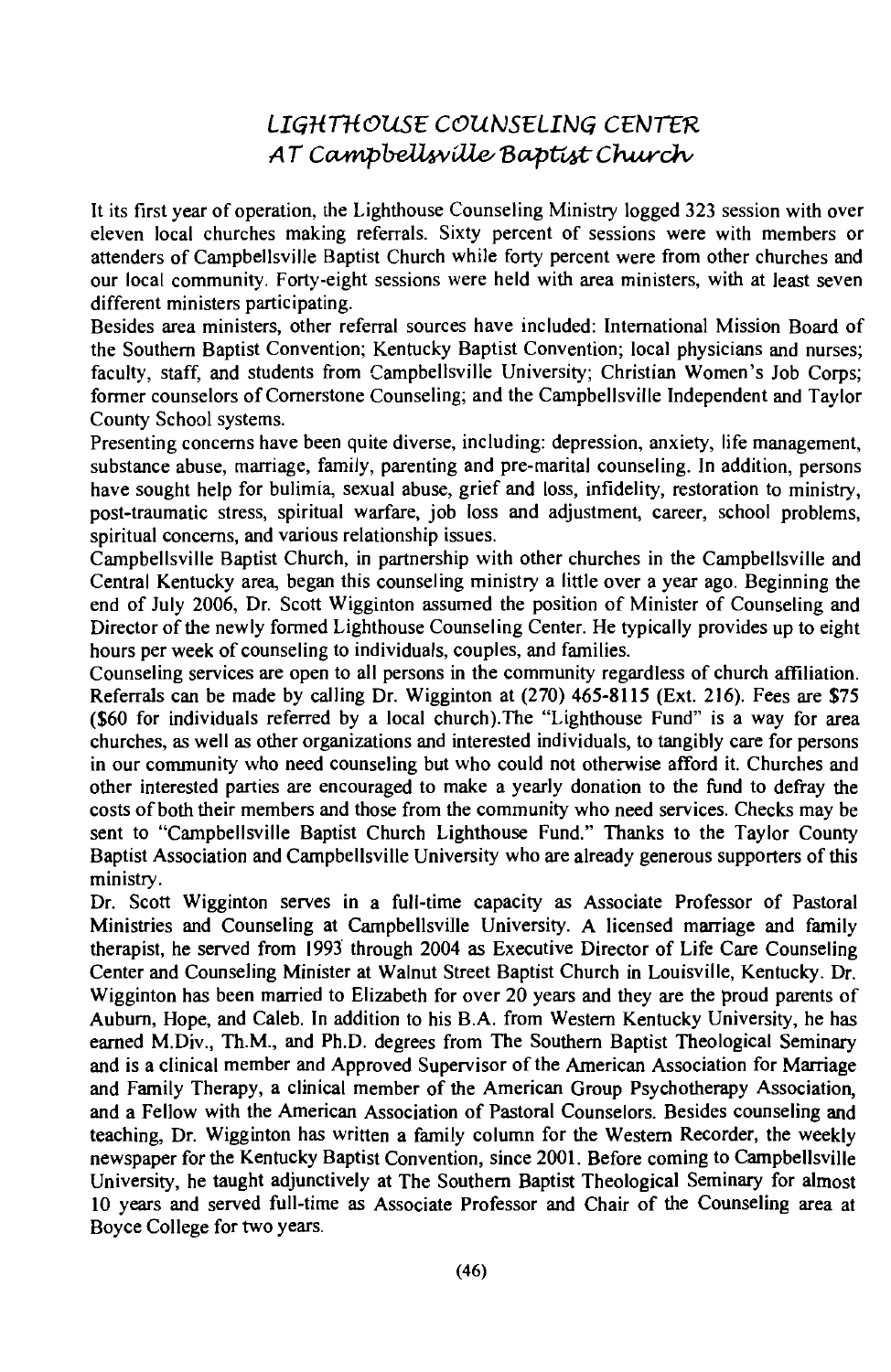## **BAPTIST CAMPUS MINISTRIES** ANNUAL REPORT 2006-2007

Highlights of Baptist Campus Ministries ministry include:

Connected with Kentucky Baptists by sending 29 ministry teams into Kentucky Baptist L. churches and ministries. These included: Willisburg, Owingsville, Thornhill, Clifty Grove, Saloma, Pellville, Friendship, Morgantown, Providence, Sebree, Hartford, Northside, Grace, Chapel Hill, Zion, Hyland, Mt. Olivet, New Trinity, Muldraugh Hill, Greasy Creek, and Southside Baptist Churches.

These teams reported 25 professions of faith in the churches where they ministered.

- Averaged 163 during the fall semester and 102 during the spring semester in our weekly  $2.$ worship. Our theme verses were Jeremiah 29: 12-13, which focused our efforts on prayer.
- There were 156 students involved in some sort of short term mission.  $3<sub>1</sub>$ 
	- 11 during fall break (two teams)
		- 19 during Christmas break (three teams)
	- 68 during spring break
	- 58 summer missionaries

Fall, Christmas, and Spring break teams went to: Louisville, HR Ministries—Princeton (fall and spring); Mission Arlington, Texas; China; Ghana; Dearborn, Michigan; Anchorage, Alaska; BeachReach in Panama City Beach, Glorida; Jamaica, and Europe (five countries). Our summer servants served all over the world.

- Had 250 students involved in a small group or Bible study during the course of the year.  $\overline{4}$ Each BCM Council member became a small group leader, each having between three and ten other students in a small group. Other students became involved in leading small groups as well.
- 5. Sent \$8,500 to the Kentucky Baptist Collegiate Ministries Department to support summer missions, \$600 to the same office to support the MANNA Project (Ministering Aid to Needy Nations Abroad), and raised \$50,000 in support of its mission causes during fall, Christmas, and spring breaks.
- 6. Worked with ten Taylor County Association churches who so graciously provided food for one of our Commuter Lunches. With the donations collected, we were able to meet our MANNA goal.
- Saw 55 students volunteer to be a part of the local Big Brothers, Big Sisters program  $7.$ working through the local public schools.
- $8.$ Hosted a workshop for students and area youth ministers which featured Dr. Chap Clark, author of Hurt: Inside the World of Today's teenagers.
- Over new effort we made this year was to designate the first Thursday of February,  $9<sub>1</sub>$ March and April as "E-Nights." These were intentional efforts to use some out of the ordinary efforts in order to reach students with the Gospel. We held an electronic game night in the Student Activities Center, a night at Sports Spot, and cookout on the courtyard. Each of these attracted students not typically attending our weekly worship. The plan of salvation was explicitly given at each event.

I want to thank Taylor County Baptists for your continuing support of our ministry at Campbellsville University. "Connect" is the one word theme of Kentucky Baptists. As we are able to meet, involve, and disciple our collegians we are making a crucial connection that will benefit our local churches for into the future.

Respectfully Submitted, Edwin Pavy, Sr. Campus Minister, Campbellsville University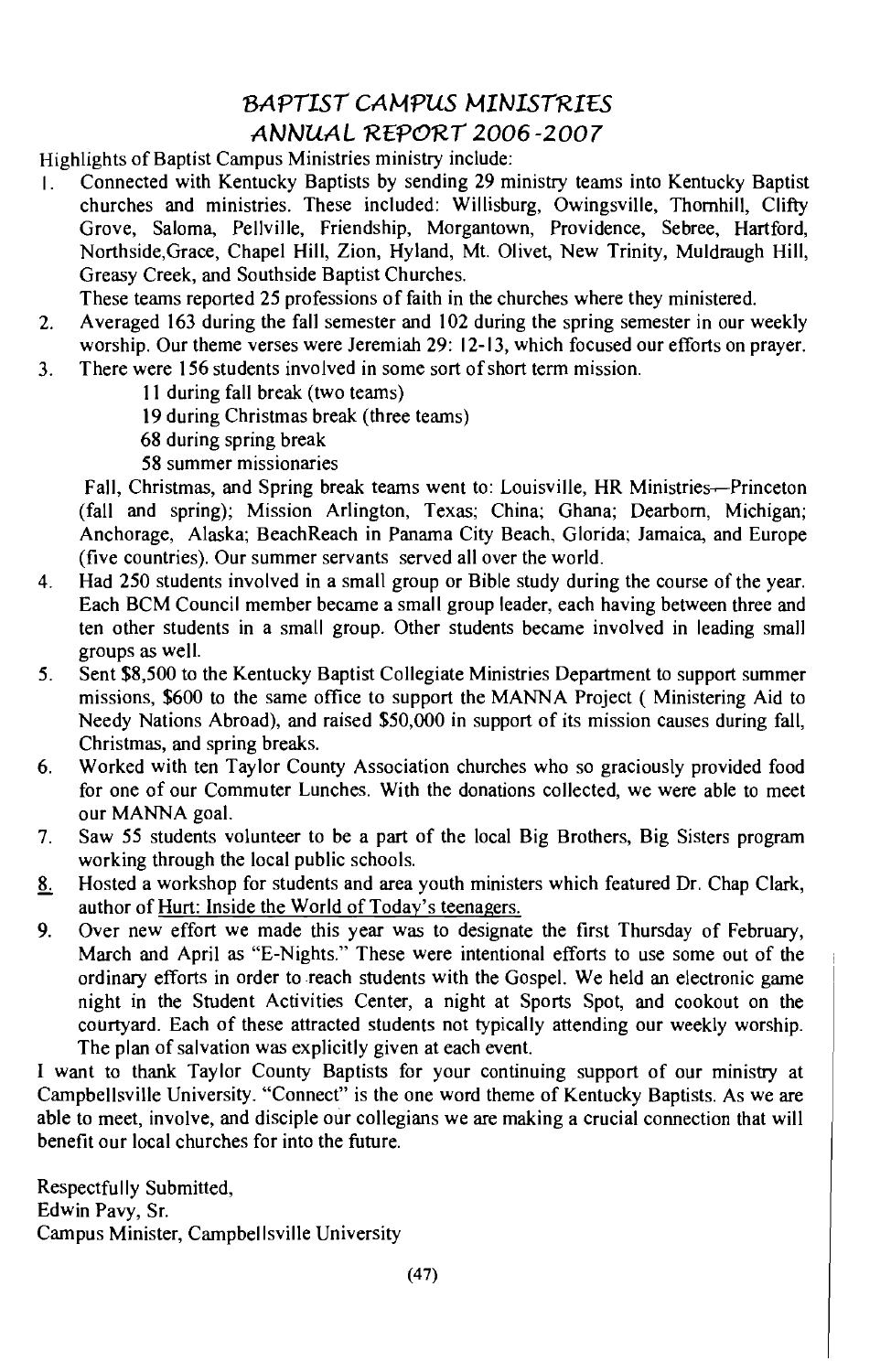## CAMPBELLSVILLE UNIVERSITY KENTUCKY BAPTIST CONVENTION AGENCIES AND **INSTITUTIONS**

- $\mathbf{1}$ Greetings from Campbellsville University Board of Trustees and President Dr. Michael Carter.
- $\mathcal{D}$ Highlights from Campbellsville University...
	- Completion of a very successful Centennial Celebration in 06-07.  $\mathbf{a}$
	- Moving forward in Campbellsville University's second century of providing quality h. Christian higher education in the Baptist tradition as we seek to help students "find their calling."
	- Our capital campaign is continuing with a \$50 million goal—having reached about  $\mathbf{c}$ . \$43.5 million in donations and pledges—with a June 30, 2009 deadline.
	- 14<sup>th</sup> straight semesters of record enrollment with more than 2.300 students including d. record numbers of Baptist students.
	- Formation of the Vision on the Second Century group to help plan the future of the e. University as we begin our  $2^{nd}$  century—helping develop the vision for Campbellsville University over the next  $5$ ,  $10$ ,  $25$ ,  $50$  years with a continued commitment to Christ-centered higher education.
	- f. New facilities.

Ransdell Chapel that was dedicated on April 18<sup>th</sup>, with Dr. Frank Page, Southern Baptist Convention President, Dr. Bill Mackey, and other Baptist leaders participating....now the focus of the campus's worship and life.

- New residence village for female students being completed this summer. L.
- Beginning construction of the new Gosser Gymnasium that will provide a  $II.$ home for our nationally ranked men's wrestling team and serve as a practice facility.
- $III.$ Major improvements to the football and baseball fields.
- IV. New art building addition to be open this fall.
- V. New Louisville Campus (with over 100 students) at 2300 Green Way just off Hurstbourne Parkway.
- Planned upcoming projects over the next couple of years-new school of VI. education, new school of business and economics, and new men's residence hall, third phase of the Heilman Student Complex.
- Campbellsville University Programs g.
- L. Now offering 40 areas of study at the baccalaureate level.
- Ten master degrees program.  $\Pi$ .
- III. The Carver School of Social Work and Counseling is growing and now offering program at our Louisville Campus.
- IV. Online programs now offered in masters of special education and masters of business administration, online courses in several academic area, etc. We will be offering a 27 hour online certificate in Christian ministry this next year and plan on having our Masters of Theology online this year.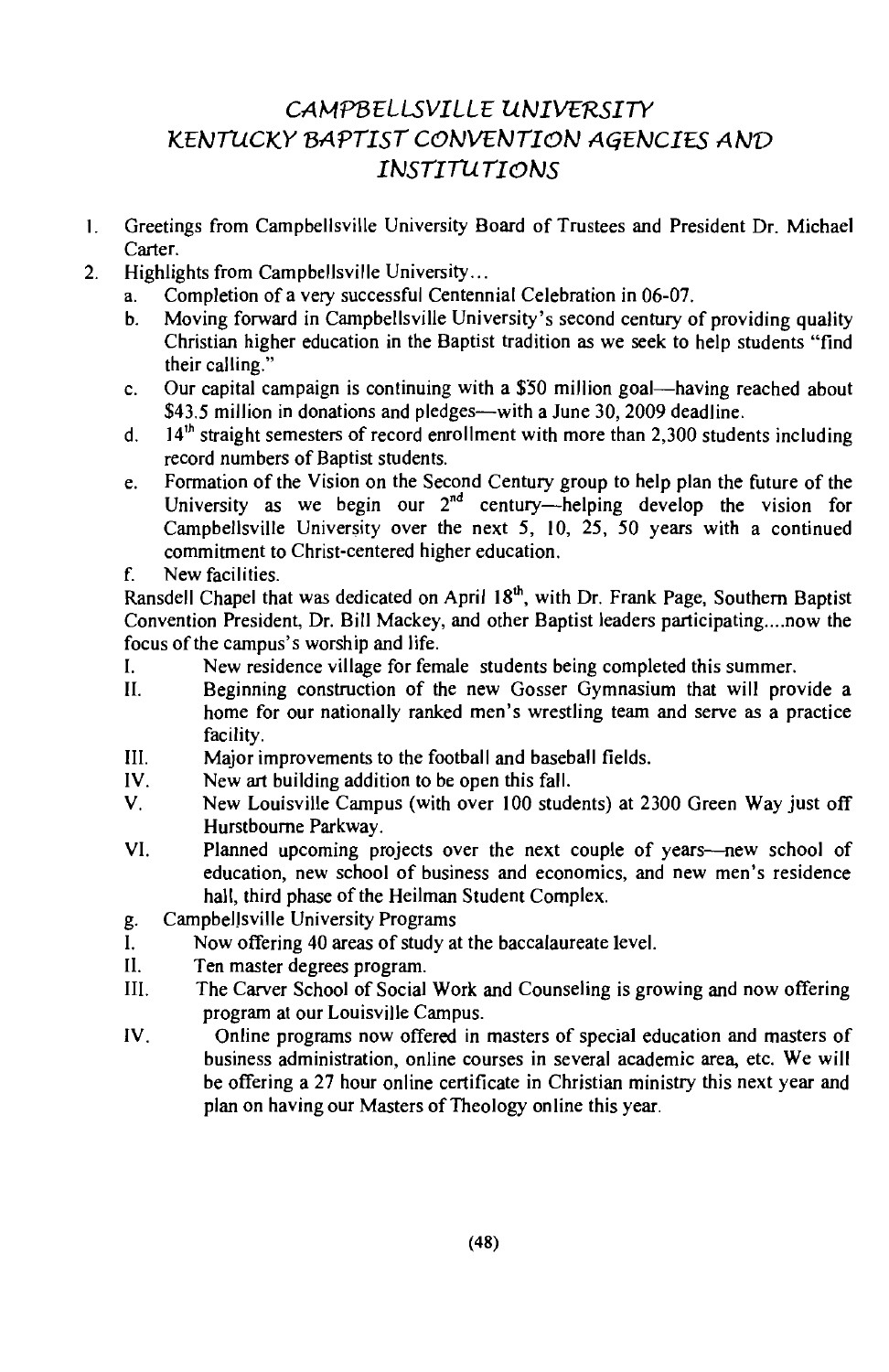- h. Other general Campbellsville University information.
	- $\mathbf{L}$ First Class program for freshman students.
	- $II.$ KHO Ministry now in its eighth year—had Campbellsville University students along with 700 campers from churches all over the United States this summer in the following counties—Allen, Warren, Taylor, Marion, and Pulaski.
	- $III.$ Around 5,000 campers from all over the United States and several other countries on campus this summer—several hundred decision were made in these camps for Christ and to accept calls to ministry.
	- IV. Around 60 Campbellsville University students involved in summer missions—with both international and domestic trips.
	- V. Important work of the Church Relations Council.
	- $VI$ Outreach to churches and associations.
	- **VII** Promote the Pastors and Church Leaders Conference in September 2007.
	- **VIII** Invited pastors and youth ministers to come and visit and to bring their youth groups to the campus for a visit.
- Campbellsville University Mission and Core Values—Campbellsville University i. remains committed in all that we do to our core mission of Christ centered higher education. All decisions that are made are in accordance with our four core values as noted below and guiding all that we do...
	- $\mathbf{L}$ Academic excellence and quality program.
	- $\Pi$ . Student success.
	- $III$ Effective stewardship.
	- Being a Christ-centered and caring community of learners.  $\mathbf{I} \mathbf{V}$
- j. Our Baptist ties.
	- We are grateful for the approximately \$1.4 million in Cooperative  $\mathbf{I}$ Program funding that we received this past year from the Kentucky Baptist Convention. These COP funds are used to help make Campbellsville University education affordable to Baptist students. Campbellsville University provided this past year about \$4.5 million in Campbellsville University funds for Baptist students, thus, \$1.4 million in COP funds leverages about \$4.5 million in Campbellsville University funds that go to Baptist students in Campbellsville University provided financial aid.
	- $\Pi$ . We are very thankful for our Kentucky Baptist affiliation and encourage Baptist pastors, youth ministers, lay people, and young people to come and visit the campus. We work to make a Campbellsville University education affordable for every students, over 90% of our full time undergraduate students receive financial aid, and that we are often just as affordable as state universities.
	- $111$ Campbellsville University is committed to "Connecting with Kentucky Baptists."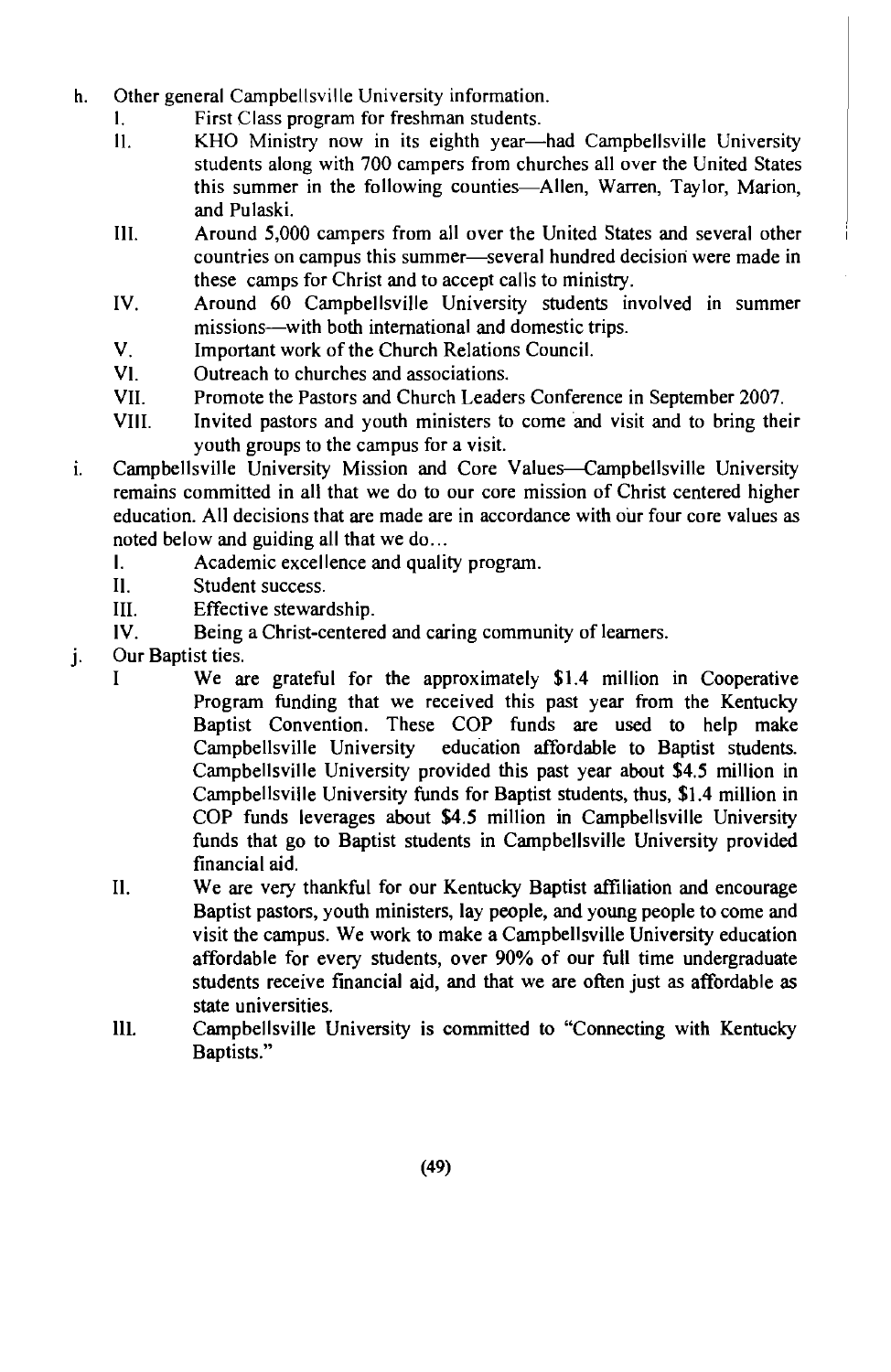## WOMEN MISSIONARY UNION

| <b>WMU Director of Association</b>     |                  |
|----------------------------------------|------------------|
| Sharon Wayne, 146 Wayne Road           | 270-789-1088     |
| Acton                                  |                  |
| <b>Campbellsville</b>                  |                  |
| Eastside                               |                  |
| <b>ElkHorn</b>                         |                  |
| Carolyn Sapp, 3848 Wooleyville Road    | 270-789-1139     |
| Fairview                               |                  |
| Friendship                             |                  |
| <b>Good Hope</b>                       |                  |
| <b>Green River</b>                     |                  |
| Liberty                                |                  |
| Marie Compton, 405 Dowell Street       | 270-849-2131     |
| <b>Lowell Avenue</b>                   |                  |
| Joyce Graham, 2106 Pearl Circle        | 270-789-1750???? |
| Meadowview                             |                  |
| <b>Mount Gilboa</b>                    |                  |
| Laquita Hunt, 2305 White Rose Road     | 270-465-7671     |
| <b>Mount Roberts</b>                   |                  |
| <b>Mount Washington</b>                |                  |
| Palestine                              |                  |
| Barbara Jean Bault, 828 W. Main Street | 270-465-7746     |
| <b>Pitman Valley</b>                   |                  |
| <b>Pleasant Hill</b>                   |                  |
| <b>Robinson Creek</b>                  |                  |
| Kathy Newton, 6010 Old Lebanon Road    | 270-465-3310     |
| Salem                                  |                  |
| Sharon Wayne, 146 Wayne Road           | 270-789-1088     |
| Saloma                                 |                  |
| Mildred Gibson, 519 Lebanon Avenue     | 270-465-0920     |
| <b>South Campbellsville</b>            |                  |
| Yuma                                   |                  |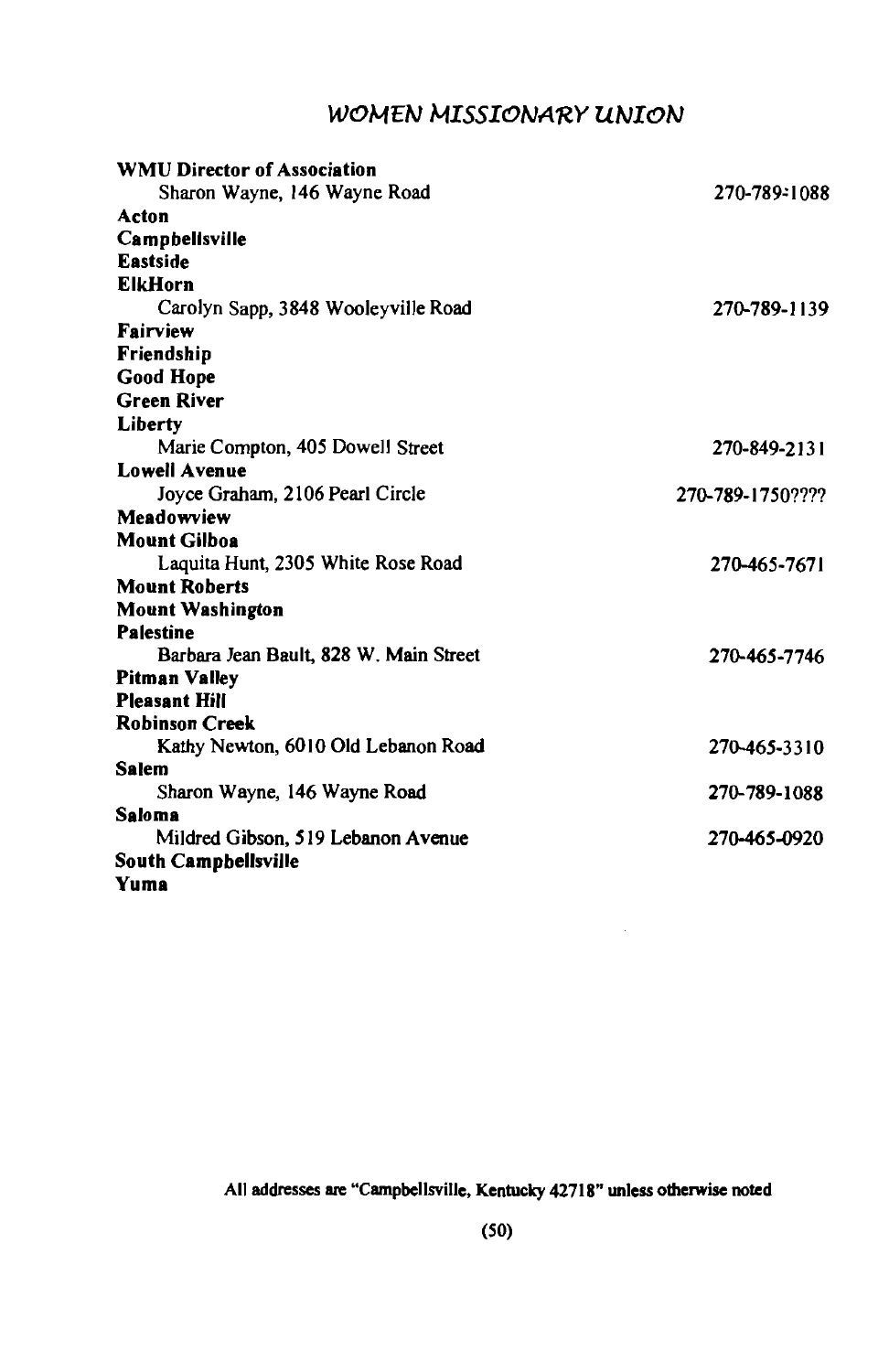## BROTHERHOOD DIRECTORS

| Director of Associational Brotherhood             |              |
|---------------------------------------------------|--------------|
| Wendell Bowen, 714 Lebanon Road                   | 270-465-8011 |
| Acton                                             |              |
| Campbellsville                                    |              |
| Mark McKinley, 500 Forest Hill Drive              | 270-465-8105 |
| Eastside                                          |              |
| <b>ElkHorn</b>                                    |              |
| Jamie Browning, 353 Elmore Road                   | 270-465-8306 |
| Fairview                                          |              |
| Friendship                                        |              |
| William Henderson, 31 Friendship Road             | 270-469-9809 |
| <b>Good Hope</b>                                  |              |
| Donald Green, 213 Crawford Street                 | 270-789-0532 |
| <b>Green River</b>                                |              |
| Liberty                                           |              |
| Paul Lacy, 1808 Barney School Road                | 270-465-2647 |
| <b>Lowell Avenue</b>                              |              |
| Forester Hedgespeth, 505 Pitman Avenue            | 270-465-7000 |
| Meadowview                                        |              |
| <b>Mount Gilboa</b>                               |              |
| <b>Mount Roberts</b>                              |              |
| <b>Mount Washington</b>                           |              |
| Palestine                                         |              |
| Kelly Beard, 40 Scenic View Circle                | 270-465-3162 |
| <b>Pitman Valley</b>                              |              |
| <b>Pleasant Hill</b>                              |              |
| <b>Robinson Creek</b>                             |              |
| Thomas Grimes, 168 Grimes Road                    | 270-465-2053 |
| Salem                                             |              |
| Saloma                                            |              |
| Mike Forbis, 15 Peachtree Circle                  | 270-465-6245 |
| South Campbellsville                              |              |
| Yuma                                              |              |
| Larry Bell, PO Box 95, Mannsville, Kentucky 42758 | 606-787-9611 |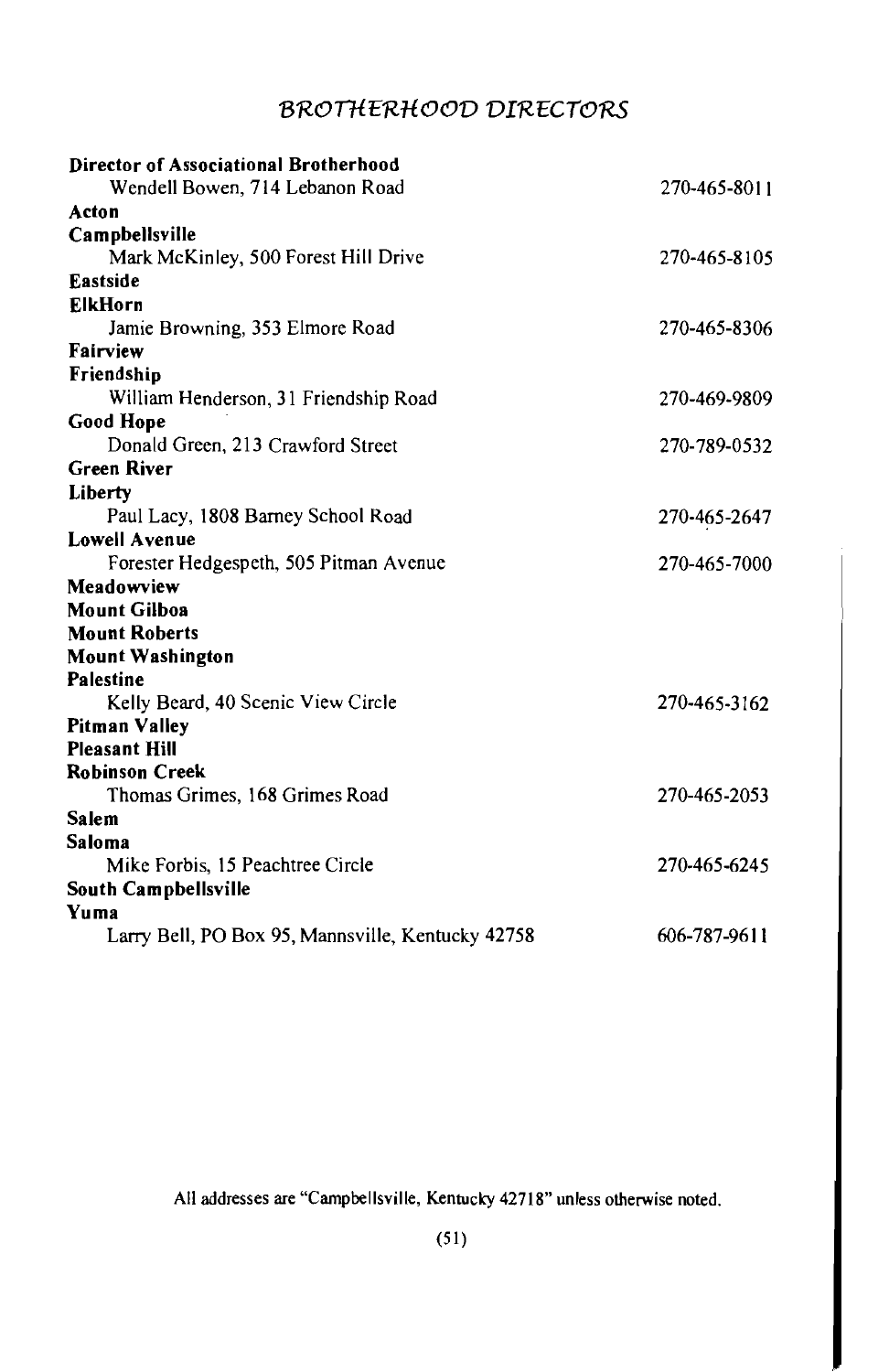## SUNDAY SCHOOL DIRECTORS

| <b>Associational Sunday School Director</b>               |              |
|-----------------------------------------------------------|--------------|
| Don Gowin, 500 E. Meadow Creek Road                       | 270-465-0122 |
| Acton                                                     |              |
| Dale Price, 1145 Pitman Valley Road                       | 270-465-8890 |
| Campbellsville                                            |              |
| Larry Noe, 260 Cambridge Way                              | 270-465-7989 |
| Eastside                                                  |              |
| <b>ElkHorn</b>                                            |              |
| Fairview                                                  |              |
| Larry Willis, 207 Jan Street                              | 270-789-2457 |
| Friendship                                                |              |
| Richard Treitz, PO Box 425 Greensburg, Kentucky 42743     | 270-849-4345 |
| <b>Good Hope</b>                                          |              |
| Lynwood Newton, 417 Lowell Avenue                         | 270-465-7652 |
| <b>Green River Memorial</b>                               |              |
| Danny Thompson, 2888 Bengal Road                          | 270-789-2423 |
| Liberty                                                   |              |
| John Smith, 5075 Spurlington Road                         | 270-789-2865 |
| <b>Lowell Avenue</b>                                      |              |
| Kevin Farmer, 109 Wellington Way                          | 270-789-2456 |
| Meadowview                                                |              |
| <b>Mount Gilboa</b>                                       |              |
| George Phillips, PO Box 303<br><b>Mount Roberts</b>       | 270-465-2078 |
| Terry Mardis, 789 Mac Pittman Road                        | 270-465-3291 |
| <b>Mount Washington</b>                                   |              |
| Steve York, 311 Sharon Drive                              |              |
| <b>Palestine</b>                                          |              |
| Kim Bailey, 335 Palestine Road                            | 270-789-1107 |
| <b>Pitman Valley</b>                                      |              |
| Timmy Mardis, 2035 Newton Lane                            | 270-789-4223 |
| <b>Pleasant Hill</b>                                      |              |
| Eddie Obanion, 121 Pleasant Hill Church Road              | 270-465-2788 |
| <b>Raikes Hill</b>                                        |              |
| <b>Robinson Creek</b>                                     |              |
| Mike Sprowles, 210 Pickett Road                           | 270-789-1148 |
| Salem                                                     |              |
| Doug Underwood, 1883 Old Mac Road                         | 270-789-1580 |
| Saloma                                                    |              |
| Richard Durham, 218 Jayne Avenue                          | 270-789-2917 |
| South Campbellsville                                      |              |
| Yuma                                                      |              |
| Gary Bault, 199 Gibb Greer Road, Columbia, Kentucky 42728 | 270-465-3927 |
|                                                           |              |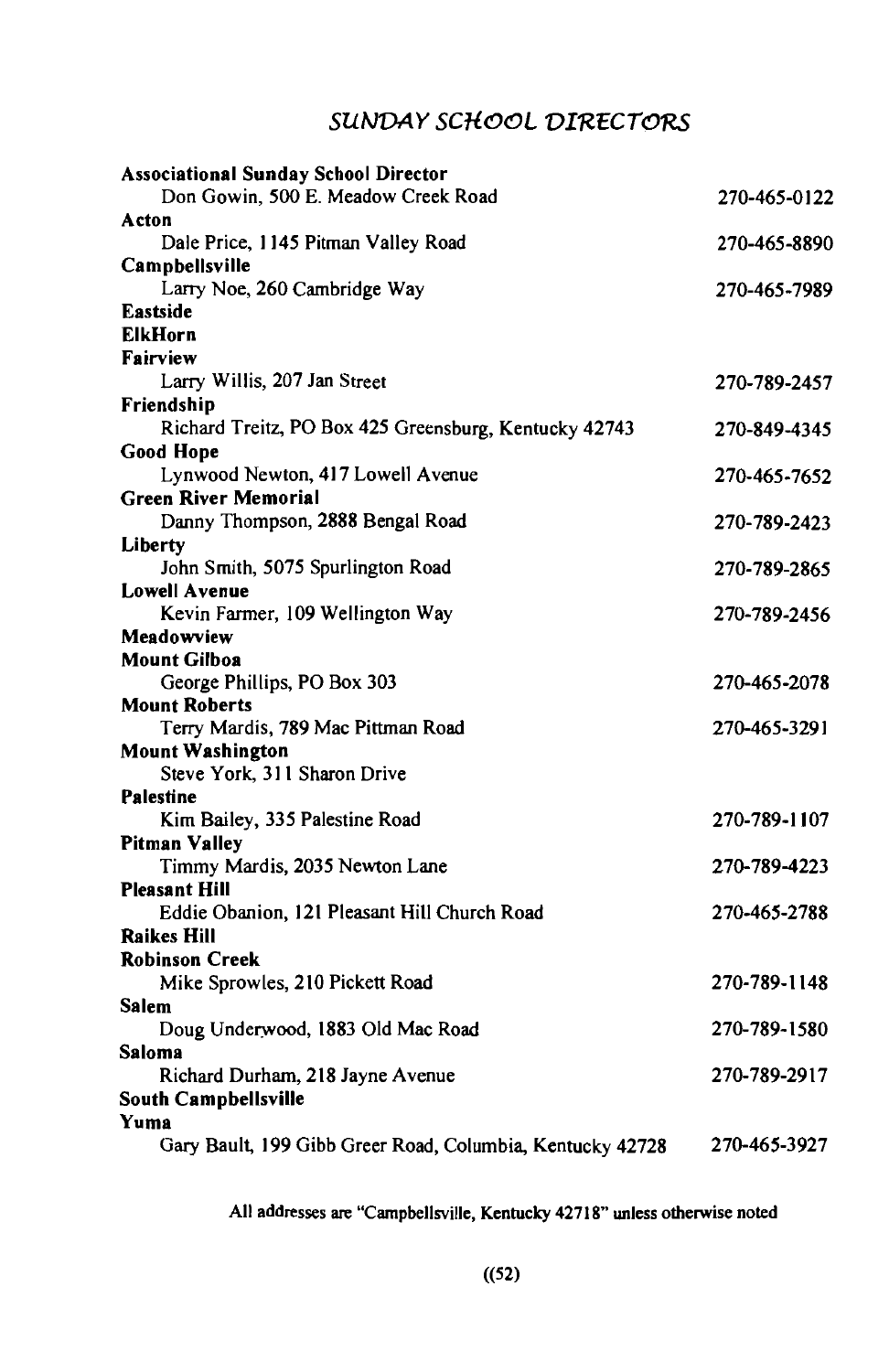## CHAIRMAN OF DEACONS

| <b>Moderator of Association</b>                           |              |
|-----------------------------------------------------------|--------------|
| Bill Henderson, 31 Friendship Road                        | 270-469-9809 |
| Acton                                                     |              |
| Paul Pike, 210 Jayne Avenue                               | 270-465-2948 |
| Campbellsville                                            |              |
| Henry Lee, 1 Hastings Circle                              | 270-789-1095 |
| Eastside                                                  |              |
| <b>ElkHorn</b>                                            |              |
| Chris Williams, 209 Taylor Avenue                         | 270-465-9190 |
| Fairview                                                  |              |
| Friendship                                                |              |
| Milton Jones, 5025 Bengal Road                            | 270-465-5156 |
| <b>Good Hope</b>                                          |              |
| E. Poe Young, 320 Robinson Avenue                         | 270-465-4443 |
| <b>Green River</b>                                        |              |
| Doug Shive, 40 Busy Baker Road                            | 270-932-6312 |
| Liberty                                                   |              |
| Ken Witham, 3641 Wooleyville Road                         | 270-465-7303 |
| <b>Lowell Avenue</b>                                      |              |
| Troy Young, 20 Bridlewood Park                            | 270-789-3048 |
| Meadowview                                                |              |
| <b>Mount Gilboa</b>                                       |              |
| George Phillips, PO Box 303                               | 270-465-2078 |
| <b>Mount Roberts</b>                                      |              |
| Kevin Mings, 24 Harris Drive                              |              |
| <b>Mount Washington</b>                                   |              |
| Verlas Miller, 200 Western Drive                          | 270-465-6818 |
| Palestine                                                 |              |
| Kim Bailey, 335 Palestine Road                            | 270-789-1107 |
| <b>Pitman Valley</b>                                      |              |
| Orville Newton, 172 Newton Lane                           | 270-465-3844 |
| <b>Pleasant Hill</b>                                      |              |
| Kenny Willis, 489 Pleasant Hill Church Road               | 270-465-6000 |
| <b>Raikes Hill</b>                                        |              |
| <b>Robinson Creek</b>                                     |              |
| Mike Sprowles, 210 Pickett Road                           | 270-789-1148 |
| Salem                                                     |              |
| Jacky Arvin, 601 Hunters Run                              | 270-465-7139 |
| Saloma                                                    |              |
| Larry Marcum, 1019 Chaney Pike                            | 270-465-3946 |
| <b>South Campbellsville</b>                               |              |
| Steve McAllister, 601 South Central Avenue                | 270-789-1537 |
| Yuma                                                      |              |
| Gary Bault, 199 Gibb Greer Road, Columbia, Kentucky 42728 | 270-465-3927 |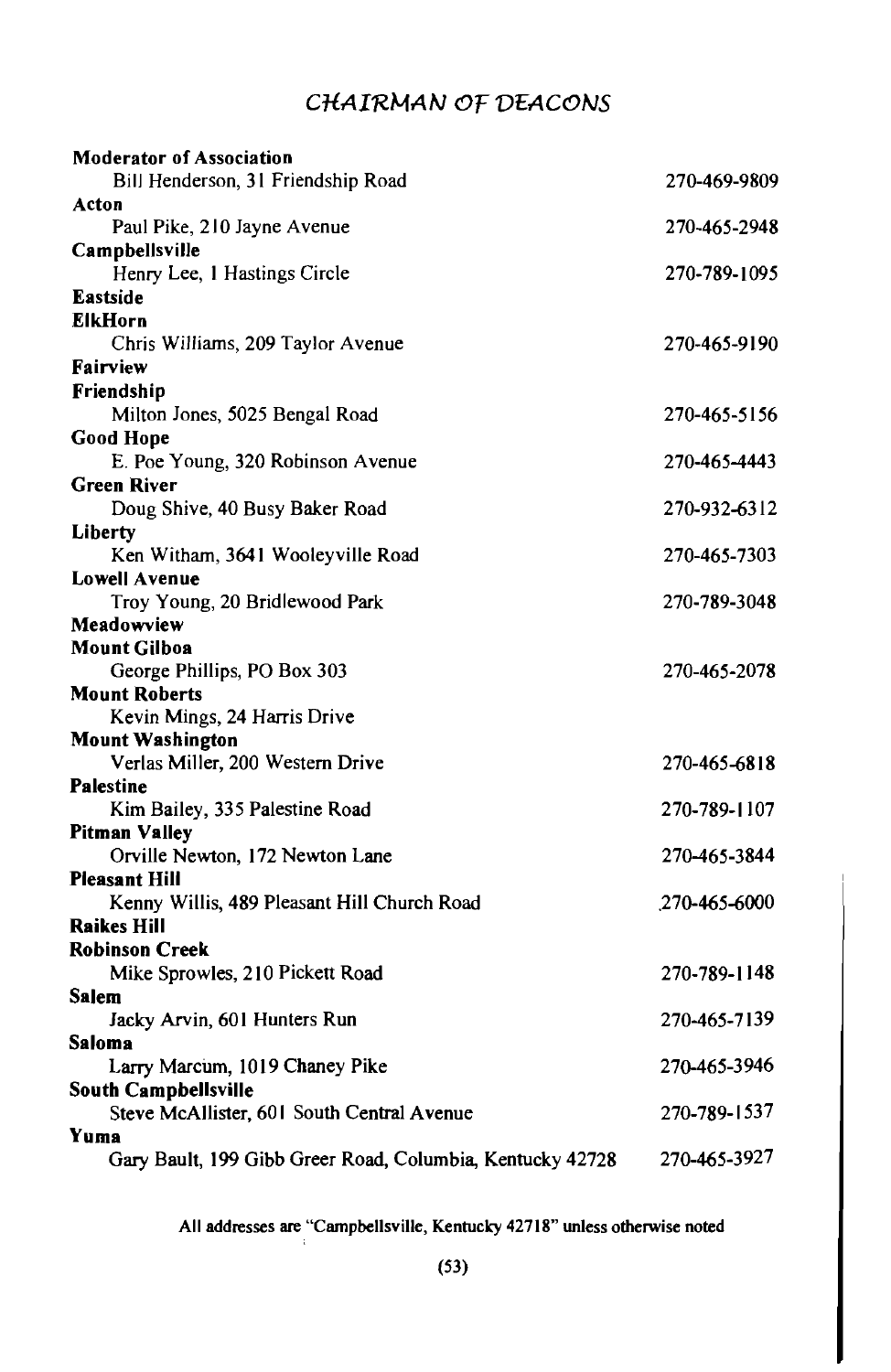## MUSIC DIRECTORS

| <b>Associational Directors of Music</b>               |              |
|-------------------------------------------------------|--------------|
| Rev. Timothy Shockley, 274 Snow Lane                  | 270-465-5571 |
| Acton                                                 |              |
| Dale Emerson, 109 Smith Chappel Road                  | 270-469-1179 |
| Campbellsville                                        |              |
| Rev. David Johnson, PO Box 530                        | 270-465-8115 |
| Eastside                                              |              |
| Keisha Robertson, 75 High Point Crossing              | 270-789-9872 |
| <b>ElkHorn</b>                                        |              |
| Greg Ford, 3145 ElkHorn Road                          | 270-789-2567 |
| Fairview                                              |              |
| Friendship                                            |              |
| Jim Campbell, 711 N. Columbia Avenue                  | 270-465-4744 |
| Good Hope                                             |              |
| Mary Hedgespeth, 8320 Saloma Road                     | 270-465-8905 |
| <b>Green River Memorial</b>                           |              |
| Denilson Franca, 306 Underwood Street                 | 270-789-6767 |
| Liberty                                               |              |
| Brian T. Wise, 160 North Calvary Road                 | 270-789-2656 |
| <b>Lowell Avenue</b>                                  |              |
| Lisa Gupton, 112 Autumn Drive                         | 270-789-1712 |
| Meadowview                                            |              |
| <b>Mount Gilboa</b>                                   |              |
| Nancy Hunt, 902 Gardenia Drive                        | 270-465-4808 |
| <b>Mount Roberts</b>                                  |              |
| Cheryl Mings, 24 Harris Drive                         | 270-465-3999 |
| <b>Mount Washington</b>                               |              |
| Jeff Wright, 10520 Saloma Road                        | 270-789-2585 |
| <b>Palestine</b>                                      |              |
| Kelly Calmes, 86 Eunice Drive                         | 270-789-4527 |
| <b>Pitman Valley</b>                                  |              |
| Terry Dooley, 2505 Roberts Road                       | 270-465-2350 |
| <b>Pleasant Hill</b>                                  |              |
| Denis Santos, 100 Todd Street Apartment 8             | 270-465-0336 |
| Raikes Hill                                           |              |
| Jim Cheatham, 3564 Bass Ridge Road, ElkHorn, KY.42733 | 270-465-7159 |
| <b>Robinson Creek</b>                                 |              |
| Dan Blakeman, 300 Shreveport Drive                    | 270-789-3908 |
| <b>Salem</b>                                          |              |
| Connie Arnold, 1499 Fairview Road                     | 270-789-3351 |
| Saloma                                                |              |
| Rev. Timothy Shockley, 274 Snow Lane                  | 270-465-5571 |
| South Campbellsville                                  |              |
| Joshua Hensley, 601 South Central Avenue              | 270-465-4261 |
| Yuma                                                  |              |
| Connie Newton, 190 Cindy Ann Avenue                   | 270-789-0016 |
|                                                       |              |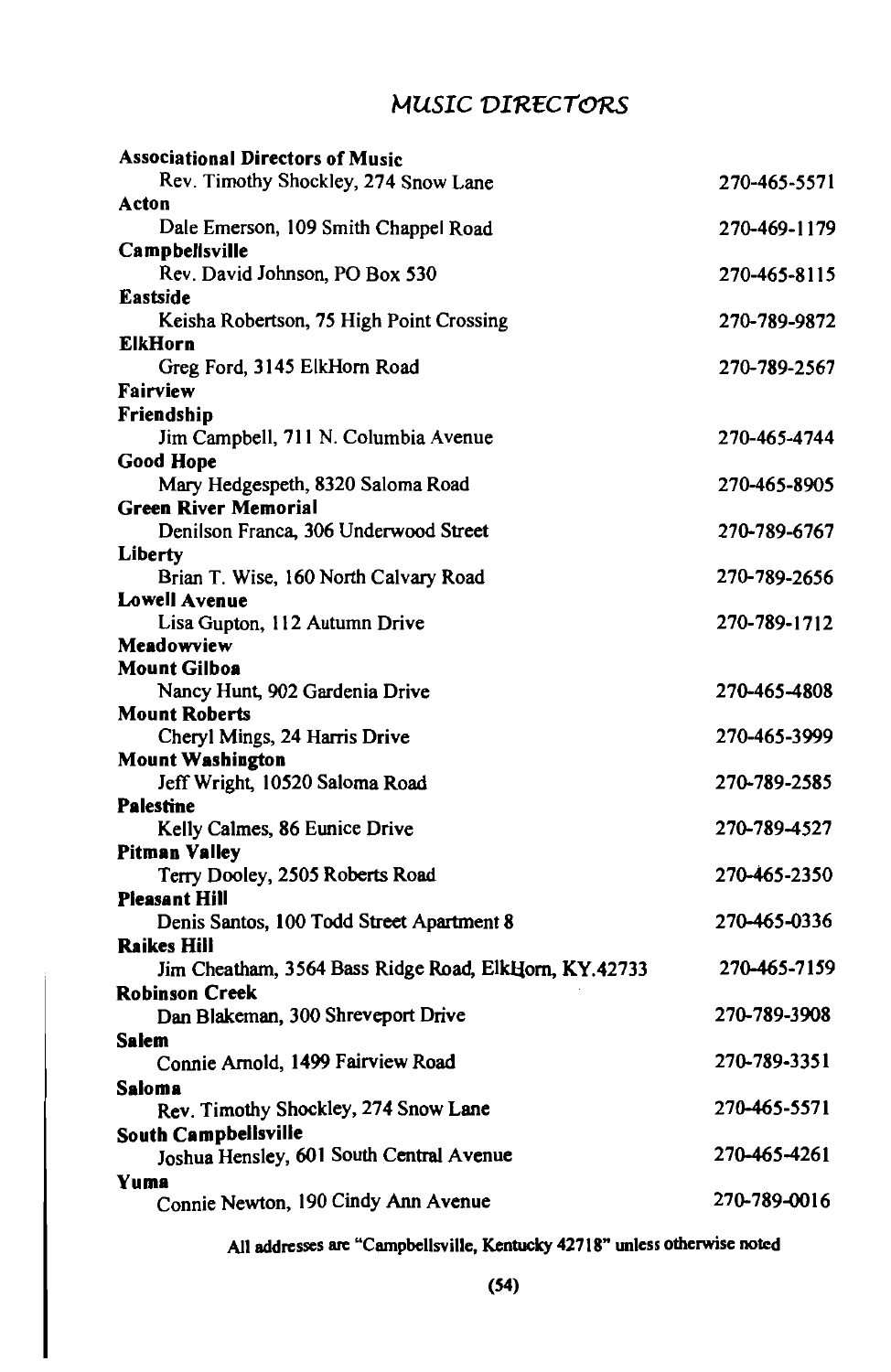## TREASURERS

| <b>Treasurer of Association</b>                    |              |
|----------------------------------------------------|--------------|
| David Gaddie, 306 Summit Drive                     | 270-789-2913 |
| Acton                                              |              |
| Rosaline Beck, 1715 Kindness Road                  | 270-465-7856 |
| Campbellsville                                     |              |
| Shirley Buckner, 104 Primrose Lane                 | 270-465-7696 |
| Eastside                                           |              |
| <b>ElkHorn</b>                                     |              |
| Ruth Ann Hayes, 3145 ElkHorn Road                  | 270-789-1136 |
| <b>Fairview</b>                                    |              |
| Danny & Mary Woodcox, 2700 ElkHorn Road            | 270-465-2172 |
| Friendship                                         |              |
| Clyde Stephens, 5410 Bengal Road                   | 270-789-0437 |
| <b>Good Hope</b>                                   |              |
| Terry Dabney, PO Box 426                           | 270-465-2933 |
| <b>Green River Memorial</b>                        |              |
| Faye Clark, 616 Hatcher Road                       | 270-465-6377 |
| Liberty                                            |              |
| Edward McGuire, PO Box 657                         | 270-465-6064 |
| <b>Lowell Avenue</b>                               |              |
| Henry Pippin, 420 Lowell Avenue                    | 270-789-4245 |
| Meadowview                                         |              |
| <b>Mount Gilboa</b>                                |              |
| Phyllis Phillips, PO Box 303                       | 270-465-2078 |
| <b>Mount Roberts</b>                               |              |
| Karen Bruce, 360 North Colsby Road                 | 270-465-7613 |
| <b>Mount Washington</b>                            |              |
| Shelia Price, 303 Jayne Avenue<br><b>Palestine</b> | 270-465-6547 |
| Brenda Barnett, 3585 New Lebanon Road              | 270-465-8678 |
| <b>Pitman Valley</b>                               |              |
| Sheila Hardesty, 296 Pitman Valley Road            | 270-789-6606 |
| <b>Pleasant Hill</b>                               |              |
| Larry England, 105 Ridgecrest Drive                | 270-789-1009 |
| <b>Raikes Hill</b>                                 |              |
| <b>Robinson Creek</b>                              |              |
| Donna Kerr, 2218 Tebbs Bend Road                   | 270-789-3025 |
| Salem                                              |              |
| David Gaddie, 305 Summit Drive                     | 270-789-2913 |
| Saloma                                             |              |
| Karen Reynolds, 4742 Hodgenville Road              | 270-789-7451 |
| South Campbellsville                               |              |
| Linda Edrington, 89 Old Pitman Road                | 270-465-3760 |
| Yuma                                               |              |
| Edith Humphress, 209 Happy Hills Drive             | 270-465-7547 |
|                                                    |              |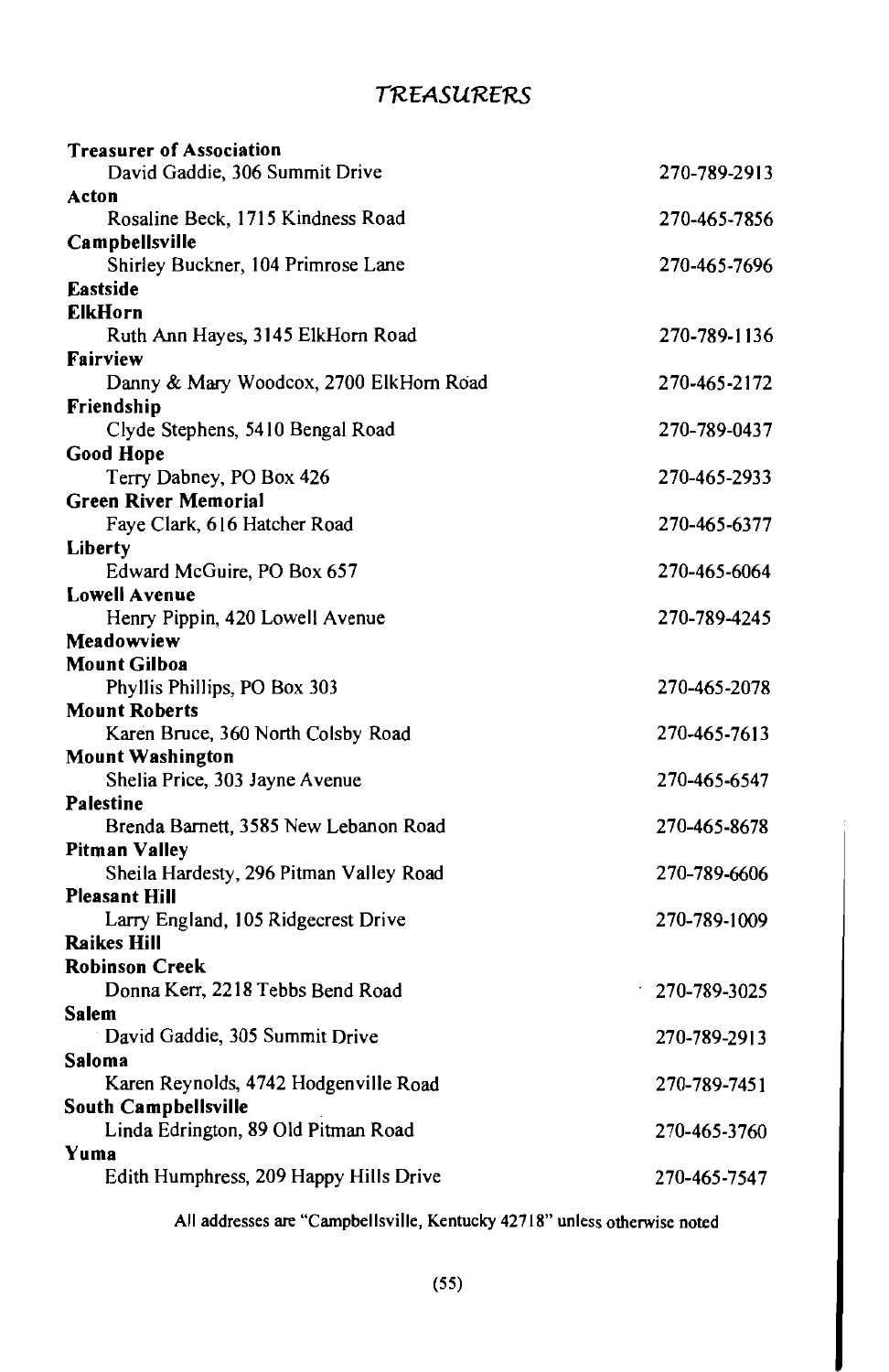## CLERKS OF THE ASSOCIATION

| <b>Clerk of Association</b>                                                    |              |
|--------------------------------------------------------------------------------|--------------|
| Helen Henderson, 279 Shiloh Road                                               | 270-465-8998 |
| Acton                                                                          |              |
| Nora Minor, 3515 ElkHorn Road                                                  | 270-465-3420 |
| Campbellsville                                                                 |              |
| Pat Durham, 406 Wildflower                                                     | 270-465-7865 |
| Eastside                                                                       |              |
| <b>ElkHorn</b>                                                                 |              |
| Fairview                                                                       |              |
| Diane Colvin, 807 North Central Avenue                                         | 270-465-5385 |
| Friendship                                                                     |              |
| Patty McDowell, 71 Dowell Street                                               | 270-789-4795 |
| <b>Good Hope</b>                                                               |              |
| Janet Rafferty, 802 West Main Street                                           | 270-465-6215 |
| <b>Green River Memorial</b>                                                    |              |
| Cheryl Shive, 40 Busy Baker Road                                               | 270-932-6312 |
| Liberty                                                                        |              |
| Brian Wise, 160 North Calvary Road                                             | 270-789-2656 |
| <b>Lowell Avenue</b>                                                           |              |
| Marietta Moyers, 401 Ingram Avenue                                             | 270-465-8505 |
| Meadowview                                                                     |              |
| <b>Mount Gilboa</b>                                                            |              |
| JoAnne Hunt, 1615 White Rose Road, Finley, Kentucky                            | 270-789-2932 |
| <b>Mount Roberts</b>                                                           |              |
| Mindy Auberry, 2280 Moss Road                                                  | 270-789-3758 |
| <b>Mount Washington</b>                                                        |              |
| Gary Miller, 7891 Saloma Road                                                  | 270-465-3794 |
| Palestine                                                                      |              |
| Lena Harmon, 706 Melrose Drive                                                 | 270-465-7510 |
| <b>Pitman Valley</b>                                                           |              |
| Sharon Clark, 192 Clark Road                                                   | 270-465-2990 |
| Pleasant Hill                                                                  |              |
| Julie Kessler, 6919 Old Lebanon Road                                           | 270-465-7875 |
| <b>Raikes Hill</b><br><b>Robinson Creek</b>                                    |              |
|                                                                                |              |
| Patricia Sprowles, 2564 Smith Ridge Road                                       | 270-789-1143 |
| Salem                                                                          | 270-465-7835 |
| Brenda Patton, 940 Spears Road<br>Saloma                                       |              |
| Helen Henderson, 279 Shiloh Road                                               | 270-465-8998 |
|                                                                                |              |
| <b>South Campbellsville</b><br>Amy Harrison, PO Box 26 ElkHorn, Kentucky 42733 | 270-465-8217 |
| Yuma                                                                           |              |
| Larry Bell, PO Box 95 Mannsville, Kentucky 42758                               | 606-789-9611 |
|                                                                                |              |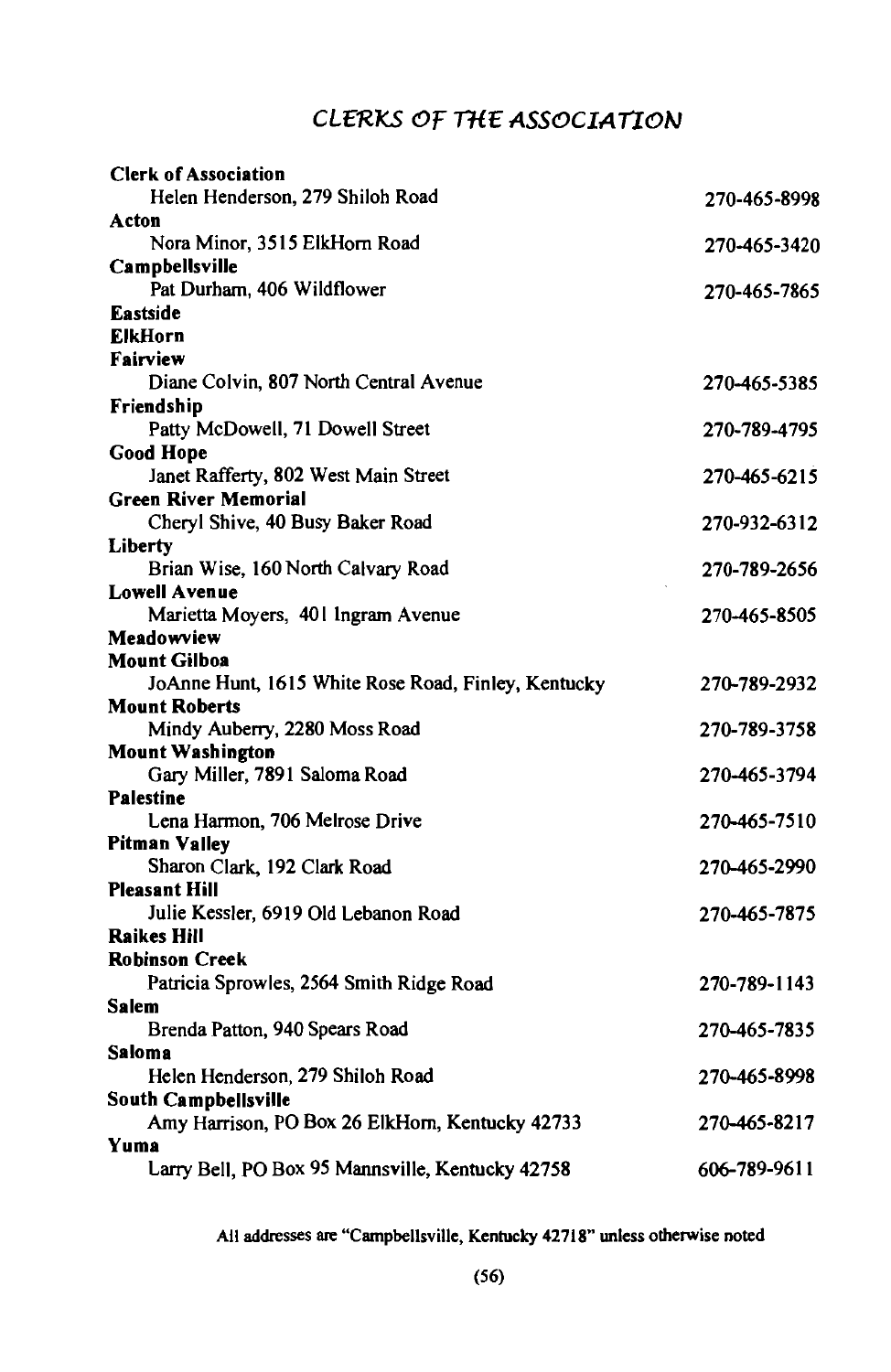## DISCIPLESHIP TRAINING DIRECTORS

| <b>Associational Discipleship Training</b>                        |              |
|-------------------------------------------------------------------|--------------|
| Jeff Newton, 407 Hastings Way                                     | 270-789-1139 |
| Acton                                                             |              |
| Paul Pike, 210 Jayne Avenue                                       | 270-465-2948 |
| Campbellsville                                                    |              |
| Susie Crowder, 200 Mile Lane                                      | 270-469-4019 |
| Eastside                                                          |              |
| <b>ElkHorn</b>                                                    |              |
| <b>Fairview</b>                                                   |              |
| Friendship                                                        |              |
| Rev. William Henderson, 31 Friendship Road                        | 270-469-9809 |
| <b>Good Hope</b>                                                  |              |
| <b>Green River Memorial</b>                                       |              |
| Liberty                                                           |              |
| <b>Lowell Avenue</b>                                              |              |
| Pam Rogers, 111 Floyd Street                                      | 270-789-2519 |
| <b>Mount Gilboa</b>                                               |              |
| <b>Mount Roberts</b>                                              |              |
| <b>Mount Washington</b>                                           |              |
| <b>Palestine</b>                                                  |              |
| Pitman Valley                                                     |              |
| <b>Pleasant Hill</b>                                              |              |
| <b>Robinson Creek</b>                                             |              |
| <b>Salem</b>                                                      |              |
| Saloma                                                            |              |
| Cathy Chowning, 512 Fern Drive                                    | 270-789-2707 |
| South Campbellsville                                              |              |
| Yuma                                                              |              |
| Shirley Hughes, 3496 Speck Ridge Road,<br>ElkHorn, Kentucky 42733 | 270-789-9765 |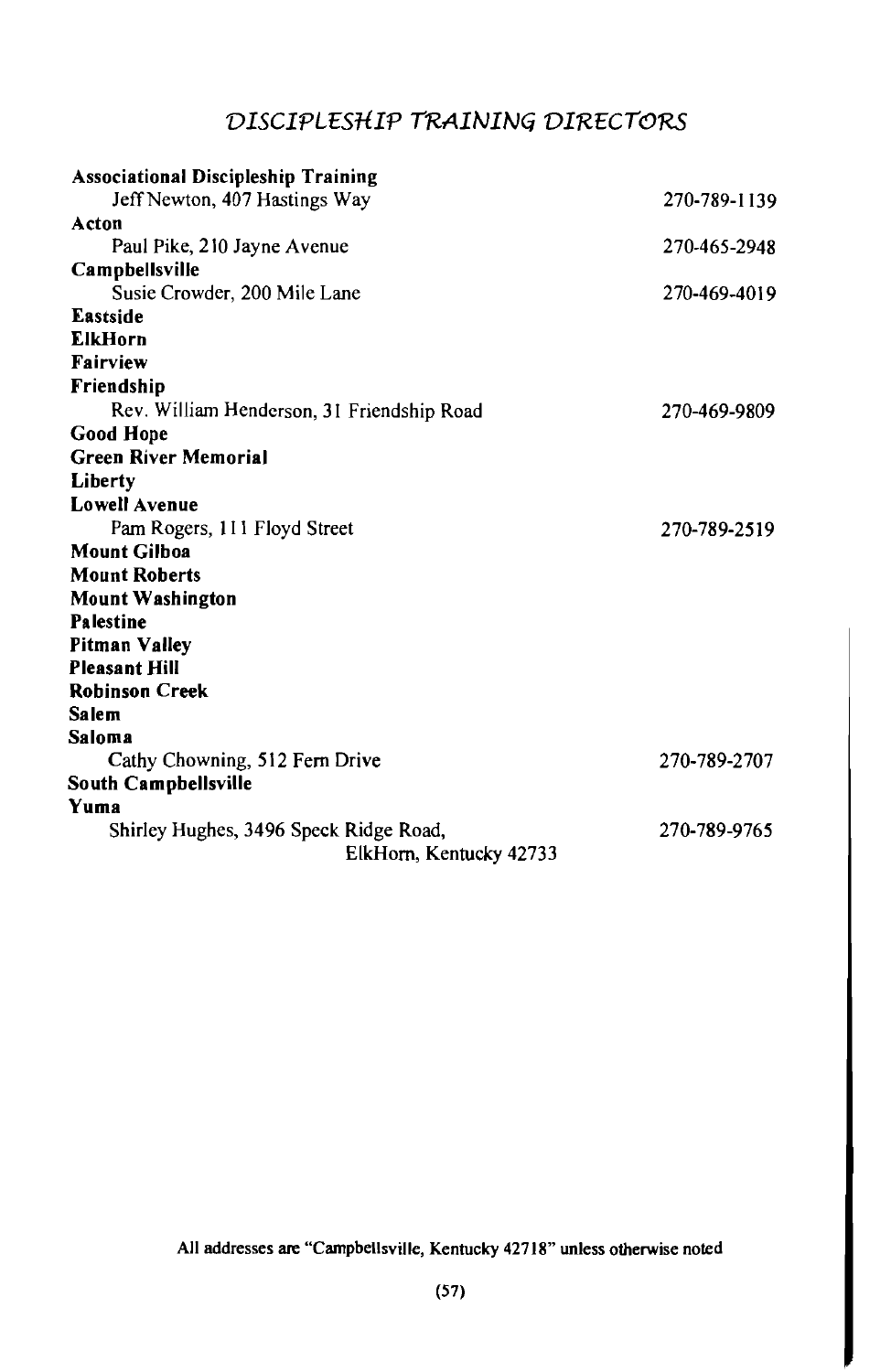# **Baptism Information<br>Taylor County**

| nems Reported<br>3-Total Baptisms<br>3A-Baptism 5 and Under |    | 3B-Baptisms 6-8<br>3C-Baptisms 9-11 |    | 3D-Baptisms 12-17<br>3E-Baptisms 18-29 |                |    |    | 3F-Baptism 30-59<br>3G-Baptisms 60 and Up |    |  |
|-------------------------------------------------------------|----|-------------------------------------|----|----------------------------------------|----------------|----|----|-------------------------------------------|----|--|
| <b>CONGREATION</b>                                          | CM | ٦                                   | 3A | 3B                                     | 3 <sub>C</sub> | 3D | 3E | 3F                                        | 3G |  |
| <b>ACTON</b>                                                |    |                                     |    |                                        | 0              |    |    |                                           |    |  |
| <b>CAMPBELLSVILLE</b>                                       |    | 37                                  |    |                                        |                |    |    |                                           |    |  |
| <b>EASTSIDE</b>                                             |    |                                     |    |                                        |                |    |    |                                           |    |  |
| <b>ELKHORN</b>                                              |    | 24                                  |    |                                        |                |    |    |                                           |    |  |
| <b>FAIRVIEW</b>                                             |    |                                     |    |                                        |                |    |    |                                           |    |  |
| <b>FRIENDSHIP</b>                                           |    |                                     |    |                                        |                |    |    |                                           |    |  |
| <b>GOOD HOPE</b>                                            |    |                                     |    |                                        |                |    |    |                                           |    |  |
| <b>GREEN RIVER</b>                                          |    |                                     |    |                                        |                |    |    |                                           |    |  |
| <b>LIBERTY</b>                                              |    |                                     |    |                                        |                |    |    |                                           |    |  |
| <b>LOWELL AVENUE</b>                                        |    |                                     |    |                                        |                |    |    |                                           |    |  |
| <b>MEADOWVIEW</b>                                           |    |                                     |    |                                        |                |    |    |                                           |    |  |
| <b>MOUNT GILBOA</b>                                         |    |                                     |    |                                        |                |    |    |                                           |    |  |
| <b>MOUNT ROBERTS</b>                                        |    |                                     |    |                                        |                |    |    |                                           |    |  |
| MOUNT WASHINGTON                                            |    |                                     |    |                                        |                |    |    |                                           |    |  |
| <b>PALESTINE</b>                                            |    |                                     |    |                                        |                |    |    |                                           |    |  |
| PITMAN VALLEY                                               |    |                                     |    |                                        |                |    |    |                                           |    |  |
| PLEASANT HILL                                               |    |                                     |    |                                        |                |    |    |                                           |    |  |
| <b>RAIKES HILL</b>                                          |    |                                     |    |                                        |                |    |    |                                           |    |  |
| <b>ROBINSON CREEK</b>                                       |    |                                     |    |                                        |                |    |    |                                           |    |  |
| <b>SALEM</b>                                                |    |                                     |    |                                        |                |    |    |                                           |    |  |
| <b>SALOMA</b>                                               |    |                                     |    |                                        |                |    |    |                                           |    |  |
| SOUTH CAMPBELLS VILLE                                       |    |                                     |    |                                        |                |    |    |                                           |    |  |
| <b>YUMA</b>                                                 |    |                                     |    |                                        |                |    |    |                                           |    |  |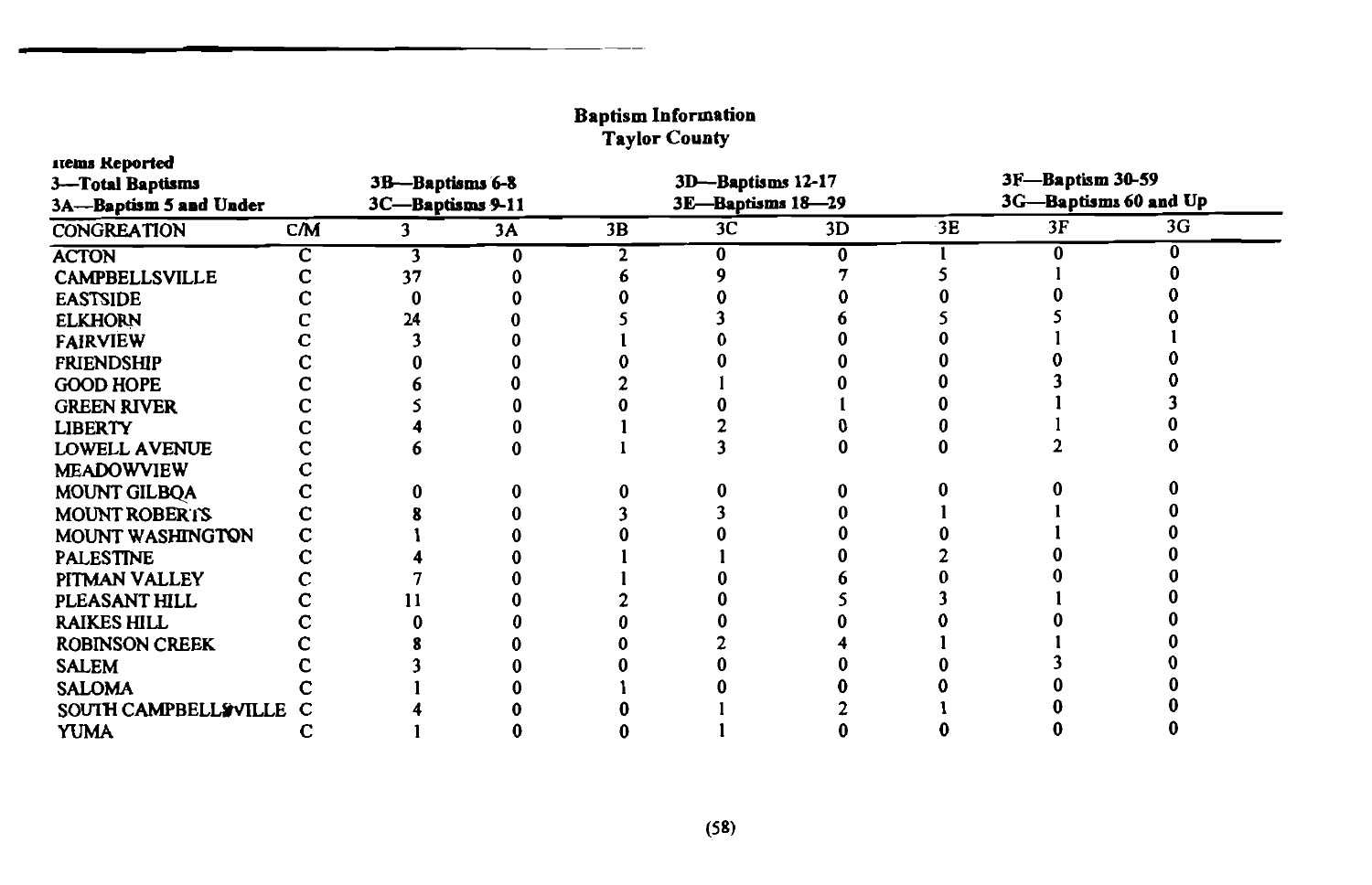### **BIBLE STUDY INFORMATION TAYLOR COUNTY**

Items Reported

| 5-Total SS Enrollment   | $5B$ —Ages 6-11<br>5C-Ages 12-17 |      |    | $5D - Ages$ 18-24 |                |    | 5F-Ages 35-54 |     | $5H - 65$ and $Up$<br>5I-General Officers |     |                     | 5J-Other Bible Study |      |  |
|-------------------------|----------------------------------|------|----|-------------------|----------------|----|---------------|-----|-------------------------------------------|-----|---------------------|----------------------|------|--|
| 5A-Ages 5 and Under     |                                  |      |    |                   | 5E-Ages 25-34  |    | 5G-Ages 55-64 |     |                                           |     | 6-SS Weekly Average |                      |      |  |
| <b>CONGREGATION</b>     | CM                               |      | 5A | 5 <b>B</b>        | 5 <sup>C</sup> | 5D | 5E            | 5F  | 5G                                        | 5H  | 5Ι                  | 5J                   | 6    |  |
| <b>ACTON</b>            | C                                | 25   |    |                   | $\overline{2}$ | 3  | 0             |     |                                           |     | $\bf{0}$            |                      | 14   |  |
| <b>CAMPBELLSVILLE</b>   |                                  | 1019 | 84 | 139               | 126            | 83 | 134           | 135 | 137                                       | 171 | 10                  |                      | 550  |  |
| <b>EASTSIDE</b>         |                                  | 18   |    | o                 | 0              | 0  |               |     |                                           |     |                     |                      | 30   |  |
| <b>ELK HORN</b>         |                                  | 103  | 14 | 10                | 16             | ь  | 12            | 12  | 14                                        | 10  |                     |                      | 85   |  |
| <b>FAIRVIEW</b>         |                                  | 52   |    |                   |                |    |               | 16  |                                           |     |                     |                      | 32   |  |
| <b>FRIENDSHIP</b>       |                                  | 102  |    |                   | 10             |    |               | 18  | 19                                        | 22  |                     |                      | 43   |  |
| <b>GOOD HOPE</b>        |                                  | 115  |    | 16                | 19             |    |               | 18  | 24                                        | 17  |                     |                      | 67   |  |
| <b>GREEN RIVER</b>      |                                  | 102  |    |                   | 9              |    |               |     | 12                                        | 53  |                     |                      | 76   |  |
| <b>LIBERTY</b>          |                                  | 69   |    |                   | 10             |    |               | 6   |                                           | 17  |                     |                      | 47   |  |
| <b>LOWELL AVENUE</b>    |                                  | 301  | 31 | 33                | 29             | 17 | 42            | 49  | 46                                        | 51  |                     |                      | 168  |  |
| <b>MEADOWVIEW</b>       |                                  |      |    |                   |                |    |               |     |                                           |     |                     |                      |      |  |
| <b>MOUNT GILBOA</b>     |                                  | 38   |    |                   |                |    |               | 10  | 12                                        |     |                     |                      | 18   |  |
| <b>MOUNT ROBERTS</b>    |                                  | 95   |    | 18                | 20             |    |               | 20  |                                           |     | 10                  |                      | 52   |  |
| <b>MOUNT WASHINGTON</b> | C                                | 55   |    |                   |                |    | 13            | 9   | 10                                        | 12  |                     |                      | 45   |  |
| <b>PALESTINE</b>        |                                  | 121  |    |                   | 12             |    | 26            | 16  |                                           | 50  |                     |                      | 76   |  |
| PITMAN VALLEY           |                                  | 73   |    | 10                | 18             |    | 10            | 10  | 10                                        |     |                     |                      | 67   |  |
| PLEASANT HILL           |                                  | 208  |    | 18                | 20             | 12 | 12            | 50  | 32                                        | 55  |                     |                      | 155  |  |
| <b>RAIKES HILL</b>      |                                  | 26   |    |                   |                |    |               |     |                                           | 10  |                     |                      | 22   |  |
| <b>ROBINSON CREEK</b>   |                                  | 112  | 15 | 14                | 18             |    |               | 18  | 14                                        | 18  |                     |                      | 78   |  |
| <b>SALEM</b>            |                                  | 103  | 18 | 18                |                |    |               | 22  | 12                                        | 17  |                     |                      | 75   |  |
| <b>SALOMA</b>           |                                  | 93   | 18 |                   | 14             |    |               | 14  | 13                                        |     |                     |                      | 65   |  |
| SOUTH CAMPBELLSVILLE    |                                  | 164  | 16 | 14                |                |    |               |     |                                           |     |                     |                      | 120. |  |
| <b>YUMA</b>             |                                  | 55   |    |                   |                |    |               |     |                                           | 10  |                     |                      | 33   |  |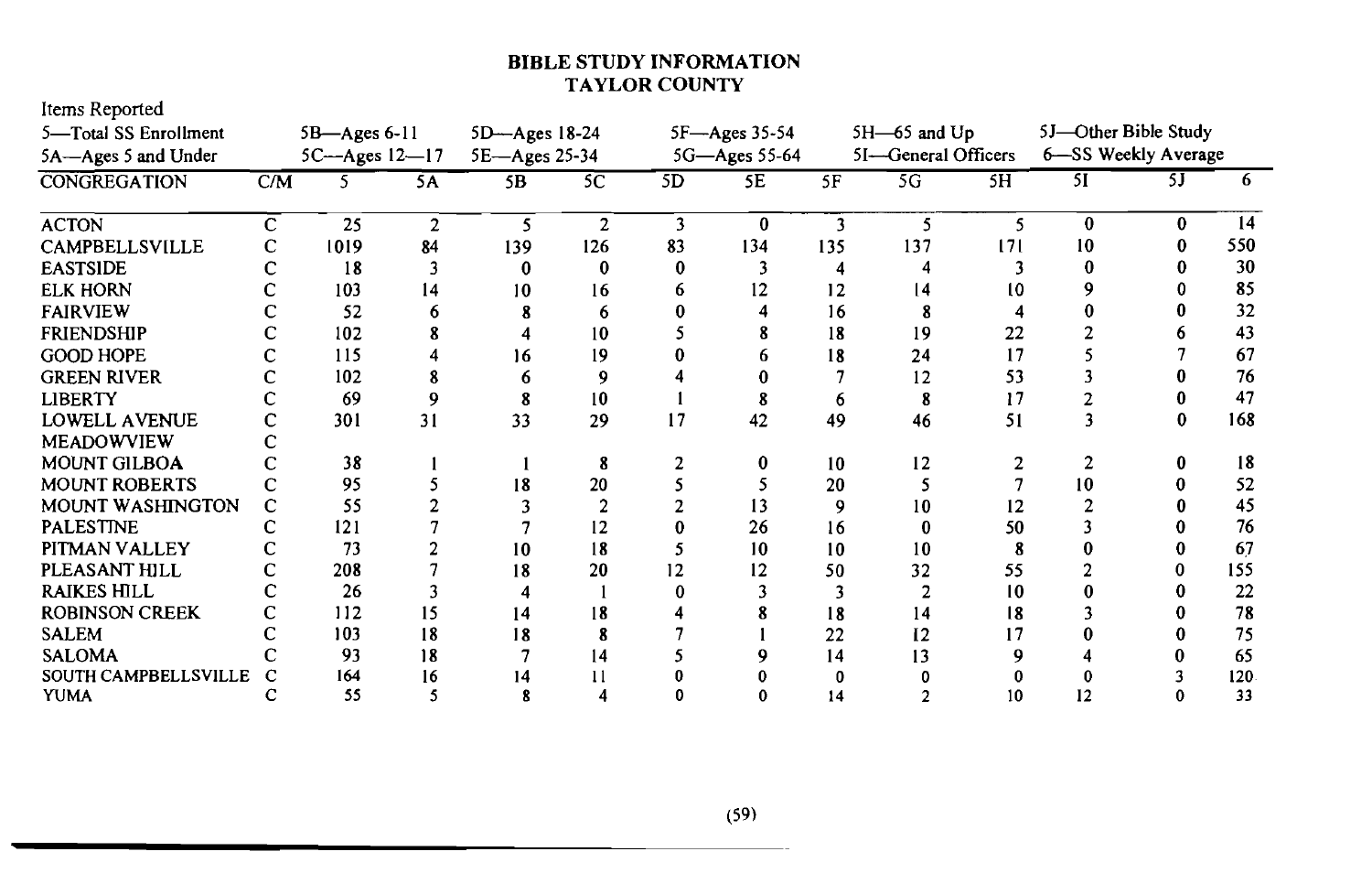### **FINANCIAL INFORMATION TAYLOR COUNTY**

| Items Reported                                     |   |              |                     |           |                       |          |                          |           |           |                 |
|----------------------------------------------------|---|--------------|---------------------|-----------|-----------------------|----------|--------------------------|-----------|-----------|-----------------|
| 14—Undesignated Receipts<br>15—Designated Receipts |   |              | 16 - Other Receipts |           | 17—Cooperative Giving |          | 18—Associational Giving  |           |           |                 |
| 19-State Missions Giving                           |   |              | 20 Annie Armstrong  |           | 21-Lottie Moon Giving |          | 22—Other Missions Giving |           |           |                 |
| Congregation                                       | C | 14           | 15                  | 16        | 17                    | 18       | 19                       | 20        | 21        | $\overline{22}$ |
| <b>ACTON</b>                                       | C | 16,595.00    | 3,293.00            | 334.00    | 1,991.00              | 332.00   | 65.00                    | 35.00     | 75.00     | 0.00            |
| <b>CAMPBELLSVILLE</b>                              | c | 1,237,919.00 | 285,000.00          | 97,201.00 | 158,279.00            | 6,170.00 | 7,067.00                 | 14,491.00 | 40,863.00 | 81,421.00       |
| <b>EASTSIDE</b>                                    | C | 2,000.00     | 9,500.00            | 0.00      | 0.00                  | 0.00     | 0.00                     | 0.00      | 0.00      | 0.00            |
| <b>ELKHORN</b>                                     | C | 201,823.00   | 45,384.00           | 6,740.00  | 1,800.00              | 1,200.00 | 0.00                     | 260.00    | 100.00    | 16,100.00       |
| <b>FAIRVIEW</b>                                    | c | 21,622.00    | 13,801.00           | 0.00      | 1,733.00              | 433.00   | 72.00                    | 130.00    | 584.00    | 120.00          |
| <b>FRIENDSHIP</b>                                  | с | 77,536.00    | 25,217.00           | 0.00      | 17,152.00             | 955.00   | 546.00                   | 1,190.00  | 6,103.00  | 2,382.00        |
| <b>GOOD HOPE</b>                                   | C | 139,512.00   | 33,513.00           | 0.00      | 27,589.00             | 2,653.00 | 1,525.00                 | 2,825.00  | 4,362.00  | 15,636.00       |
| <b>GREEN RIVER</b>                                 | C | 106,780.00   | 28,463.00           | 746.00    | 17,041.00             | 3,408.00 | 1,790.00                 | 1,561.00  | 3,538.00  | 1,374.00        |
| <b>LIBERTY</b>                                     | C | 72,035.00    | 6,560.00            | 4,154.00  | 7,620.00              | 1,942.00 | 533.00                   | 257.00    | 615.00    | 3,686.00        |
| <b>LOWELL AVENUE</b>                               | C | 263,373.00   | 17,317.00           | 4,800.00  | 46,090.00             | 2,634.00 | 3,131.00                 | 4,217.00  | 6,932.00  | 18,432.00       |
| <b>MEADOWVIEW</b>                                  |   |              |                     |           |                       |          |                          |           |           |                 |
| <b>MOUNT GILBOA</b>                                | C | 38,662.00    | 8,555.00            | 1,142.00  | 7,341.00              | 700.00   | 505.00                   | 1,030.00  | 3,503.00  | 2,817.00        |
| <b>MOUNT ROBERTS</b>                               | C | 62,711.00    | 6,391.00            | 0.00      | 7,777.00              | 625.00   | 267.00                   | 838.00    | 532.00    | 600.00          |
| <b>MOUNT WASHINGTONC</b>                           |   | 68,414.00    | 2,871.00            | 3,641.00  | 1,000.00              | 1,200.00 | 1,200.00                 | 1,200.00  | 1,150.00  | 1,395.00        |
| <b>PALESTINE</b>                                   | с | 134,393.00   | 14,619.00           | 0.00      | 15,902.00             | 1,325.00 | 960.00                   | 1,060.00  | 1,533.00  | 1,325.00        |
| PITMAN VALLEY                                      | C | 66,634.00    | 0.00                | 0.00      | 0.00                  | 240.00   | 0.00                     | 0.00      | 79.00     | 0.00            |
| PLEASANT HILL                                      | C | 219,114.00   | 92,136.00           | 90,000.00 | 59,072.00             | 4,376.00 | 1,555.00                 | 1,702.00  | 3,761.00  | 2,947.00        |
| <b>RAIKES HILL</b>                                 | C | 13,166.00    | 5,241.00            | 0.00      | 775.00                | 100.00   | 200.00                   | 0.00      | 0.00      | 336.00          |
| <b>ROBINSON CREEK</b>                              | C | 155,629.00   | 7,763.00            | 1,392.00  | 13,736.00             | 4.469.00 | 1,000.00                 | 1,495.00  | 2,593.00  | 2,967.00        |
| <b>SALEM</b>                                       | c | 98,797.00    | 16,704.00           | 84.00     | 17,212.00             | 2.024.00 | 1,494.00                 | 2,040.00  | 2,813.00  | 5,002.00        |
| <b>SALOMA</b>                                      | C | 86,150.00    | 12,812.00           | 12,058.00 | 12,922.00             | 4,307.00 | 701.00                   | 1,105.00  | 1,532.00  | 22,828.00       |
| <b>S-CAMPBELLSVILLE</b>                            | C | 195.120.00   | 5,114.00            | 0.00      | 11,706.00             | 1,951.00 | 0.00                     | 140.00    | 60.00     | 3,780.00        |
| <b>YUMA</b>                                        | C | 33,918.00    | 4,295.00            | 0.00      | 3,386.00              | 500.00   | 1,568.00                 | 812.00    | 969.00    | 404.00          |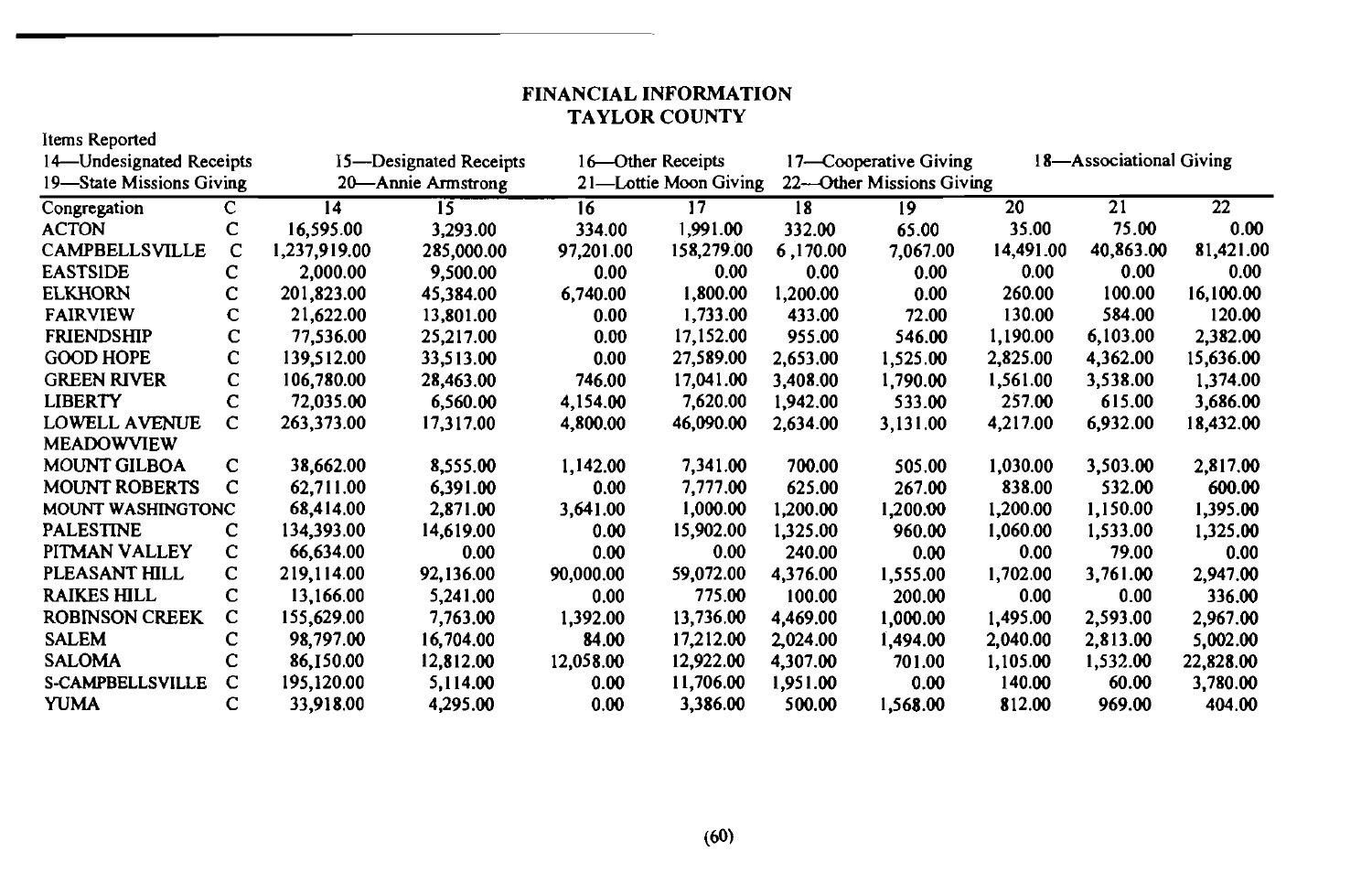### MEMBER AND CONGREGATION INFROMATION **TAYLOR COUNTY**

Items Reported

| 1—Total Members         | 2-Resident Members |        | 4 -- Other Additions |                 |    |                 |  | 7-Primary Worship Attendance |
|-------------------------|--------------------|--------|----------------------|-----------------|----|-----------------|--|------------------------------|
| CONGREGATION            | CM                 | Taylor |                      | $\overline{c}$  | 4  |                 |  |                              |
| <b>ACTON</b>            | С                  | Taylor | $\overline{62}$      | $\overline{31}$ |    | $\overline{35}$ |  |                              |
| <b>CAMPBELLSVILLE</b>   | с                  | Taylor | 1920                 | 1228            | 31 | 650             |  |                              |
| <b>EASTSIDE</b>         |                    | Taylor | 101                  | 25              | 0  | 30              |  |                              |
| <b>ELKHORN</b>          |                    | Taylor | 344                  | 200             | 20 | 170             |  |                              |
| <b>FAIRVIEW</b>         |                    | Taylor | 151                  | 94              |    | 51              |  |                              |
| <b>FRIENDSHIP</b>       | c                  | Taylor | 143                  | 130             |    | 55              |  |                              |
| <b>GOOD HOPE</b>        | c                  | Taylor | 156                  | 147             |    | 100             |  |                              |
| <b>GREEN RIVER</b>      | $\mathbf C$        | Taylor | 425                  | 343             |    | 125             |  |                              |
| <b>LIBERTY</b>          | Ċ                  | Taylor | 224                  | 161             |    | 64              |  |                              |
| <b>MEADOWVIEW</b>       |                    |        |                      |                 |    |                 |  |                              |
| <b>MOUNT GILBOA</b>     | с                  | Taylor | 159                  | 119             | o  | 30              |  |                              |
| <b>LOWELL AVENUE</b>    | c                  | Taylor | 588                  | 521             |    | 207             |  |                              |
| <b>MOUNT ROBERTS</b>    |                    | Taylor | 173                  | 173             |    | 85              |  |                              |
| <b>MOUNT WASHINGTON</b> | c                  | Marian | 280                  | 165             |    | 85              |  |                              |
| <b>PALESTINE</b>        | Ċ                  | Taylor | 340                  | 249             | 10 | 113             |  |                              |
| PITMAN VALLEY           | c                  | Taylor | 200                  | 200             |    | 100             |  |                              |
| PLEASANT HILL           | C                  | Taylor | 584                  | 495             |    | 185             |  |                              |
| <b>RAIKES HILL</b>      | с                  | Taylor | 25                   | 25              |    | 28              |  |                              |
| <b>ROBINSON CREEK</b>   | с                  | Taylor | 374                  | 318             | 10 | 120             |  |                              |
| <b>SALEM</b>            |                    | Taylor | 113                  | 113             |    | 77              |  |                              |
| <b>SALOMA</b>           |                    | Taylor | 168                  | 150             |    | 90              |  |                              |
| SOUTH CAMPBELLSVILLE    | C                  | Taylor | 823                  | 768             | 25 | 177             |  |                              |
| <b>YUMA</b>             | C                  | Taylor | 152                  | 117             | 0  | 40              |  |                              |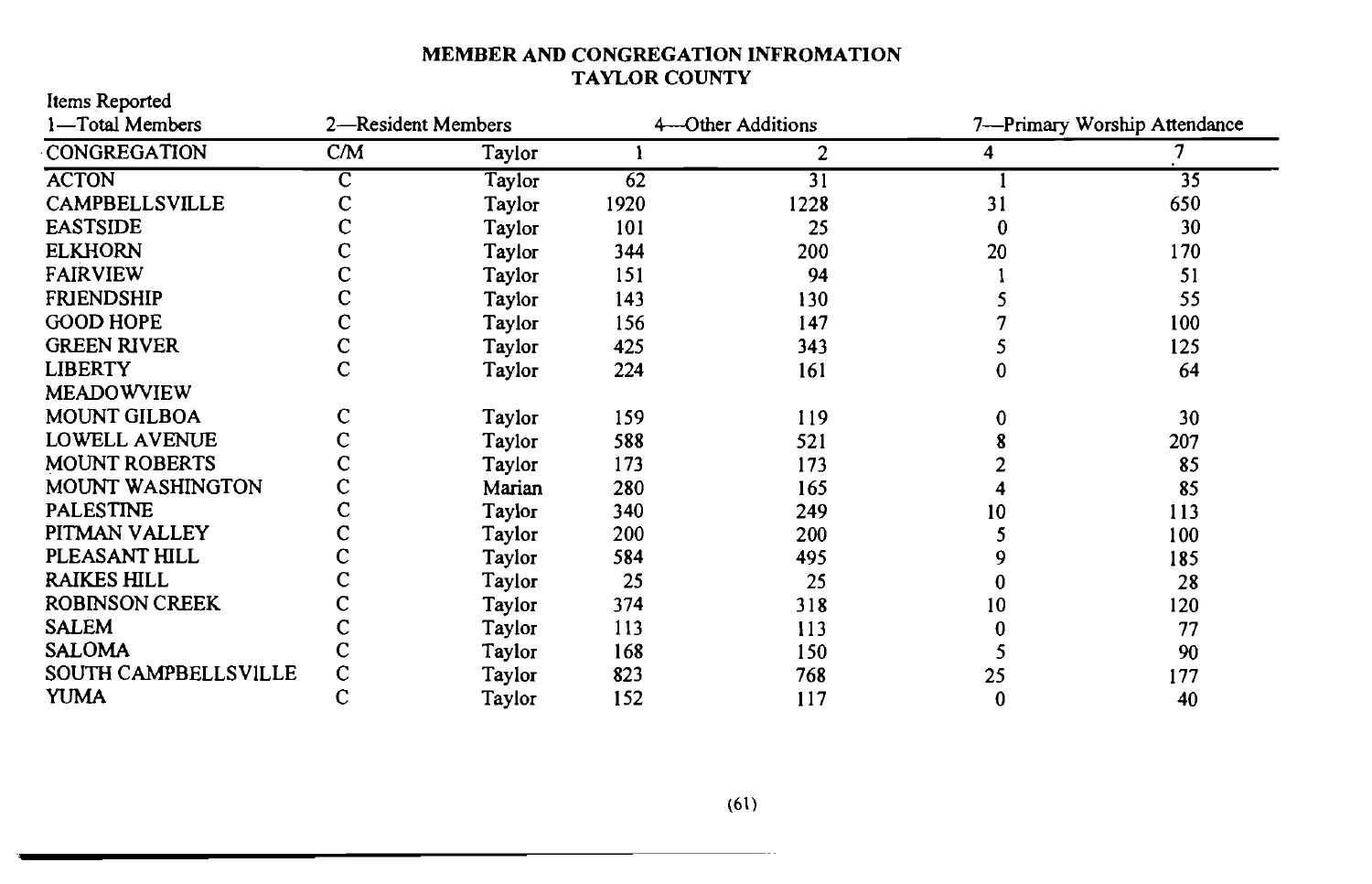### OTHER PROGRAM INFORMATION **TAYLOR COUNTY**

Items Reported

| 8-VBS Enrollment        | 9-Discipleship Training |     | 10-Music Ministry<br>11 Mission Projects |     |     | 13-Men & Boys Missions<br>$12-WMU$ |    |
|-------------------------|-------------------------|-----|------------------------------------------|-----|-----|------------------------------------|----|
| <b>CONGREATION</b>      | CM                      |     |                                          | 10  |     | $12 \overline{ }$                  | 13 |
| <b>ACTON</b>            |                         | 21  | 10                                       |     |     |                                    |    |
| <b>CAMPBELLSVILLE</b>   |                         | 240 | 120                                      | 258 | 40  |                                    |    |
| <b>EASTSIDE</b>         |                         | 21  |                                          |     |     |                                    |    |
| <b>ELK HORN</b>         |                         |     |                                          |     | 100 |                                    |    |
| <b>FAIRVIEW</b>         |                         | 60  |                                          |     |     |                                    |    |
| <b>FRIENDSHIP</b>       |                         | 47  |                                          |     |     | 14                                 |    |
| <b>GOOD HOPE</b>        |                         | 124 |                                          | 50  | 70  | 40                                 |    |
| <b>GREEN RIVER</b>      |                         | 92  |                                          | 24  | 40  |                                    |    |
| <b>LIBERTY</b>          |                         | 37  |                                          |     |     | 31                                 |    |
| <b>LOWELL AVENUE</b>    |                         | 149 |                                          | 48  | 28  | 61                                 | 60 |
| <b>MEADOWVIEW</b>       |                         |     |                                          |     |     |                                    |    |
| <b>MOUNT GILBOA</b>     |                         |     |                                          |     |     | 15                                 |    |
| <b>MOUNT ROBERTS</b>    |                         |     |                                          |     |     | 44                                 |    |
| <b>MOUNT WASHINGTON</b> |                         |     |                                          |     |     | 12                                 |    |
| <b>PALESTINE</b>        |                         | 78  |                                          |     |     | 25                                 |    |
| PITMAN VALLEY           |                         | 89  |                                          |     |     |                                    |    |
| <b>RAIKES HILL</b>      |                         |     |                                          |     |     |                                    |    |
| PLEASANT HILL           |                         | 55  |                                          |     |     | 27                                 |    |
| <b>ROBINSON CREEK</b>   |                         | 121 |                                          | 30  |     | 10                                 |    |
| <b>SALEM</b>            |                         | 101 | 22                                       | 10  |     | 34                                 |    |
| <b>SALOMA</b>           |                         | 72  | 30                                       |     |     | 16                                 |    |
| SOUTH CAMPBELLSVILLE    |                         | 143 |                                          |     |     |                                    |    |
| <b>YUMA</b>             |                         | 69  | 45                                       |     |     | 34                                 |    |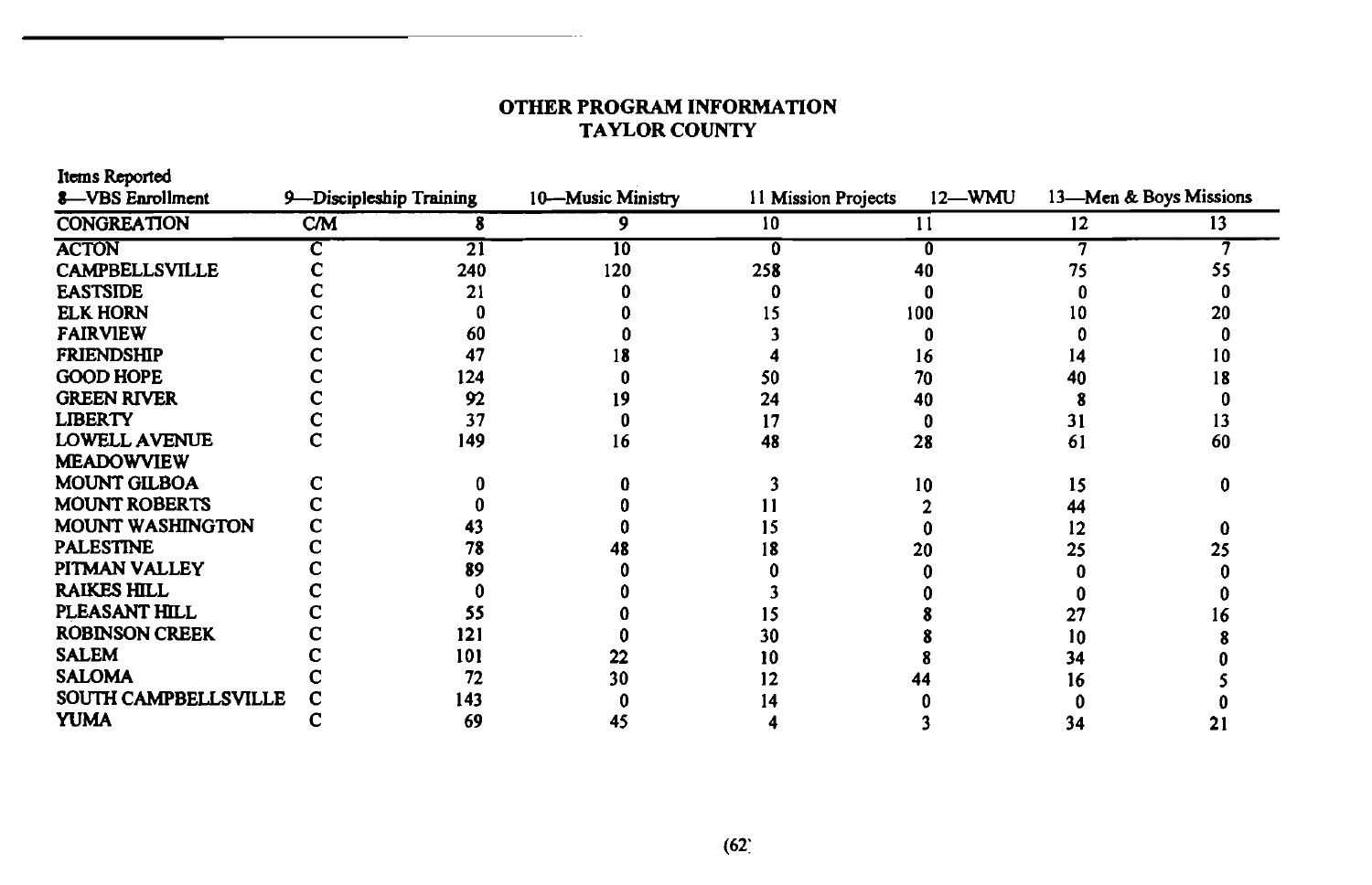## HISTORICAL TABLES (1958-1969)

| Church<br>1958                                     | Moderator          | Clerk                | Preacher                            |
|----------------------------------------------------|--------------------|----------------------|-------------------------------------|
| Campbellsville                                     | J. Chester Badgett | Woodruff T. Chandler | D.L. Druin<br>J. Chester Badgett    |
| 1959<br>ElkHom                                     | J. Chester Badgett | Woodruff T. Chandler | J.A. Parker<br>L.A. Fishburn        |
| 1960<br>Good Hope<br>Liberty                       | D. L. Druien       | Woodruff T. Chandler | W. E. Miller<br>T.H. Harding        |
| 1961<br>Lone Valley                                | D. L. Druien       | Woodruff T. Chandler | Giblert Sapp<br>H.T. Parrott        |
| 1962<br>Mt. Gilboa<br>South Campbellsville         | T.H. Harding       | Woodruff T. Chandler | Harvey Morrison<br>Marshall Black   |
| 1963<br>Palestine<br>Lowell Avenue                 | Gilbert Sapp       | Woodruff T. Chandler | <b>Ralph Boots</b><br>L.M. Hamilton |
| 1964<br>Pleasant Hill<br>Campbellsville            | Homer Kirtley      | Woodruff T. Chandler | J. Chester Badgett<br>D.L.Druien    |
| 1965<br>Robinson Creek<br>Campbellsville           | Homer Kirtley      | Woodruff T. Chandler | Harvey Morrison<br>William R Beard  |
| 1966<br>Salem<br>Campbellsville                    | William R. Beard   | Woodruff T. Chandler | L.M. Hamilton<br>Landon Handley     |
| 1967<br>Saloma<br><b>Lowell Avenue</b>             | William R. Beard   | Woodruff T. Chandler | Joe Hampton<br>Arnold Moon          |
| 1968<br>South Campbellsville<br><b>Green River</b> | Joe R. Hampton     | J.L. McNeal          | Arnold Moon<br>Ralph Boots          |
| 1969<br>Campbellsville<br>Meadowview               | J. B. Crawley      | Lonnie Turner<br>(M) | Landon Handley<br>Roy Fowler        |

(M) Missionary Message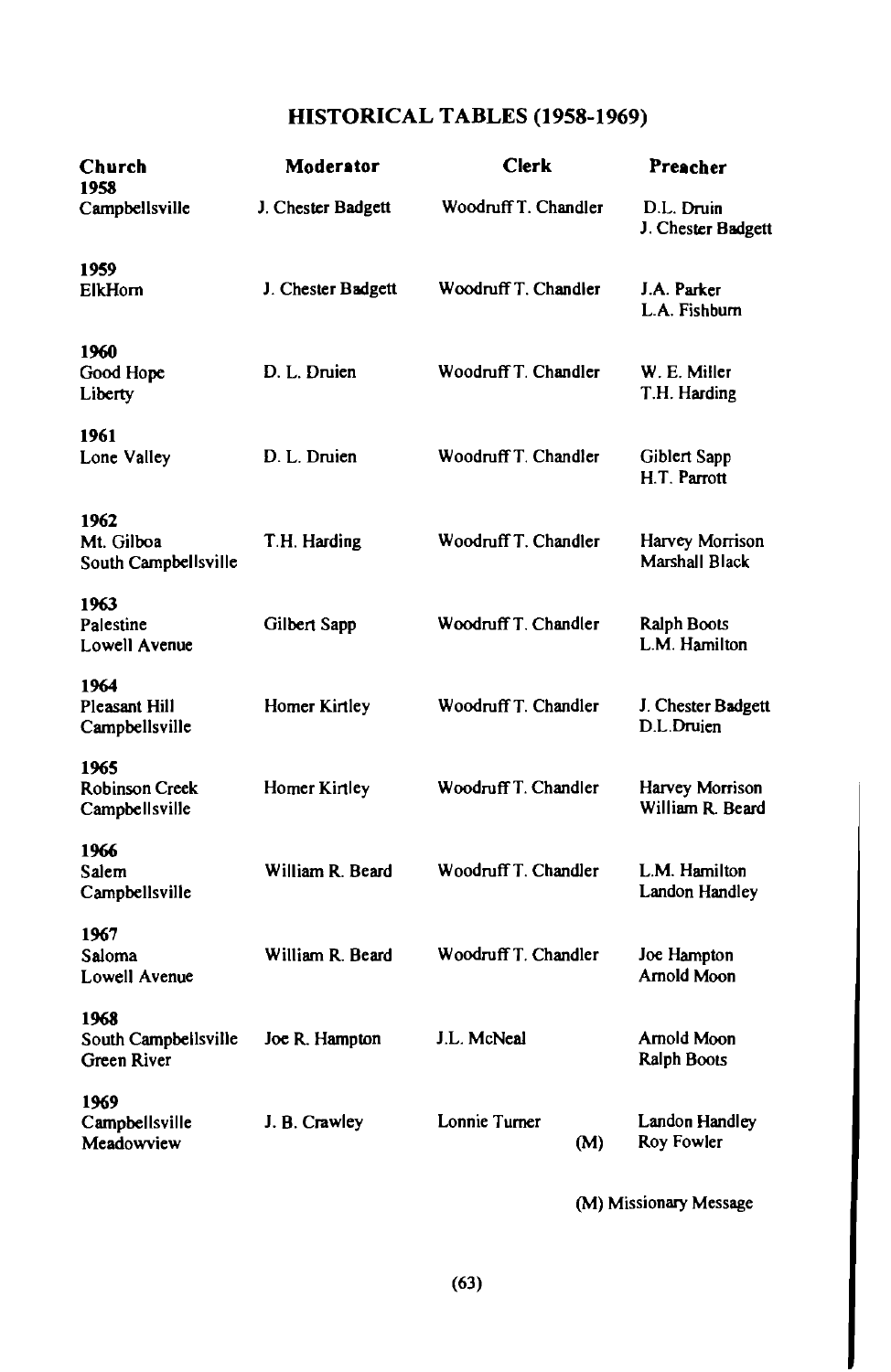## HISTORICAL TABLES (1970-1981)

| <b>CHURCH</b>                                        | MODERATOR              | <b>CLERK</b>        |     | PREACHER                                 |
|------------------------------------------------------|------------------------|---------------------|-----|------------------------------------------|
| 1970<br>Elkhorn<br>Mt. Gilboa                        | J.B. Crawley           | Lonnie Turner       | (M) | L.D. Kennedy<br>David Jester             |
| 1971<br>Good Hope<br>Liberty                         | Landon Handley         | George R. Gaddie    | (M) | J. Gene Hall<br><b>Richard Clement</b>   |
| 1972<br>Friendship<br>Palestine                      | Landon Handley         | George R. Gaddie    | (M) | Hardin Hosey<br><b>Jim McKinley</b>      |
| 1973<br>Robinson Creek<br>Pleasant Hill              | Darrell Hunt           | George R. Gaddie    | (M) | Charles R. Harris<br>Wilburn Hoglen      |
| 1974<br>Salem<br>Lowell Avenue                       | Darrell Hunt           | George R. Gaddie    | (M) | <b>Richard Shields</b><br>William Bender |
| 1975<br>Green River Memorial<br>South Campbellsville | <b>Richard Shields</b> | George R. Gaddie    | (M) | J. Chester Badgett<br><b>Bobby Evans</b> |
| 1976<br>Saloma<br>Campbellsville                     | <b>Richard Shields</b> | <b>Hardin Hosey</b> | (M) | Marshall Black<br>Wayne Hassenmyer       |
| 1977<br>Fairview<br>Palestine                        | Jerry Kibbons          | <b>Hardin Hosey</b> | (M) | George Gaddie<br>Tacahiro Oue            |
| 1978<br><b>Robinson Creek</b><br>Elkhorn             | Jerry Kibbons          | Hardin Hosey        | (M) | Donald Gowin<br>Donald Spiegel           |
| 1979<br>Liberty<br>Good Hope                         | George R. Gaddie       | Hardin Hosey        | (M) | <b>Thurmon Eaton</b><br>J. Alvin Hardy   |
| 1980<br>Pleasant Hill<br>Mt. Gilboa                  | George R. Gaddie       | L.D. Kennedy        | (M) | Jerry Kibbons<br>L.D. Kennedy            |
| 1981<br>Pitman Valley<br>Salem                       | L.D. Kennedy           | Jim Campbell        | (M) | Paul Homer<br>J. Chester Badgett         |
|                                                      |                        |                     |     | (M) Missionary Message                   |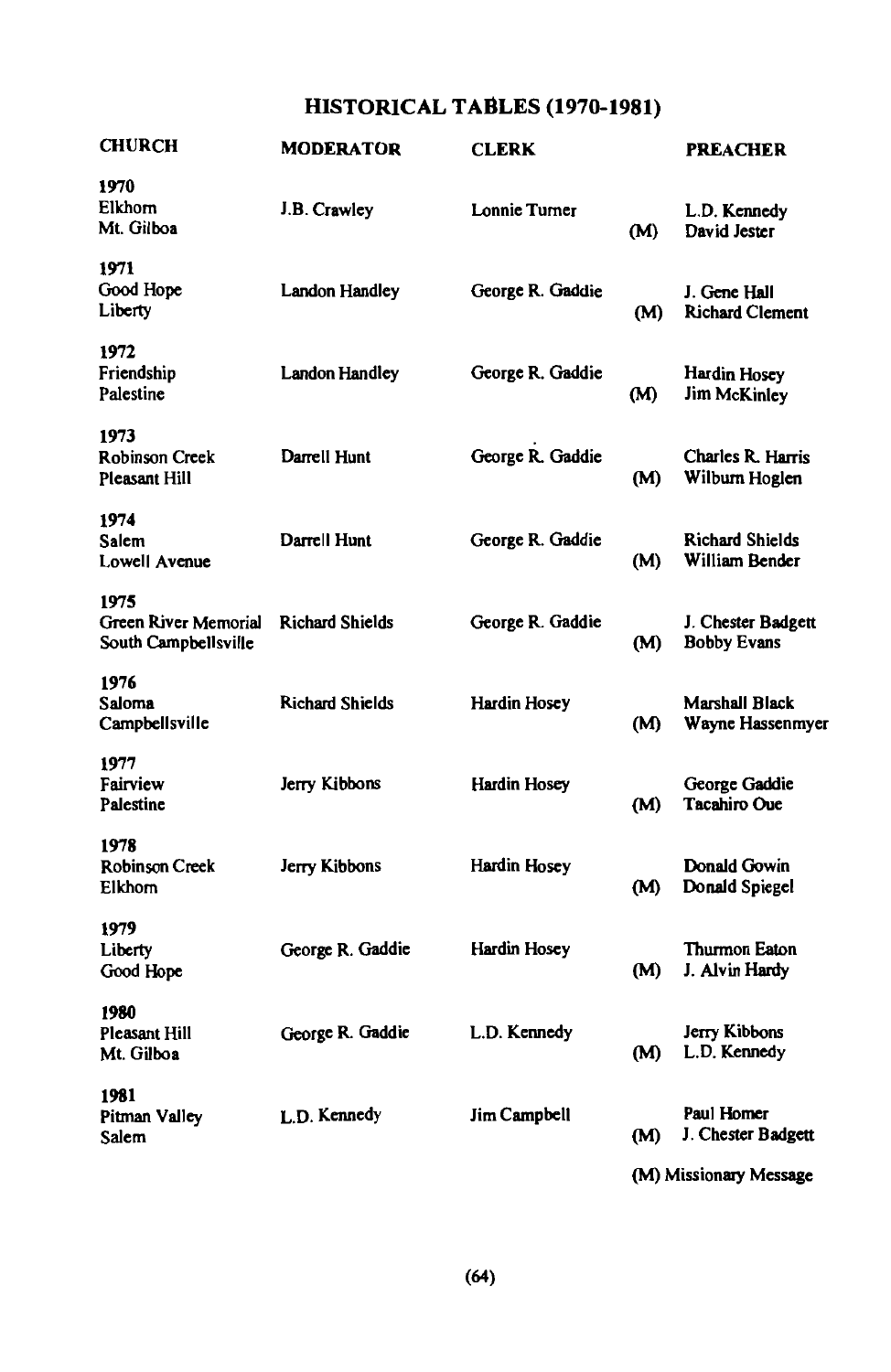## HISTORICAL TABLES (1982-1991)

| <b>CHURCH</b>                                                             | <b>MODERATOR</b>     | <b>CLERK</b> |              | <b>PREACHER</b>                                           |
|---------------------------------------------------------------------------|----------------------|--------------|--------------|-----------------------------------------------------------|
| 1982<br>Friendship<br>Lowell Avenue                                       | Marshall Black       | Jim Campbell | (M)          | Don Watson<br><b>Jim McKinley</b>                         |
| 1983<br>Meadowview<br>South Campbellsville                                | Marshall Black       | Jim Campbell | (M)          | <b>Bob Martin</b><br>Jeff Day                             |
| 1984<br>Yuma<br>Campbellsville                                            | James E. Jones       | Jim Campbell | (M)          | <b>Richard Reed</b><br><b>Bill Marshall</b>               |
| 1985<br>Saloma<br>Elkhorn                                                 | James E. Jones       | Jim Campbell | (M)          | <b>Howard Davenport</b><br><b>Richard Clement</b>         |
| 1986<br>Spring-Meadowview<br>Robinson Creek<br>Green River Memorial       | Darrell Hunt         | Jim Campbell | (M)          | Mike Moynahan<br>George R. Gaddie<br>Allen West           |
| 1987<br>Spring-Good Hope<br>Eastside                                      | Darrell Hunt         | Jim Campbell | (M)          | <b>Randy Smith</b><br>Taylor County/<br>Kenya Partnership |
| <b>Pleasant Hill</b>                                                      |                      |              |              | James Jones                                               |
| 1988<br>Spring-Salem<br>Mt. Gilboa<br>Palestine                           | Darrell Hunt         | Jim Campbell | (M)          | Roger Alford<br>Gilbert Sapp<br><b>Kenneth Winters</b>    |
| 1989<br>Spring-Liberty<br><b>Pitman Valley</b><br>Green River Memorial    | Bob E. Martin        | Jim Campbell | (M)          | Donald Berry<br>Jim Collison<br>John Wilson               |
| 1990<br>Spring-Friendship<br>Green River Memorial<br>South Campbellsville | <b>Bob E. Martin</b> | Jim Campbell | (M)          | Landon Hadley<br>J.W. Farmer<br><b>Calvin Wilkins</b>     |
| 1991<br>Spring-Yuma<br>Saloma<br>Campbellsville                           | Tom Gupton           | Jim Campbell | (M)          | Mike Crain<br>Chris Mueller<br><b>Jim McKinley</b>        |
|                                                                           |                      |              | $\mathbf{a}$ | Missionary Message                                        |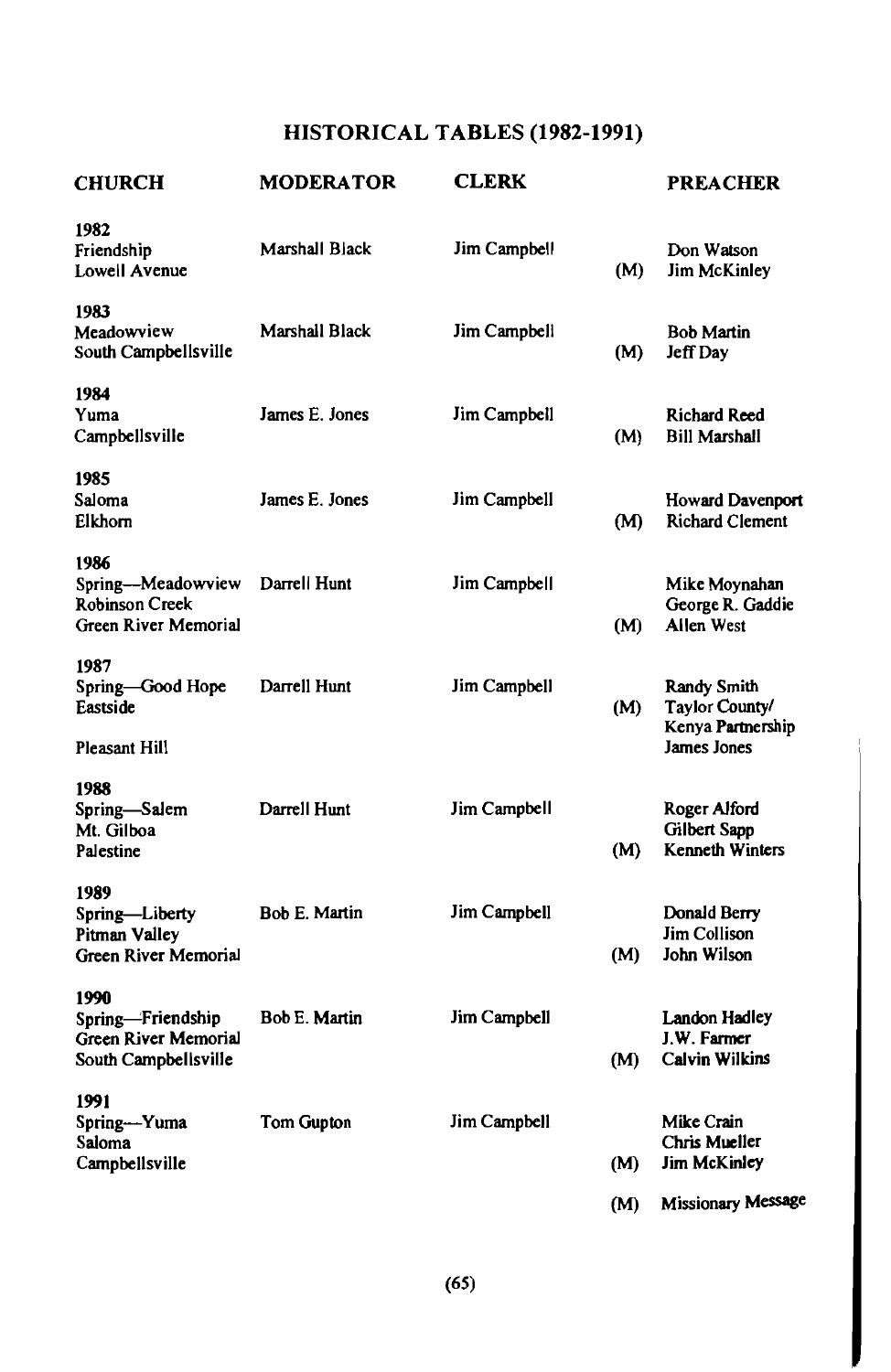## HISTORICAL TABLES (1992-2000)

| <b>CHURCH</b>                                                       | MODERATOR                       | <b>CLERK</b>                  |     | <b>PREACHER</b>                                                                   |
|---------------------------------------------------------------------|---------------------------------|-------------------------------|-----|-----------------------------------------------------------------------------------|
| 1992<br>Spring-Meadowview<br><b>Robinson Creek</b><br><b>Elkhom</b> | Tom Gupton                      | Jim Campbell                  | (M) | Mark Jones<br>Al Hardy<br>Charles and<br>Carrie Hedrick                           |
| 1993<br>Spring-Acton<br>Good Hope<br><b>Pleasant Hill</b>           | Larry Koch                      | Jim Campbell                  | (M) | J.V. Mullen<br>Larry Koch<br><b>Bill</b> and<br>Laverne Arnold                    |
| 1994<br>Spring-Fairview<br>Salem<br>Campbellsville                  | Larry Koch                      | Jim Campbell                  | (M) | Tim Najpaver<br><b>Brian Fannin</b><br><b>Bill Jaggers</b>                        |
| 1995<br>Spring-Fairview<br>Salem<br>Campbellsville                  | David Henderson<br>Darrell Hunt | Jim Campbell                  | (M) | John Chowning<br>Dewayne Howell<br>Becky Mann and<br>Ed Garr                      |
| 1996<br>Spring-Good Hope<br><b>Pitman Valley</b><br>Lowell Avenue   | Darrell Hunt                    | Jim Campbell                  |     | <b>Fred Miller</b><br>Herman Wilkins<br>(M) Benton Williams                       |
| 1997<br>Spring-Friendship<br>Liberty<br>Green River Memorial        | Darrell Hunt                    | Jim Campbell                  | (M) | Ray England<br>Dan Hunt, Sr.<br>Jim Strange,<br>Dianna Derringer,<br>J.B. Crawley |
| 1998<br>Spring-Eastside<br>Friendship<br>Palestine                  | Dwayne Howell                   | Jim Campbell                  | (M) | <b>Jeff McCarty</b><br>James E. Jones<br>David Coppage                            |
| 1999<br>Spring-Yuma<br>Meadowview<br>South Campbellsville           | Dwayne Howell                   | Jim Campbell<br>Nancy Walters | (M) | George Gaddie<br>Linda Egbert                                                     |
| 2000<br>Spring-Salem<br>Saloma<br>Campbellsville                    | Al Hardy                        | Michael Goodwin               | (M) | Gene Hall<br>Donnie Blick<br>Larrry Rowell                                        |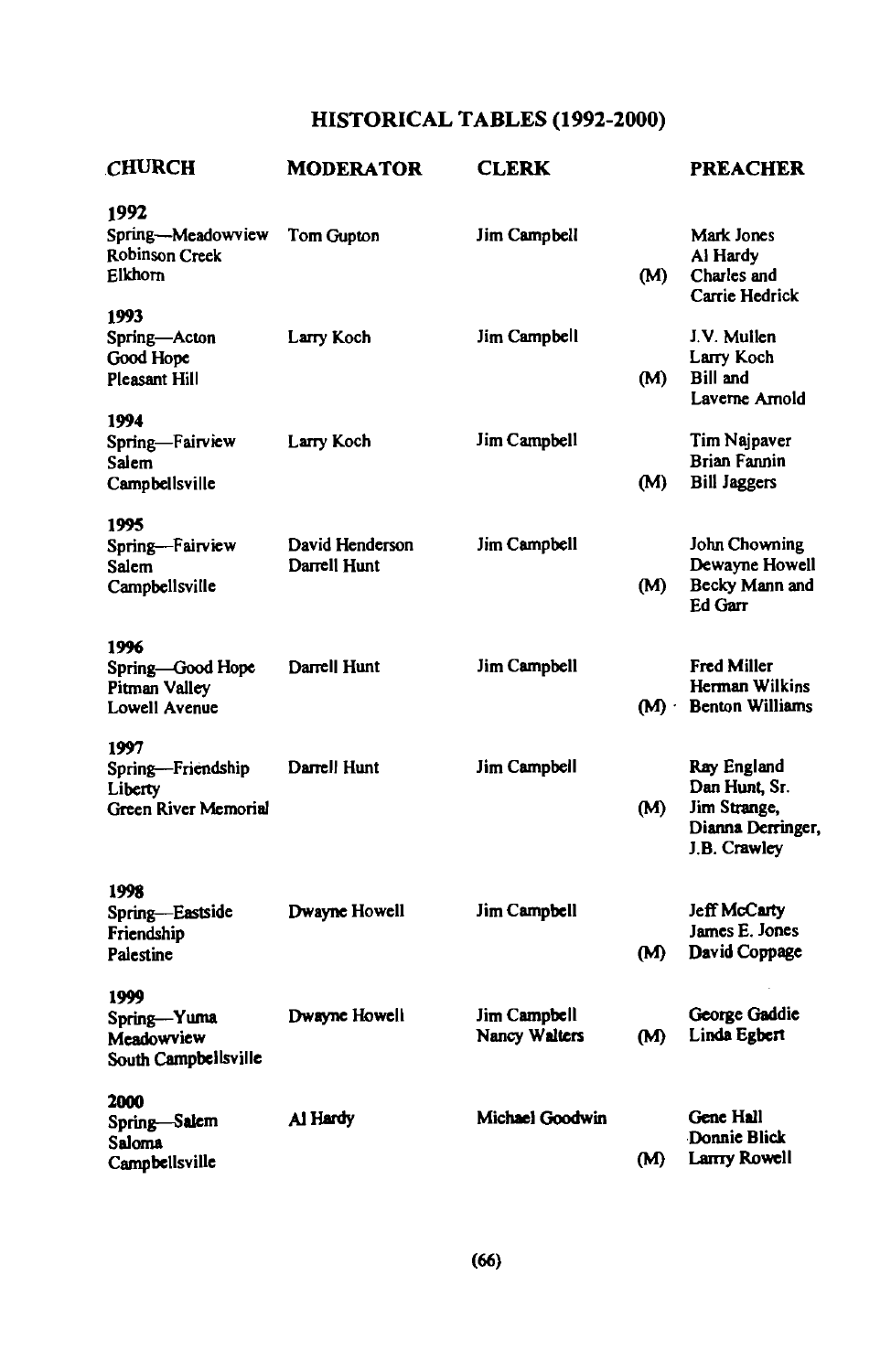### HISTORICAL TABLES (2001-2008)

| <b>CHURCH</b>                                                               | <b>MODERATOR</b>      | <b>CLERK</b>    | <b>PREACHER</b> |                                                                                                         |
|-----------------------------------------------------------------------------|-----------------------|-----------------|-----------------|---------------------------------------------------------------------------------------------------------|
| 2001<br>Spring—Mt. Roberts<br>Mt. Gilboa<br><b>Robinson Creek</b>           | Al Hardy              | Michael Goodwin | (M)             | Dr. Ted Taylor<br>Dr. Nikolai<br>Syrovatka                                                              |
| 2002<br>Spring-Acton<br>Pleasant Hill<br>Elkhorn                            | Michael Goodwin       | Helen Franklin  | (M)             | Bro. Dave Walters<br><b>Ron Gleaves</b><br>David Hill                                                   |
| 2003<br>Spring—<br>Mt. Washington<br>Faiview<br>Lowell Avenue               | Michael Goodwin       | Helen Franklin  | (M)             | Jimmie York<br>Skip Alexander<br>John Kelly                                                             |
| 2004<br>Spring-<br>Pitman Valley<br>Palestine<br>Good Hope                  | George Phillips       | Helen Franklin  |                 | Rev. Gary Durham<br>Rev. John Chowning<br>(M) Dr. Van Thompson                                          |
| 2005<br>Spring<br>Raikes Hill<br>Green River<br>Fairview                    | George Phillips       | Helen Franklin  | (M)             | Rev. Roger Robertson<br>Rev. Danny Pace<br>Mrs. Marilyn Goodwin<br>Rev. Larry Rowell<br>George Phillips |
| 2006<br>Spring<br>Yuma<br>Friendship<br>Pleasant Hill                       | Gary Durham           | Helen Henderson | (M)             | Rev. Michael Goodwin<br>Rev. Danny Nelson<br>Bro. Alan Funk                                             |
| 2007<br>Spring<br>South Campbellsville<br>Liberty<br>Campbellsville Baptist | <b>Bill Henderson</b> | Helen Henderson | (M)             | Bro. John Batcher<br>Bro. Shawn Caudill<br>Rev. Bill Egbert                                             |
| 2008<br><b>Spring</b><br>Eastside Church<br>Meadowview<br>Lowell Avenue     | <b>Bill Henderson</b> | Helen Henderson |                 | Bro. Carlos Compton<br>Bro. James Collison                                                              |